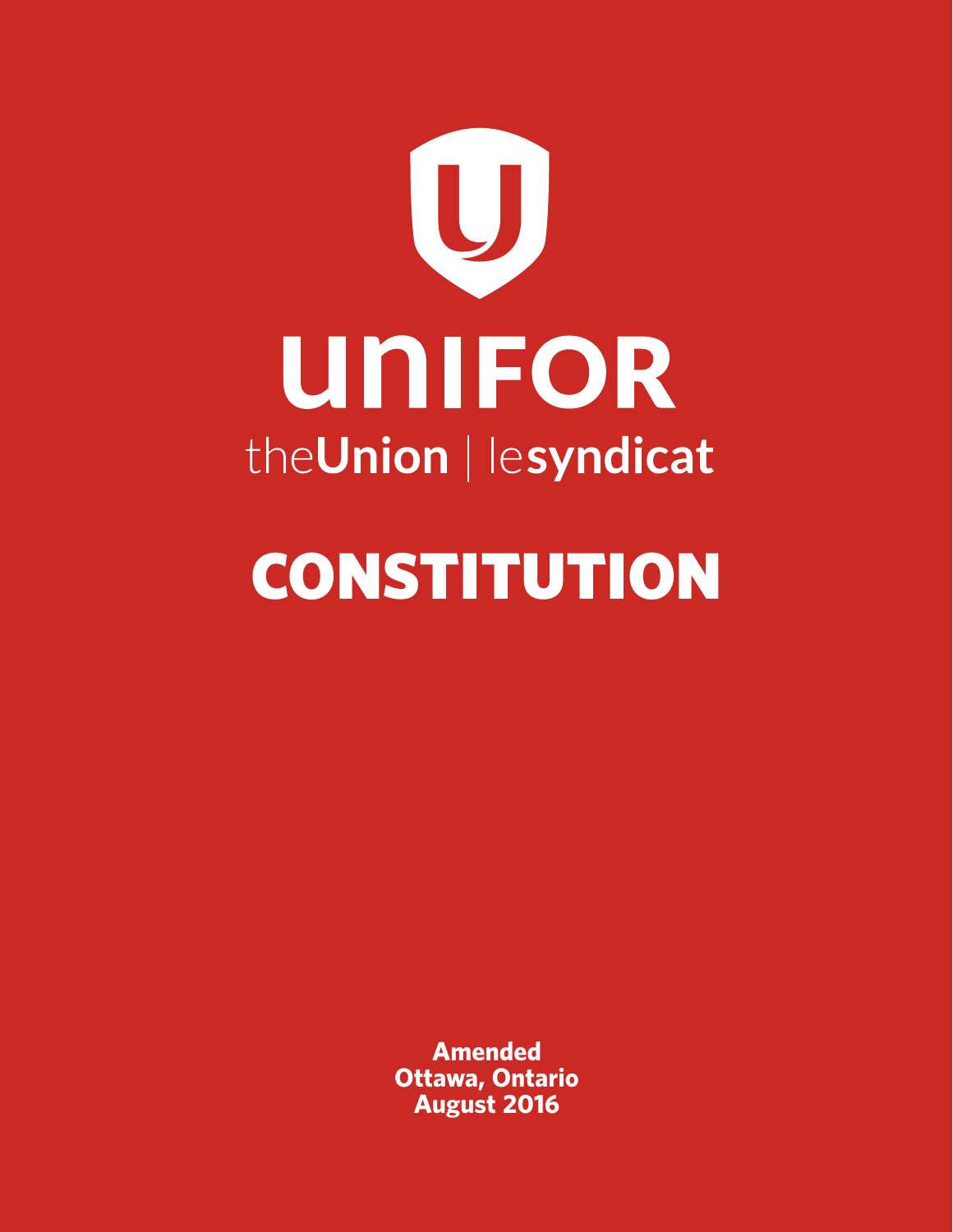# **CONSTITUTION**

| Preamble   |                                                                                                                                       | $\mathbf{1}$                            |
|------------|---------------------------------------------------------------------------------------------------------------------------------------|-----------------------------------------|
| Article 1: |                                                                                                                                       | 1                                       |
| Article 2: |                                                                                                                                       | 1                                       |
| Article 3: |                                                                                                                                       | 3                                       |
| Article 4: |                                                                                                                                       | $\overline{4}$                          |
| Article 5: |                                                                                                                                       | 5<br>6                                  |
| Article 6: | $\begin{minipage}{.4\linewidth} \textbf{Convention} \begin{minipage}{.4\linewidth} \textbf{Convention} \end{minipage} \end{minipage}$ | $\overline{7}$<br>7<br>7<br>8<br>8<br>9 |
| Article 7: |                                                                                                                                       |                                         |
| Article 8  |                                                                                                                                       |                                         |
| Article 9: |                                                                                                                                       |                                         |
|            |                                                                                                                                       |                                         |
|            |                                                                                                                                       |                                         |
|            |                                                                                                                                       |                                         |
|            |                                                                                                                                       |                                         |
|            |                                                                                                                                       |                                         |
|            |                                                                                                                                       |                                         |
|            |                                                                                                                                       |                                         |
|            |                                                                                                                                       |                                         |
|            |                                                                                                                                       |                                         |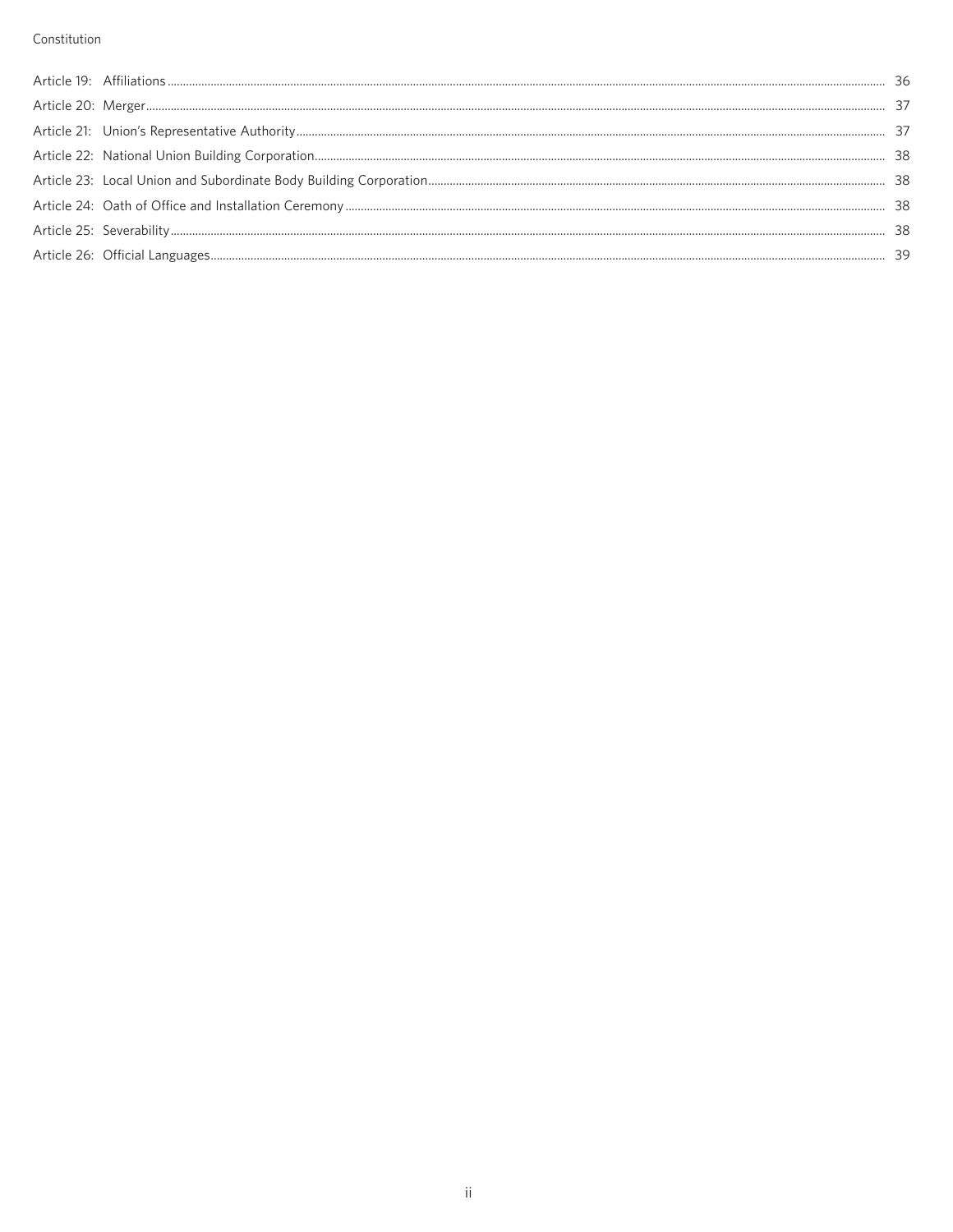# PREAMBLE

- 1. We form Unifor at a time that is both troubling and critical; a time when the power of corporations and bankers has no limits; when progress has been replaced by a relentless race to the bottom.
- 2. We form Unifor at a time when our economy is being hollowed, our democracy eroded and when governments have abandoned social progress in the name of austerity.
- 3. We form Unifor at a time when too many workers are struggling to hang on to the hard-won gains of the past, when the aspirations of too many young people have been battered; when the future for too many of our neighbours is one of growing insecurity and declining quality of life.
- 4. We form Unifor at a time when the wealth we create is captured by a small and over-privileged elite; when our jobs are outsourced and threatened; when work has become precarious and when our rights and well-being at work are in jeopardy.
- 5. We form Unifor at a time when our world is rocked by social upheaval and our very planet is threatened by environmental degradation and climate change.
- 6. We form Unifor as an act of hope that good jobs and economic progress will still be won: that our workplaces will become safer, our jobs more secure, our wages and benefits more rewarding and our lives at work defined by dignity and respect.
- 7. We form Unifor in the determination that equality and social justice will be achieved, that our young will have a brighter future and that through our actions, our world will be made a different and better place.
- 8. We form Unifor in the commitment to fight for all of that, and more. And we form our union in the determination to succeed.
- 9. It is through Unifor that we come together and become more than employees. It is through our union that we find our strength and build our power. It is through Unifor that we express our common goals, support each other, and develop lasting bonds of friendship and solidarity. It is through Unifor that we protect and advance our interests and build our capacity to act for ourselves and with others.

# ARTICLE 1: NAME

- 1. This organization is Unifor. In this document it is also called the National Union.<sup>1</sup>
- 2. Unifor represents its members who have joined together to enhance their strength and collectively improve their workplaces and communities through collective bargaining and political action. Unifor strives to represent all workers in Canada, and those persons who wish to support, and adhere to the objectives, principles and terms of this Constitution.
- 3. This document is the Constitution of Unifor and every Local Union and subordinate body of Unifor.
- 4. This Constitution is the highest authority governing Unifor, its Local Unions, subordinate bodies, members elected or appointed to any office in the Union, and the membership generally.
- 5. Delegates at a Convention or Special Convention may amend this Constitution by a two-thirds vote cast on a per capita basis.

# ARTICLE 2: STATEMENT OF PRINCIPLES

#### **Democratic**

1. Unifor is a voluntary organization that belongs to its members. It is controlled by members and driven by members. Its role is to serve their collective interests in the workplace and in our communities. The life of Unifor is shaped by the essential ingredient of democratic participation. Democratic values are the foundation of all that we do. Our commitment to the principles and practices of democratic unionism define who we are and are reflected in our rules, structures and processes.

#### **United**

2. Unity is the process of transforming individual aspirations into collective interests and action. It is based on equality. It is forged in diversity. It is strengthened by solidarity. As we overcome the divides of geography, the barriers of separate workplaces and occupations, and the differences of race and gender, age and background, we build a unified working class organization.

In this Constitution, when the "CAW-Canada" is referenced it means the National Automobile, Aerospace, Transportation and General Workers Union of Canada (CAW-Canada); and where the CEP is referenced it means the "Communications, Energy and Paperworkers Union of Canada". Further when the term "Union" is used, it is intended to mean the National Union, Local Unions, Community Chapters and Retiree Chapters collectively.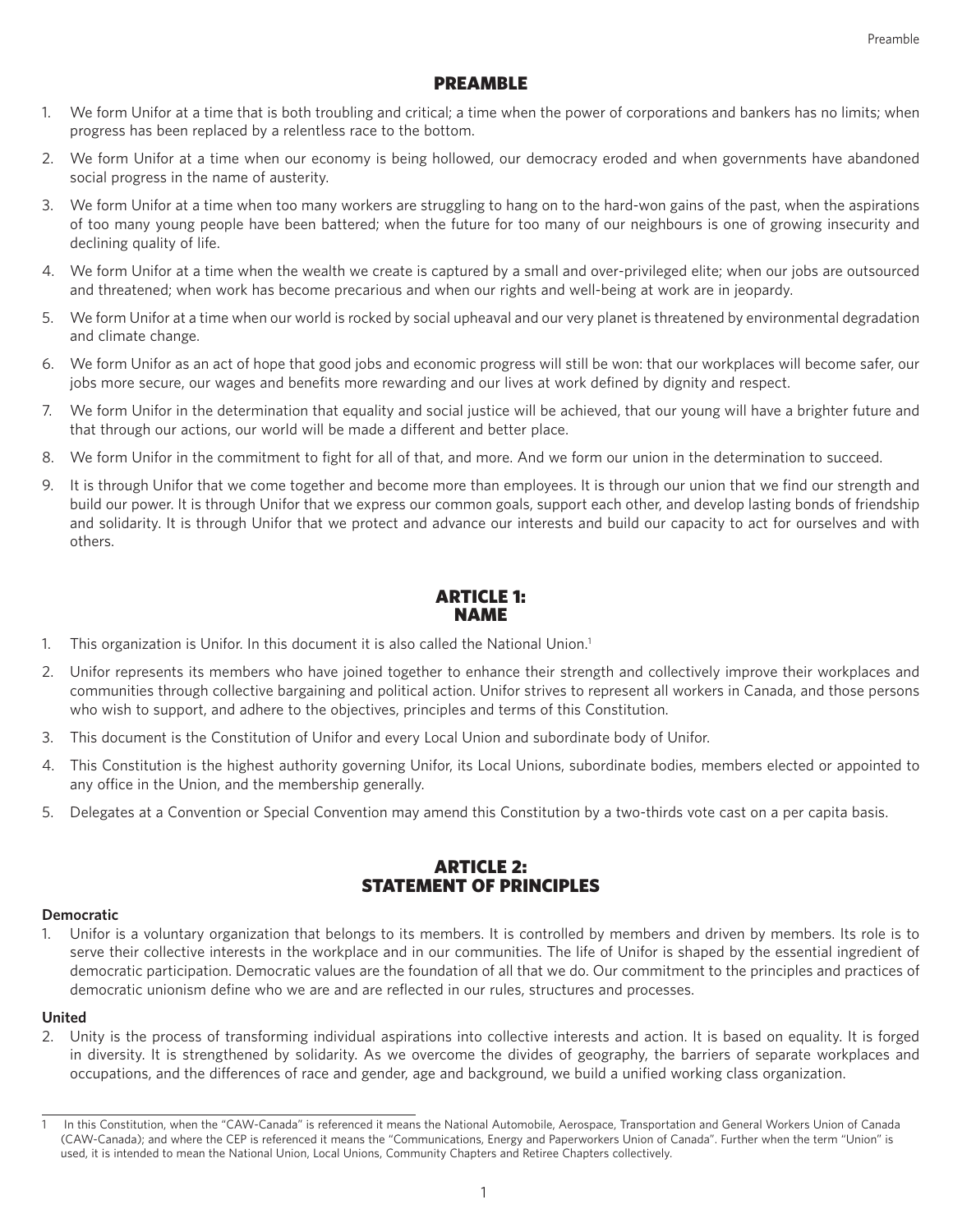## **Open and Inclusive**

3. An engaged membership is critical to Unifor's success. Engagement happens when ideas are welcome, involvement is encouraged and when the union actively develops the skills and understanding of its members. In our efforts to be inclusive, we open the union to new members and a broader definition of membership, and we ensure that our union reflects the diversity of our membership and communities.

## **Solidarity**

- 4. Unifor is more than an aggregate of individual members. The union is shaped by our relationships, by how we treat and care for each other. Our commitment to solidarity speaks to the significance of the language of "union sister" and "union brother". It is evident in the day-to-day bonds of fellowship and friendship, it is found in the expressions of respect and mutual support, and it is witnessed in the acts of cooperation and interdependence, and by our commitment to anti-harassment.
- 5. Solidarity is how we pay tribute to the fact that an injury to one is an injury to all. It is how we acknowledge that what we want for ourselves, we want for others. And it is how we demonstrate our resolve and determination to make it so.

## **Accountable and Transparent**

6. Unifor is committed to good governance, fair representation and clear rules and practices. The principle of accountability will be apparent in all our decision-making and actions, and the practice of transparency will be evident in our procedures. Our reporting, financial and otherwise, will be timely and reliable and our decision-making will be clear and relevant.

## **Effective**

7. Unifor will react quickly, respond effectively, set decisively and maintain a clear focus on our objectives. This requires the development of skilled, competent and capable leaders and staff. It further requires sufficient resources (people and money) be effectively used.

## **Dynamic**

8. We are building an organization that is innovative, always reviewing, evolving and improving. For Unifor, change is a constant. We are committed to learn from our efforts, modify our practices, and adopt new ways of conducting our activities.

#### **Militant**

9. Our goal is an organization capable of vigorously defending ourselves, protecting and advancing our interests and fighting for all workers.

#### **Progressive**

10. Our goal is transformative. To reassert common interest over private interest. Our goal is to change our workplaces and our world. Our vision is compelling. It is to fundamentally change the economy, with equality and social justice, restore and strengthen our democracy and achieve an environmentally sustainable future. This is the basis of social unionism — a strong and progressive union culture and a commitment to work in common cause with other progressives in Canada and around the world.

## **Gender and Equity**

11. Unifor is fully committed to equity and inclusion. Women, Aboriginal and Workers of Colour, Lesbian, Gay, Bisexual and Transgender Workers, Young Workers, Workers with Disabilities and other equity-seeking groups, will be represented in the structures of the union at all levels. In certain articles, the constitution provides specific provisions which detail how women and equity groups participate in the leadership structures of the union. Elsewhere the commitment is expressed as a more general one. Where the commitment is a general one, it requires those with the necessary authority and responsibility to address the issue. When By-Laws of all bodies in the unions are submitted to the National Executive Board for approval they will be viewed through this gender and equity lens.

## **Union Renewal and Generational Change**

12. The strength and dynamism of Unifor, at all levels, is based on union renewal. How the structures and practices of the union evolve over time; how the union is open to and receives new ideas, and how the union renews its leadership by making space for the next generation.

 Generational change is essential for union renewal. As such it is the expectation and desire of the union that all National Officers, Regional Directors, Local Union officers and Staff voluntarily retire from their position at age 65 or before.

## **Leadership**

13. The responsibility of leadership is to build the strategic determinants of union strength — membership levels, bargaining power, mobilizing capacity, political influence — and to guide and shape the union with a compelling vision. The role of leadership is to inspire and motivate and to ensure that we achieve all of the above, as well as the following objectives.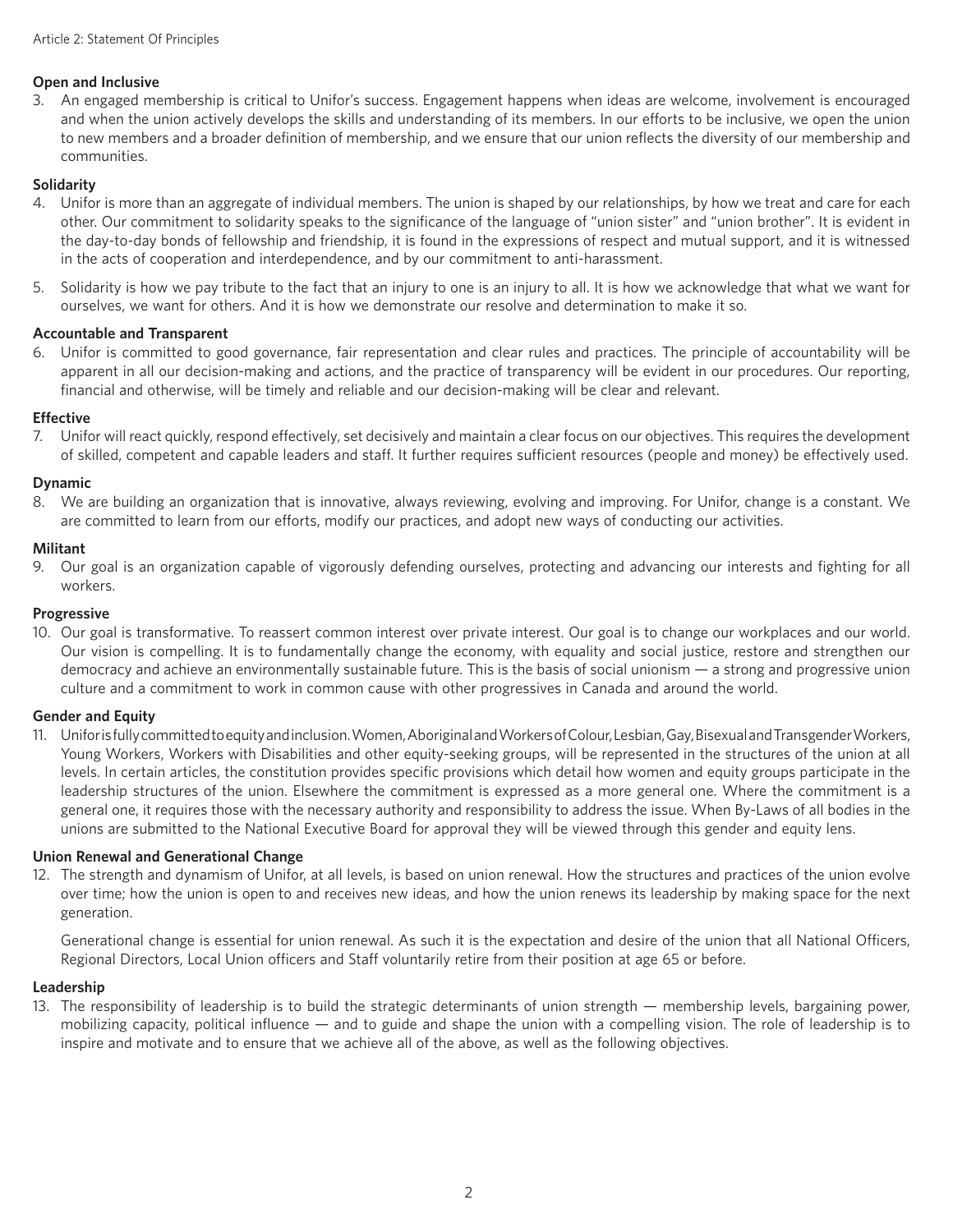## ARTICLE 3: **OBJECTIVES**

The objectives of Unifor are:

#### **In our workplaces**

- To promote, conduct and safeguard collective bargaining and to strengthen practices of more broadly based bargaining, including coordinated and pattern bargaining.
- To regulate and improve wages, pensions and benefits, hours of work, employment security and working conditions through collective bargaining and political action.
- To protect and strengthen our rights at work.
- To strive for a safe and healthy work environment.
- To ensure fair treatment, dignity and respect at work.
- To make workplaces more democratic.
- To organize the unorganized.
- To strive for a safe workplace free of discrimination and harassment.

#### **For our members**

- To ensure equality regardless of race, sex, age, creed, colour, marital status, sexual orientation, gender identity, disability, religion, political affiliation or place of origin.
- To guarantee that every member receives equal treatment under this Constitution.
- To create and preserve a safe environment free of discrimination and harassment.
- To ensure that our union is committed to the principles and practices of democratic unionism.
- To guarantee accountability and transparency in our decision-making and our actions.
- To ensure that our union belongs to its members, is driven by their common objectives and provides ample opportunities for democratic participation.
- To ensure that our union reflects the diversity of our members and communities.
- To provide opportunities for education and development so that our members build awareness and analysis, get more involved in the union and their communities.
- To provide opportunities for workers not in regular employment situations to join our union.

#### **In our communities**

- To fight for good jobs in our communities and throughout the economy.
- To provide support to those in need.
- To build our union's presence in the community and encourage our members to be involved in all aspects of community life.
- To work in common cause with other progressives to promote social justice and environmental sustainability at a community level.
- To work on labour-based campaigns with other affiliates of Labour Councils.
- To encourage unorganized workers to join our union and be open to new members in our communities.

#### **In broader society**

- To safeguard, protect and extend freedom, civil liberties, democracy and democratic trade unionism.
- To be broadly politically active at the municipal, provincial and federal levels and to mount issue-based campaigns.
- To fight for social and economic reform by giving priority to good jobs, equality and social justice.
- To protect and safeguard the health and safety of the planet by supporting the goal of an environmentally sustainable future.
- To build and unify the labour movement and to act in solidarity with other labour organizations in Canada and throughout the world with objectives similar to ours.
- To support and work in common cause with progressive organizations in Canada and around the world.
- To resist corporate globalization and provide alternatives to job-destroying trade deals and policies.
- To work to end war and contribute to world peace.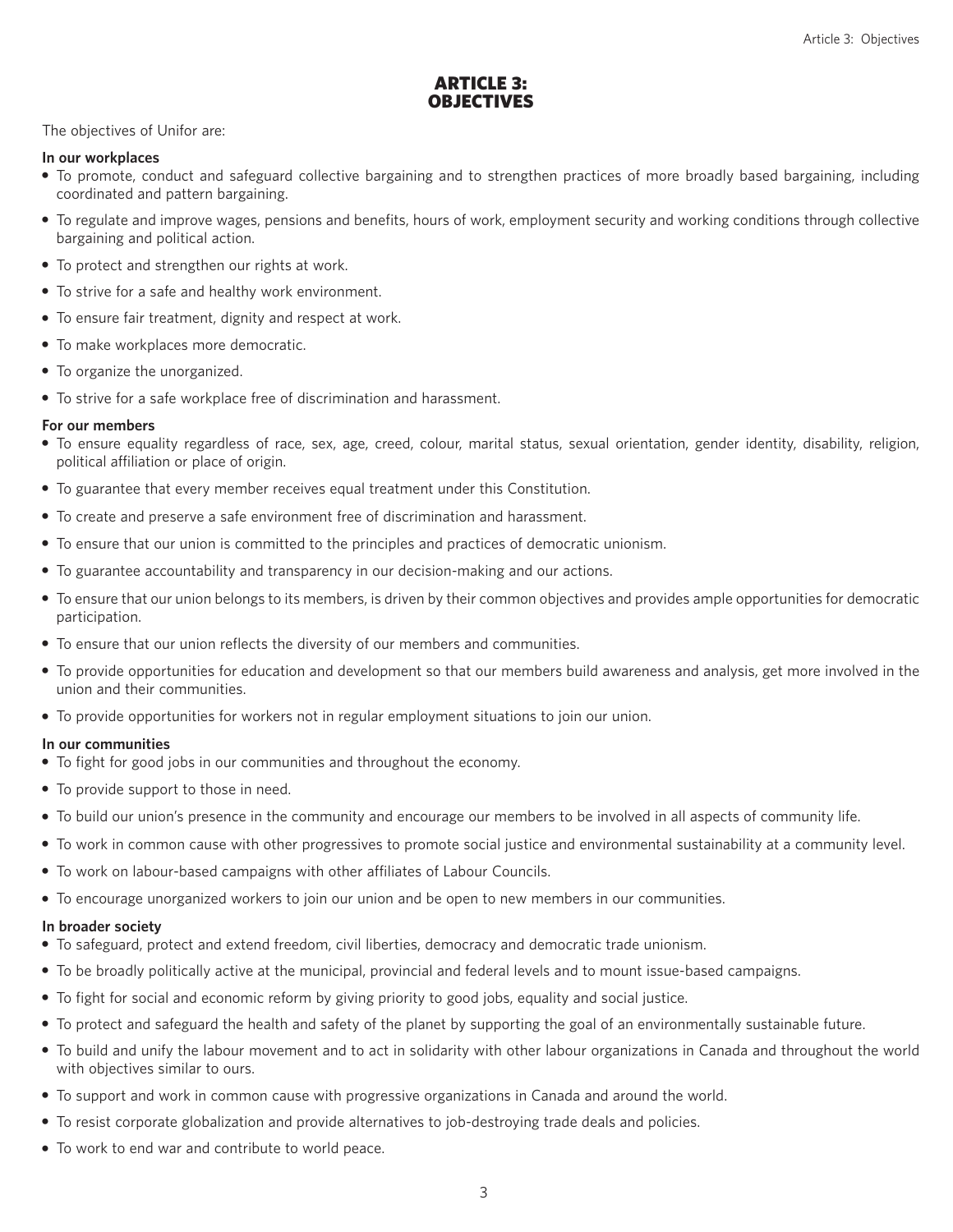## ARTICLE 4: CODE OF ETHICS AND DEMOCRATIC PRACTICES

## **Democratic Practices**

- 1. Unifor, its Officers, Directors, Staff and members shall be bound by the highest possible standards of ethics, democratic practice and personal conduct.
- 2. Democratic practices require the regular convening of meetings and bodies where members can participate freely and openly. All decisions affecting the welfare of members, their collective agreements and other terms and conditions of employment should be made through the bodies set out in the Constitution in a manner allowing the fullest possible participation of members.
- 3. The democratic standards of the union proceed from the rights of members as set out in the Constitution including the right to participate in the governance and debates of the union, the right to free speech and the right to participate in a democratic environment free of harassment.
- 4. Personal conduct in the union is a matter of democratic practice that shall be subject to an anti-harassment and anti-discrimination policy.
- 5. In all proceedings of the union, the Constitution and all By-Laws, rules or procedures will be applied consistently, reasonably and with fairness and all members shall be protected by due process and the principles of natural justice.
- 6. The Office of the President, the National Executive Board, any appeal body and the Public Review Board established by this Constitution shall be guided by the Constitution and this Code of Ethics.

#### **Safeguards of Democratic Practice**

- 7. Democratic practice also requires that standards of accountability and safeguards are upheld at all levels of the union, from the National Executive Board to Local Unions and workplace committees. No corruption, discrimination or anti-democratic behaviour can be permitted.
- 8. No Officer, Staff, member or person mandated by the union with the responsibility to inquire, audit or otherwise safeguard the ethics or integrity of the union shall be impeded or constrained in their responsibilities. No violation of this Code shall be covered up from an appropriate investigation.
- 9. This Code of Ethics applies to all union activities and relationships, including participation in pension plans, health and welfare plans, insurance plans, and private or public bodies to which a union Officer or Representative may be appointed.

## **Conflict of Interest**

- 10. The affairs of the union shall not be conducted in any manner which results in personal profit or advantage to any Officer, member of an Executive Board, bargaining committee or representative of the union, whether elected or appointed.
- 11. Any Officer or Representative of the membership has the responsibility to disclose significant personal interests that they may have with regard to a decision they are called upon to participate in or make. This may include personal relationships, expectation of profit, ownership or investments in a company, personal gifts, offers of employment or other personal gain. It is the responsibility of the Officer or Representative to disclose information related to a potential conflict, which may result in the exclusion of that person from debate and voting or other participation concerning the conflict. Conflict of interest does not include the benefits of collective bargaining that are received by members of a bargaining unit or benefits to union members generally as a result of the democratic decisions or activities of this union.

#### **Financial Practices**

- 12. The financial practices of the union shall at all times meet the highest available standard of accounting, investment, procurement and reporting. It is the responsibility of the Secretary Treasurer and the National Executive Board to ensure that all Local Unions, subordinate bodies and representatives of the union are informed of these standards and have opportunities for appropriate training.
- 13. The National Executive Board, Local Unions and subordinate bodies shall have clear policies governing the expenditure of funds by named Officers or Representatives, including accounting and oversight for personal expenses.
- 14. Procurements of the union generally shall require competitive bids and due diligence by the appropriate authorizing body.
- 15. The National Union, Local Unions or subordinate bodies shall not loan money to any member, Officer or Representative. This does not include advances or assistance which may be deemed appropriate to carry out the activities of the union.

## **National Officers, Regional Directors and Employees of the National Union**

16. A National Officer or Regional Director shall have no other employment. They shall accept no other income for carrying out the duties of their office. This does not include compensation for personal expenses or reasonable per diems, nor does it preclude income and benefits from personal endeavours or achievements such as awards and prizes, royalties or personal investments.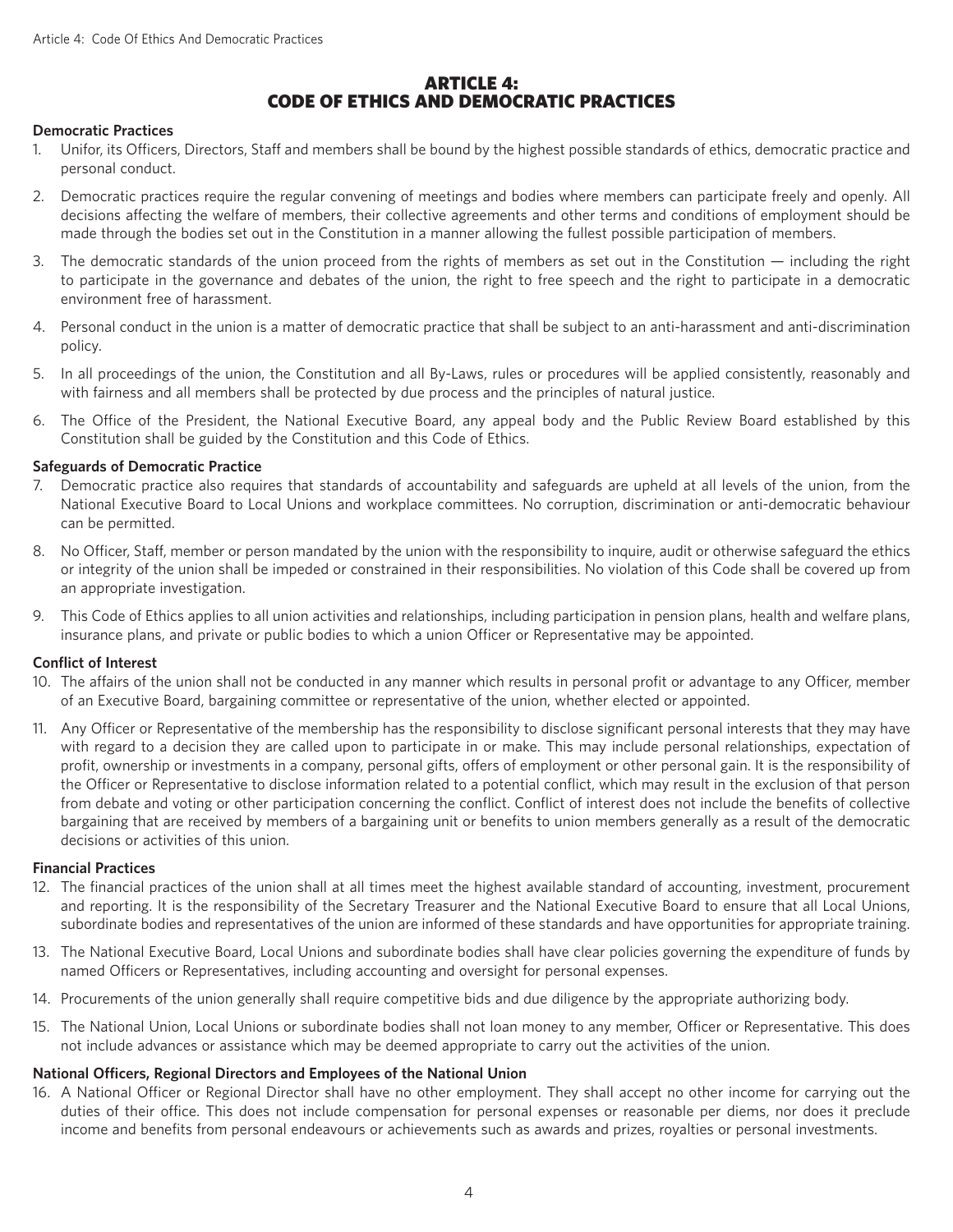17. Staff of the National Union shall not accept any other income for carrying out their duties or for participating in boards and public bodies as a representative of the union. This includes honorariums, retainers or stipends or major gifts, but does not include compensation for personal expenses or reasonable per diems.

#### **Local Union and Subordinate Body Officers and Representatives**

18. An Officer or an elected or appointed Representative to a bargaining committee, workplace committee, National Union committee or body, community board or serving in any other capacity on behalf of the Local Union shall disclose to the membership any compensation received from the union, an employer or any third party for the carrying out of their duties or assignments. This does not include compensation for personal expenses or reasonable per diems.

#### **Enforcement of the Code of Ethics**

- 19. The ethical and democratic practices in this Code must be well understood and enforced by the union at all levels. Even the appearance of any violation of these standards can be the basis for investigation and action under the Constitution.
- 20. If it is believed that a violation of this Code of Ethics has taken place or is taking place, a signed letter of complaint may be sent to the President with specific allegations describing how the Code of Ethics has been violated. This practice may be used when the person making the complaint does not wish to make a charge under this Constitution, or the circumstances of the matter give rise to concerns with respect to confidentiality.
- 21. The President shall deal promptly with any complaint alleging a violation of the Code of Ethics. Unless the complaint constitutes a charge under the Constitution, the President shall investigate the matter in a confidential manner that respects the rights of all parties, taking into account the principles of natural justice.
- 22. If the complaint is deemed by the President to be an acceptable charge as per Article 18 Section C the matter shall be considered a violation of the Constitution subject to the procedures and appeals in Article 18.

## ARTICLE 5: MEMBERSHIP

In this Article, the term "Local Union" includes any subordinate body of the National Union.

An informed and active membership is the foundation of a democratic and dynamic trade union.

Unifor's foremost priority is to advance the interests of its current members and to assist prospective members to organize new bargaining units. In addition, the Union will open its membership to a broader range of working people including those who cannot feasibly organize a bargaining unit.

A member who has been dismissed shall retain membership status provided a grievance is filed against the dismissal and provided the grievance remains active.2

## A: RIGHTS AND RESPONSIBILITIES OF MEMBERS

- 1. Members are entitled to share equally in governing Unifor. Subject to the distinctions and rules set out in this Constitution, each member in good standing has the right to run for office, to nominate and vote in free and fair elections.
- 2. Members have the right to fully participate in the democratic debate and decisions of the appropriate body or structure of which they are a member or a delegate. All members have right to free speech including the right to criticize the policies or governance of the Union.
- 3. Members have the right to participate in the Union free of harassment and the National Union shall have an effective anti-harassment policy.
- 4. Members have the right to fair and reasonable consideration of their individual interests and concerns when collective decisions are made. Members have the right to a review of any decision which they believe adversely affects them, as set out in this Constitution.
- 5. Members shall uphold the democratic decisions and rules of the Union, pay dues and fulfill obligations in this Constitution, and respect the provisions of their freely negotiated collective agreements.
- 6. Members shall support the solidarity and the collective actions of the Union in collective bargaining, and in its efforts to protect the jobs of members.
- 7. Any member who is elected or appointed to represent other members or participate in the administration or governance of the Union shall defend the Constitution and organizational integrity of the Union.

<sup>2</sup> Continue the policy subject to affirmation by delegates to next Constitutional Convention.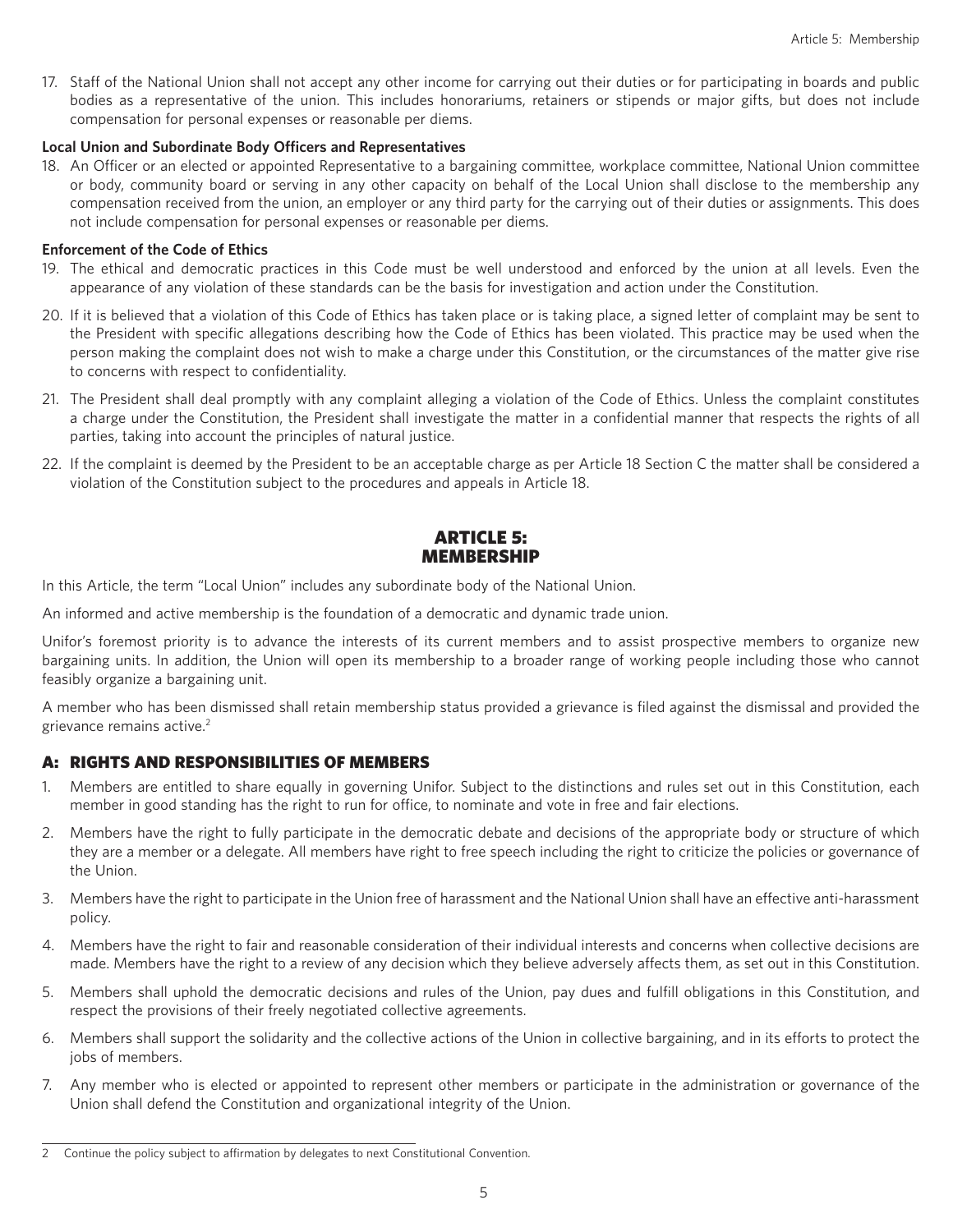# B. ELIGIBILITY

## **After the Founding Convention**

8. Upon ratification of the mergers of the CAW-Canada and CEP with Unifor, all members of the CAW-Canada and CEP shall become members of Unifor, in the same membership status and standing as they enjoyed in their respective predecessor unions, and shall be entitled to all rights, privileges, and benefits afforded by this Constitution, without payment of any initiation or membership fee or further action.

## **Persons in Bargaining Units**

9. All other persons who are employees in organized workplaces over which Unifor and/or a Local Union of Unifor has collective bargaining authority may become members of the National Union and applicable Local Union upon signing a membership card declaring support of and adherence to the Constitution of the National Union and the payment of dues. Membership shall be withheld only upon proper and just cause. An employee who has been denied membership by a Local Union shall have the right to appeal this decision to the membership of that Local Union.

## **Membership Acquired During an Organizing Drive**

10. In the course of an organizing drive, persons working in an unorganized workplace, or in a workplace not yet under the collective bargaining authority of the National Union or a Local Union, may become members of the National Union and/or a Local Union, by signing a membership card declaring support of and adherence to the Constitution of the National Union. A person joining the National Union and/or a Local Union shall pay the minimum initiation fee required by law in the jurisdiction of their workplace, if any.

## **Members in Community Chapters**

- 11. In addition, the persons listed below may become members of Unifor and applicable Local Union by joining a Community Chapter established by the National Executive Board. Membership shall commence upon completion of a membership card declaring support of and adherence to the Constitution of the National Union and the payment of applicable dues.
	- Persons employed in a workplace where the National Union or a Local Union attempted and failed to obtain collective bargaining authority.
	- Persons who have lost employment in a workplace over which the CAW-Canada or the CEP previously had collective bargaining authority or a workplace over which the National Union and/or a Local Union has or had collective bargaining authority and lost that authority for any reason, including closure.
	- Persons who have ceased active employment, with no reasonable prospect of a return to work, in an organized workplace over which the National Union or Local Union has collective bargaining authority.
	- Unemployed persons.
	- Persons who are self-employed or in freelance positions.
	- Persons engaged in temporary or contract work.
	- Persons employed in unorganized workplaces.
	- Students.

## **Members in Retiree Chapters**

12. A member who retires is entitled to retired membership status according to the terms of Article 12 of this Constitution.

## **Eligibility Restrictions**

13. A person who is employed in the ranks of supervision or above, with managerial authority, as defined by labour relations law, is not eligible for membership, unless he/she is approved for membership by the National Executive Board.

## **Concurrent Membership**

14. A member of the National Union shall also be a member of a Local Union, Community or Retiree Chapter, or other subordinate body. A member of a Local Union, Community or Retiree Chapter or other subordinate body shall also be a member of the National Union and subject to its rulings and decisions.

## **Membership Cards and Lists**

- 15. The National Union shall supply membership cards which it and all Local Unions and subordinate bodies shall use for the purposes of this Article.
- 16. The National Union shall maintain a membership list of all members, and all Local Unions shall cooperate in this effort.
- 17. The National Union shall keep all completed original membership cards that it receives. All completed original membership cards received by a Local Union shall be forwarded to the National Union after the Local Union makes a copy of same for its records. The National Union shall deliver a copy of the completed membership cards it receives to the appropriate Local Union.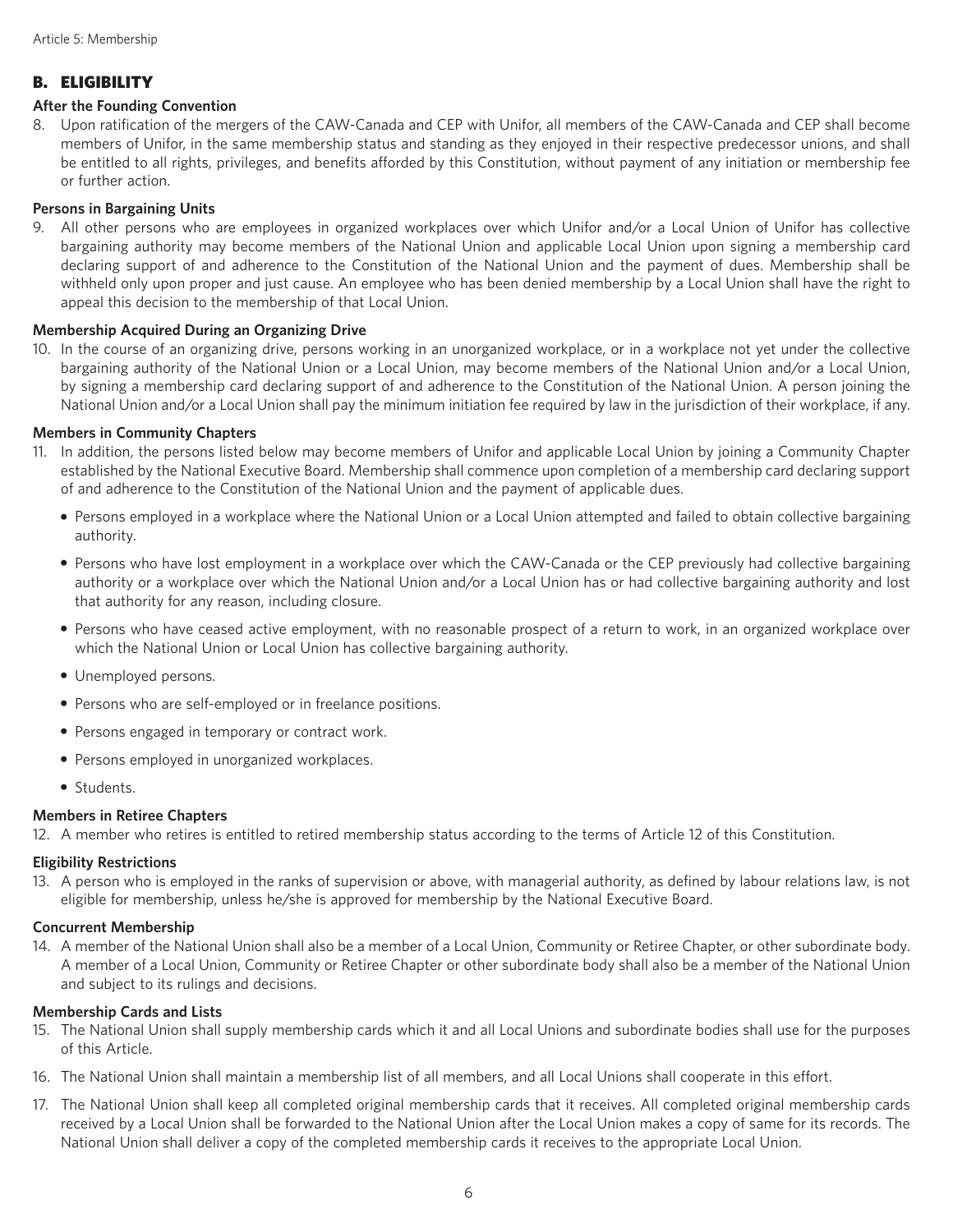#### **Member in Good Standing: Leave — Layoff — Closure**

- 18. A member remains in good standing without paying dues for the period of a layoff or leave only for as long as he or she has recall rights as provided for in his/her collective agreement.
- 19. Any member who has severed employment as a result of a workplace closure shall be deemed to no longer be a member.
- 20. Members who have recall rights and work elsewhere are required to pay union dues to their Local Union to remain in good standing.
- 21. The only exception to the above shall be if a member is a full-time Officer of the Local Union and pays dues to the Local Union, he/ she shall be considered a member in good standing, as long as he/she remains a full-time Officer of the Local Union.
- 22. Any member absent from work because of illness or injury remains in good standing for the period of illness or injury as long as he/ she has a reasonable prospect of a return to work.

#### **Termination of Membership**

23. Membership may be terminated as provided for in this Constitution, or when a member accepts a position which renders him/her ineligible for membership.

# ARTICLE 6: CONVENTION

- 1. The Convention is the highest authority of Unifor. The Convention shall adopt and may amend this Constitution, and shall elect National Officers, Regional Directors and adopt policies and measures as necessary for the governance and administration of the National Union.
- 2. The Convention shall be held every three (3) years at a place and time determined by the National Executive Board.

## A: CONVENTION CALL

1. At the direction of the President, the Secretary Treasurer shall issue a Convention call to all Local Unions and subordinate bodies no less than 150 days before the opening date.

## B: COMPOSITION OF CONVENTION

- 1. At the time of the Convention call, the Secretary Treasurer shall notify Local Unions and subordinate bodies of their delegate entitlement and voting strength.
- 2. Delegate entitlement and voting strength shall be based on the average national dues payments received by the National Union during the calendar year period prior to the Convention call, excluding any period in which national dues payments have been interrupted by a labour dispute.<sup>3</sup>
- 3. Delegate entitlement shall be based on the following:

## **a. Single Unit Local Unions or Subordinate Bodies**

1 to 250 members  $-1$  delegate 251 to 500 members  $-2$  delegates 501 to 750 members  $-3$  delegates 751 to 1,000 members  $-4$  delegates 1,001 to 1,250 members  $-5$  delegates And one (1) additional delegate for each additional 250 members.

#### **b. Amalgamated Local Unions or Subordinate Bodies**

 Each bargaining unit with 250 members or more of an amalgamated Local Union shall have delegate entitlement based on the following:

250 to 500 members  $-1$  delegate 501 to 750 members  $-2$  delegates 751 to 1,000 members  $-3$  delegates 1,001 to 1,250 members  $-4$  delegates And one (1) additional delegate for each additional 250 members.

 Members of bargaining units within an amalgamated Local Union with fewer than 250 members shall be grouped together and entitled to delegates as per Section B, Paragraph 3a. of this Article.

<sup>3</sup> Continue the policy subject to affirmation by delegates to next Constitutional Convention.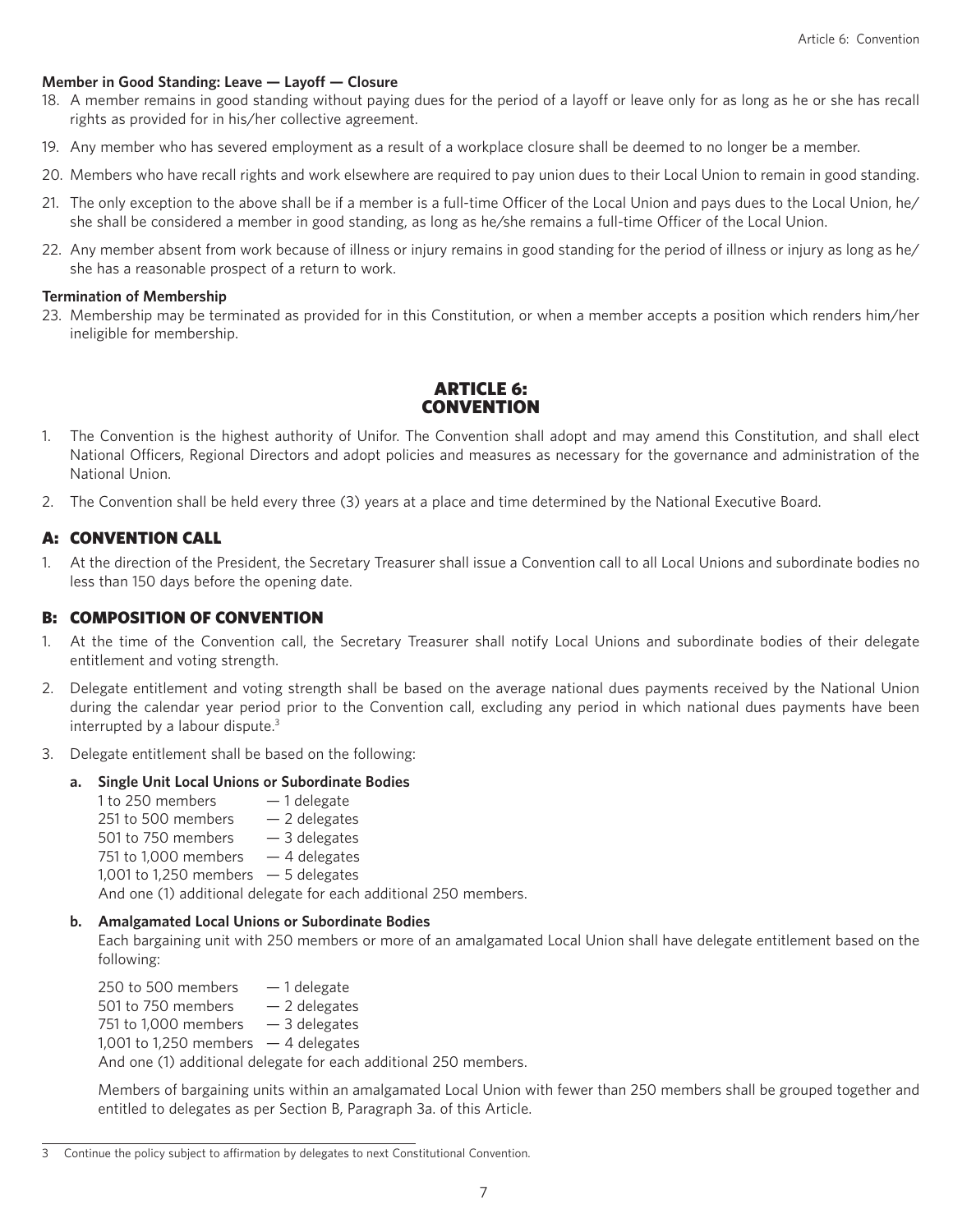- 4. New Local Unions and new subordinate bodies with less than one (1) year of national dues payments shall have delegates and voting strength based on the average per capita payment, but must have a minimum of two (2) months national dues payments to the National Union.
- 5. Each Local Union and subordinate body shall provide the Secretary Treasurer with delegate registrations no later than 30 days prior to the opening of Convention, including the names, home addresses, email addresses of each delegate, alternate delegate or special delegate, and the identity of the Chairperson of the delegation.
- 6. The voting strength based on the number of members of the Local Union or subordinate body shall be distributed equally among the delegates elected, and any remaining votes shall be allocated to the Chairperson of the delegation.
- 7. Delegates and alternate delegates to convention shall be elected by secret ballot with a minimum of fifteen (15) days' notice to all members of nominations and elections. Candidates with the most votes shall be elected, unless the By-Laws of the Local Union stipulates otherwise.
- 8. A Local Union or subordinate body may appoint a special delegate with voice and no vote at Convention.
- 9. Alternate delegates shall have no voice or vote unless they replace a regular delegate and are registered as a regular delegate by the Credentials Committee. Local Unions may apply to the Secretary Treasurer to send one (1) additional delegate who shall be a woman or from an equity-seeking group. The Secretary Treasurer may restrict these delegates according to cost and space limitations.
- 10. Members of the National Executive Board shall be delegates to Convention with voice and one (1) vote each.
- 11. Members of the Executive, not exceeding five members each, of the Canadian Council Standing Committees for Women, Aboriginal and Workers of Colour, Young Workers, Lesbian, Gay, Bisexual and Transgender Persons and Workers with Disabilities shall be delegates with voice. They shall have one (1)vote each provided that they are voting delegates of the Quebec Council or Regional Councils.
- 12. The members of the National Council of Retired Workers Executive shall be delegates to Convention with voice and one (1) vote each.
- 13. Staff, except support staff, shall be delegates to Convention with voice and no vote.
- 14. Honorary delegates may be appointed by the National Executive Board with voice and no vote.
- 15. Any member in good standing of the National Union shall be entitled to attend Convention as an observer.

## C: RESOLUTIONS AND CONSTITUTIONAL AMENDMENTS

- 1. Resolutions and Constitutional amendments proposed by Local Unions or subordinate bodies must be approved by a membership meeting, signed by a Local Union Officer and submitted to the Secretary Treasurer no later than 90 days prior to the opening of Convention.
- 2. The National Executive Board may submit resolutions or Constitutional amendments approved by a majority vote of the National Executive Board.
- 3. The Secretary Treasurer shall circulate to all Local Unions and subordinate bodies all resolutions or Constitutional amendments no later than 60 days prior to the opening of Convention.

## D: CONVENTION PROCEDURES AND COMMITTEES

- 1. The President shall preside at all sessions of Convention, unless another Officer or member of the National Executive Board is delegated as a replacement.
- 2. Rules of Order and the Convention agenda shall be adopted on the opening day of Convention. The agenda shall include reports from the National Officers, resolutions, Constitutional amendments, the nomination and election of National Officers and Regional Directors, and other business that may be proposed.
- 3. The quorum for Convention shall be a majority of the delegates registered. All resolutions remaining if the Convention lacks a quorum, or at the time of adjournment, shall be referred to the National Executive Board.
- 4. The National Executive Board shall appoint delegates to committees to conduct the business of Convention. The appointments shall be affirmed by delegates on the opening day of the Convention. Committees shall make decisions by a majority of those voting. They shall meet prior to the opening of Convention, and during Convention as necessary, to complete their work and prepare reports to the delegates.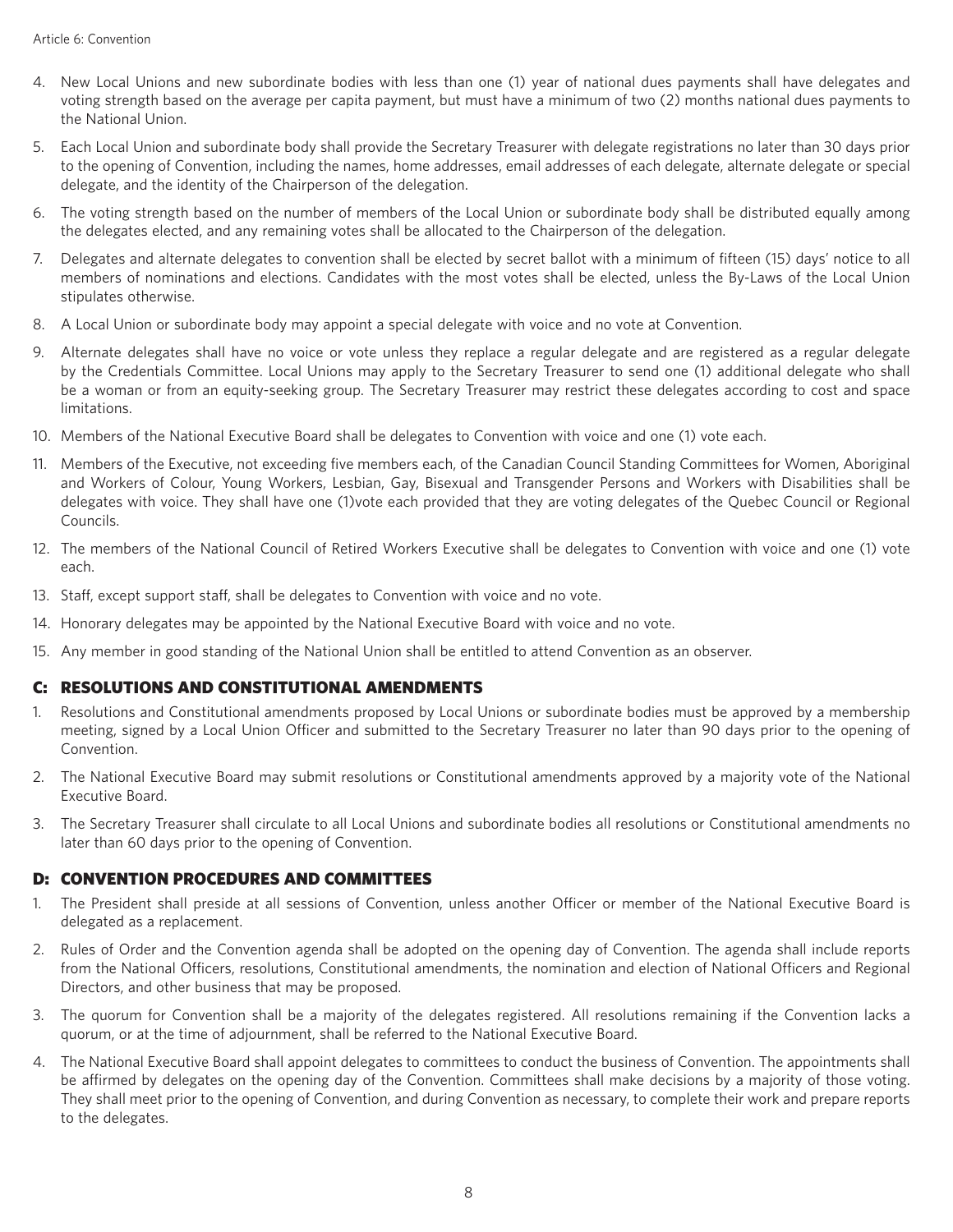- 5. A Resolutions Committee shall receive all resolutions submitted to Convention and recommend concurrence or non-concurrence. The Resolutions Committee may re-write a resolution, combine resolutions or provide a substitute resolution, providing it does not contradict the intent of the Local Union or subordinate body which submitted the resolution.
- 6. The Resolutions Committee shall receive any late resolution and determine if it is of an emergency character. An emergency resolution shall first be placed before the delegates with a recommendation that the resolution shall be debated. If the recommendation is approved, the Committee shall proceed to recommend concurrence or non-concurrence.
- 7. A Constitution Committee shall receive all constitutional amendments submitted to Convention and recommend concurrence or non-concurrence.
- 8. A Credentials Committee shall receive all registrations to Convention and shall inquire into and decide on any disputes over delegate registration. The Credentials Committee shall report on the composition of Convention on the opening day of Convention and provide additional reports on consecutive days of Convention.
- 9. An Election Committee shall conduct balloting and vote counting for all elections. A balloting procedure may include a secure and confidential electronic voting system. The Election Committee shall report the results of elections to the Convention.
- 10. Expenses to attend convention and carry out their responsibilities for members of the Resolutions Committee, Constitution Committee, Credentials Committee and Election Committee shall be borne by the Convention Fund. All such expenses shall be approved by the Secretary Treasurer.
- 11. The National Executive Board may appoint such other committees as it determines are necessary for the Convention.

## E: VOTING AND ELECTIONS

- 1. All resolutions, except those seeking a Constitutional amendment which require a two-thirds vote for approval, shall be approved by a majority of those voting by a show of hands unless a request for a per capita vote is made by 20 per cent of delegates.
- 2. The President, Secretary Treasurer, Quebec and Regional Directors, shall be elected by secret ballot or by a secure and confidential voting system, on a per capita basis.
- 3. The nomination of National Officers and Regional Directors and the election shall be held on different consecutive days.
- 4. A motion to affirm the election of the Quebec Director as recommended by the Quebec Council shall be placed before the delegates following the election of the President and the Secretary Treasurer. The motion to affirm shall be approved by a majority of those voting.

## F: SPECIAL CONVENTION

- 1. A Special Convention may be convened by a two-thirds vote of the National Executive Board or by membership votes for a Special Convention by at least 30 per cent of Local Unions representing at least 30 per cent of the membership in the National Union.
- 2. A motion or proposal for a Special Convention must contain the specific business and purpose for a Special Convention.
- 3. The Secretary Treasurer shall issue a call to a Special Convention no later than 30 days prior to the opening day of Convention informing Local Unions and subordinate bodies the specific business and purpose of the Convention. No other business or purpose shall be allowed at the Special Convention.
- 4. Delegates to a Special Convention and their voting strength shall be the same delegate and voting strength in place at the previous Convention. Alternates may fill vacancies, provided they were elected as alternate delegates to the previous Convention.

# ARTICLE 7: NATIONAL EXECUTIVE BOARD

- 1. The National Executive Board brings together the leadership team of Unifor. While representing distinct groups in the Union, all National Executive Board members have the responsibility and duty to advance and protect the interests of the entire membership.
- 2. The National Executive Board is the highest authority of Unifor between Conventions.
- 3. The National Executive Board shall meet at least three (3) times a year. It may hold Special Meetings, as needed.
- 4. When fully constituted, the National Executive Board shall have twenty-five members reflecting a balance of industrial, gender, equity, and regional representation.
- 5. Terms of office of all members of the National Executive Board shall be three (3) years.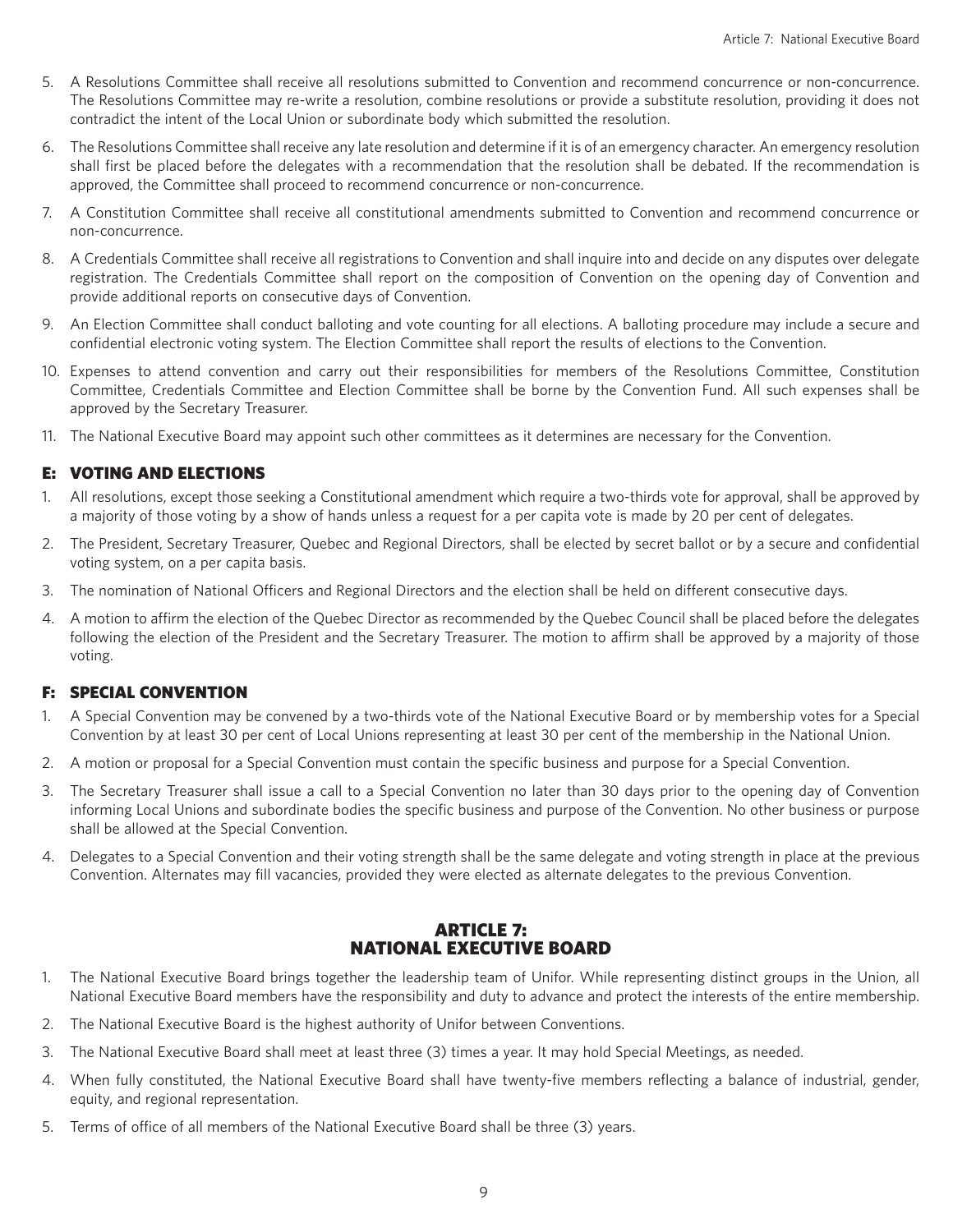# A: COMPOSITION OF THE NATIONAL EXECUTIVE BOARD

# **National Officers**

- 1. The National Executive Board shall include three (3) full-time National Officers:
	- President
	- Secretary Treasurer
	- Quebec Director
- 2. The President and Secretary Treasurer shall be elected by the Convention for a three-year term, by secret ballot or other secure confidential voting system on a per capita basis. To be elected to office, the candidate must receive a majority of votes cast. If no candidate receives a majority on the first vote, there will be a second vote between the two (2) candidates with the highest number of votes.
- 3. The Quebec Director shall be elected by secret ballot or other secure confidential voting system on a per capita basis, by the Quebec Council preceding Convention, and shall be affirmed by Convention for a three-year term.
- 4. The National Officers shall take the oath of office and be installed immediately after they are elected.
- 5. If the office of the President or the Secretary Treasurer becomes vacant, the National Executive Board, within thirty days, must call a Special Convention to elect a new officer. If there is a vacancy in the office of the President within one hundred and twenty (120) days before a Convention, then the Secretary Treasurer shall assume the responsibilities of that office. Similarly, if there is a vacancy in the office of the Secretary Treasurer, within one hundred and twenty (120) days before a Convention, then the President shall assume those responsibilities.
- 6. If the office of Quebec Director becomes vacant, the National Executive Board, within thirty (30) days, shall call a meeting of the Quebec Council to elect a Quebec Director.

## **Regional Directors**

- 7. The National Executive Board shall include three (3) full-time Regional Directors, one (1) for Atlantic Canada, Ontario, and Western Canada.
- 8. Each Regional Director shall be elected by Convention by secret ballot or other secure confidential voting system on a per capita basis for a three-year term. They will be nominated from within their region at a meeting of the Region's delegates at Convention.
- 9. To be elected to office, the candidate must receive a majority of votes cast. If no one receives a majority of the first vote, there will be a second vote between the two (2) candidates with the two highest votes.
- 10. Each Regional Director shall take the oath of office and be installed immediately after he or she is elected.
- 11. In the event of a vacancy in the office of Regional Director, the National Executive Board shall appoint an interim Regional Director until the next Canadian Council or Convention at which time a successor shall be elected for the remainder of the term.

## **Chairpersons of Regional Councils and Quebec Council**

- 12. The National Executive Board shall include the elected Chairperson of the:
	- Quebec Council
	- British Columbia Council
	- Prairies Council
	- Ontario Council
	- Atlantic Council
- 13. The Regional Council and Quebec Council Chairpersons shall be elected for a three-year term by delegates of the respective Councils.
- 14. To be eligible for office, the Regional Council Chairpersons and Chairperson of the Quebec Council shall be an elected delegate to their respective councils.
- 15. In the event of a vacancy in the position of Regional Council Chairperson or Chairperson of the Quebec Council, the respective Vice-Chairperson shall serve as an interim chairperson until the next regularly scheduled council meeting.

## **Aboriginal and Workers of Colour Representative**

- 16. The National Executive Board shall include a representative of Aboriginal and Workers of Colour.
- 17. The Aboriginal and Workers of Colour Representative will be elected by his/her peers at the annual National Conference of Aboriginal and Workers of Colour by a secret ballot majority vote for a three-year term. This conference shall include the standing committees on aboriginal and workers of colour issues established within the Regional and Quebec Councils. It will also determine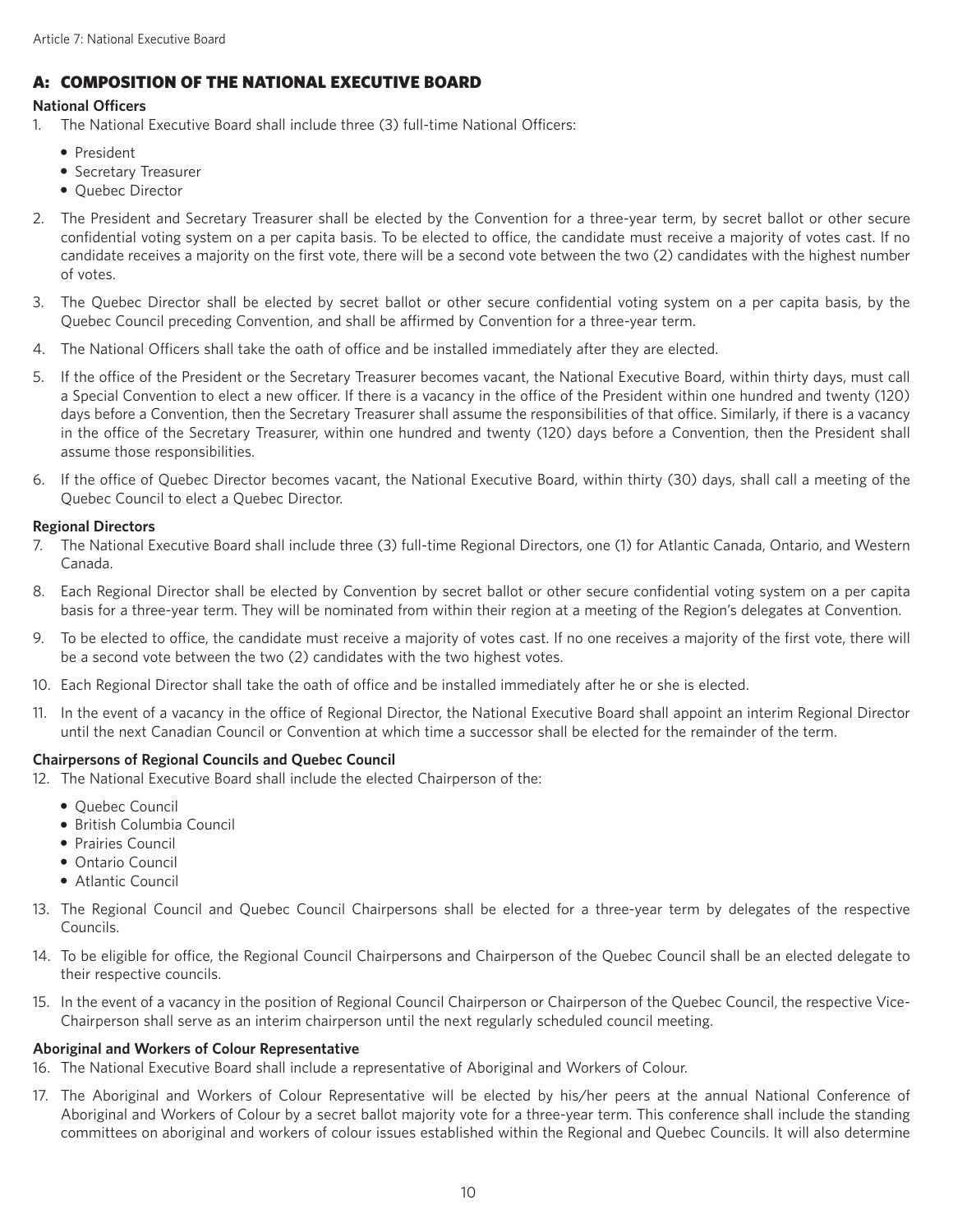the description and language that will be used to describe aboriginal and workers of colour in the structures and communications of Unifor.

18. In the event of a vacancy in the position of Aboriginal and Workers of Colour Representative, the National Aboriginal and Workers of Colour Committee (i.e.: the Canadian Council Aboriginal and Workers of Colour Standing Committee) shall select, from within its ranks, an interim representative to serve on the National Executive Board until the next National Conference of Aboriginal and Workers of Colour, at which time an election will take place.

#### **Industry Council Representatives**

- 19. The National Executive Board shall include eleven (11) Industry Council representatives, selected from nominations by Industry Councils.
- 20. Industry Council representatives on the National Executive Board shall be elected by a secret ballot majority vote or other secure confidential voting system on a per capita basis of the Canadian Council, based on nominations by Industry Council and recommendations to the Canadian Council by the National Executive Board. The National Executive Board will receive nominations from the Industry Councils reasonably in advance of a Canadian Council meeting and present recommendations to meet the gender, regional and industry representation expressed in this Constitution. All such recommendations will be mutually agreed with the appropriate Industry Council.
- 21. Industry Council representatives shall be elected by a secret ballot majority vote or other secure confidential voting system on a per capita basis. The Industry Council representatives shall take the oath of office and be installed after they are elected.
- 22. Elections for the Industry Council representatives shall take place at the Canadian Council following every Convention and shall be for a term of three (3) years.
- 23. In the event of a vacancy in the position of Industry Council Representative, the National Executive Board, in consultation with the respective Industry Council, shall select an interim representative who shall serve until the next Canadian Council meeting at which time an election shall occur.

#### **Retired Workers Representative**

- 24. The National Executive Board shall include a representative of Retired Workers.
- 25. The Retired Workers Representative shall be the Chairperson of the National Council of Retired Workers Executive.
- 26. The term of office of the Retired Workers Representative on the National Executive Board shall be the term of office of the Chairperson of the National Council of Retired Workers and shall not exceed three (3) years.
- 27. The Chairperson of the National Council of Retired Workers shall take the oath of office and shall be installed as a member of the National Executive Board.
- 28. In the event of a vacancy in the position of Retired Workers Representative, the Vice-Chairperson of the National Council of Retired Workers shall serve as interim representative until an election has occurred.

#### **Skilled Trades Representative**

- 29. The National Executive Board shall include a representative of Skilled Trades Workers.
- 30. The Skilled Trades Representative shall be the Chairperson of the National Skilled Trades Council.
- 31. The term of office of the Skilled Trades Workers Representative on the National Executive Board shall be the term of office of the Chairperson of the National Skilled Trades Council and shall not exceed (3) three years.
- 32. The Chairperson of the National Skilled Trades Council shall take the oath of office and shall be installed as a member of the National Executive Board.
- 33. In the event of a vacancy in the position of Skilled Trades Workers Representative, the Vice-Chairperson of the National Skilled Trades Council shall serve as interim representative until an election has occurred.

#### **Gender Balance**

34. The number of women sitting on the National Executive Board shall be at least equal to the proportion of women members in the Union.

#### **Regional Balance**

35. Members from any one region of the National Union (Atlantic Region, Ontario Region, Western Region and Quebec) shall not hold more than 13 of the 25 seats on the National Executive Board at any one time.

## **Membership in Good Standing**

36. To be eligible for election to any position as a National Officer, Regional Director, or other member of the National Executive Board, a candidate must be a member in good standing of the National Union.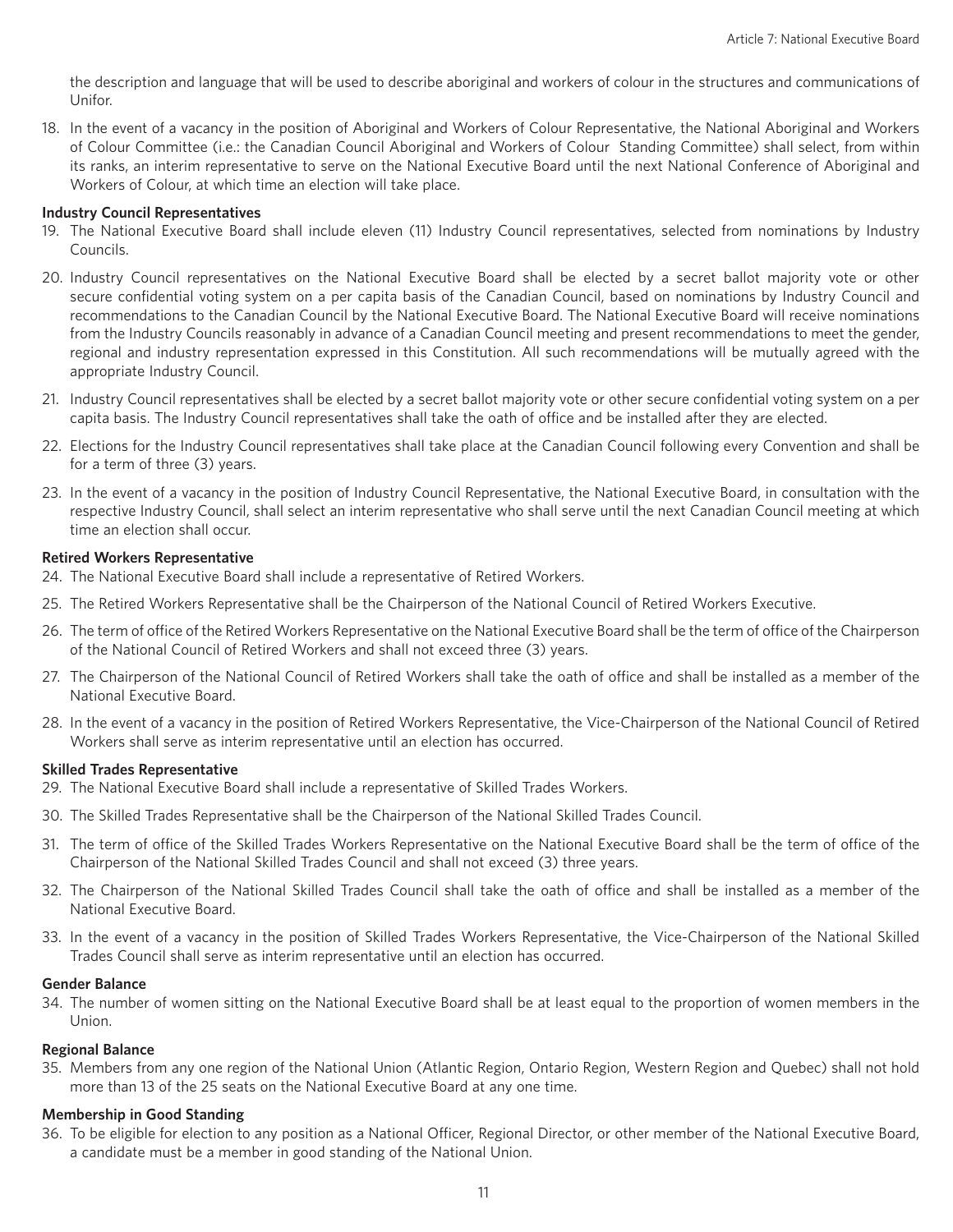# B: NATIONAL EXECUTIVE BOARD PROCEDURES

- 1. A majority of the National Executive Board shall be present to constitute a quorum. No business shall be conducted without a quorum. Only a majority of the National Executive Board can adjourn a board meeting.
- 2. The National Executive Board shall make decisions by majority vote. Each member has one (1) vote.
- 3. Verbatim transcripts will be taken at National Executive Board meetings. The proceedings will be transcribed immediately and sent to Board members. A record of decisions and actions of the National Executive Board shall be provided to all Local Unions and subordinate bodies in a timely way.
- 4. The National Executive Board may initiate an in-camera session, at its discretion.
- 5. In the event that a request for a Special National Executive Board meeting has been made by four (4) members of the Board, and been declined by the President, four (4) Board members may submit a written request to the Secretary Treasurer for a Special National Executive Board meeting.
- 6. Within 48 hours of receiving the request, the Secretary Treasurer will poll the National Executive Board members. If a majority votes in favour, the President will convene the Board within five (5) days. If the President fails to do it, the Secretary Treasurer or a Board member assigned to do it by the National Executive Board will arrange the meeting.

# C: NATIONAL EXECUTIVE BOARD RESPONSIBILITIES AND AUTHORITY

- 1. The National Executive Board may rescind, reverse or repeal any action or decision of any National Officer, Regional Director, or member of the National Executive Board.
- 2. The National Executive Board shall cause to amend any By-Laws of a Local Union or other subordinate body that do not conform to this Constitution.
- 3. The National Executive Board may settle jurisdictional disputes between Local Unions.
- 4. The National Executive Board shall oversee the funds of the National Union and authorize expenditures which conform to the objectives of this Constitution, and policies of the Union.
- 5. The National Executive Board shall ensure that the financial accounts and records of the National Union are audited at least annually by an independent Chartered Accountant approved by the Board, with a copy of the audit report to be delivered in a timely way to all Local Unions and subordinate bodies.
- 6. The National Executive Board shall have the authority to administer the National Strike and Defence Fund Policy.
- 7. The National Executive Board shall be empowered to amend this Constitution for the purpose of complying with any legal requirements relating to the acceptance of this Constitution, the Union's status at law, as a trade union or bargaining agent, as advised by legal counsel.
- 8. The National Executive Board shall approve the terms and conditions of employment of non-unionized employees of the National Union. With respect to all other staff of the National Union, the National Executive Board must ratify the collective agreement governing their terms and conditions of employment before the agreement is effective.
- 9. The National Executive Board shall decide how and for how much National Officers, Regional Directors, Staff, and Local Union signing Officers will be bonded.
- 10. The National Executive Board shall approve the department and area office structure of the National Union.
- 11. The National Executive Board shall receive, review and approve applications for a Local Union, Community Chapter, or subordinate body Charter.
- 12. The National Executive Board shall approve the By-Laws of the Canadian Council, Quebec, Regional and Industry Councils and Local Unions and other subordinate bodies and will, among other things, ensure that they shall reflect the gender and equity principles of this Constitution.
- 13. The National Executive Board shall exercise its authority and mandate as expressed elsewhere in this Constitution.
- 14. Between Conventions, the National Executive Board has the authority to make and amend policies of the National Union.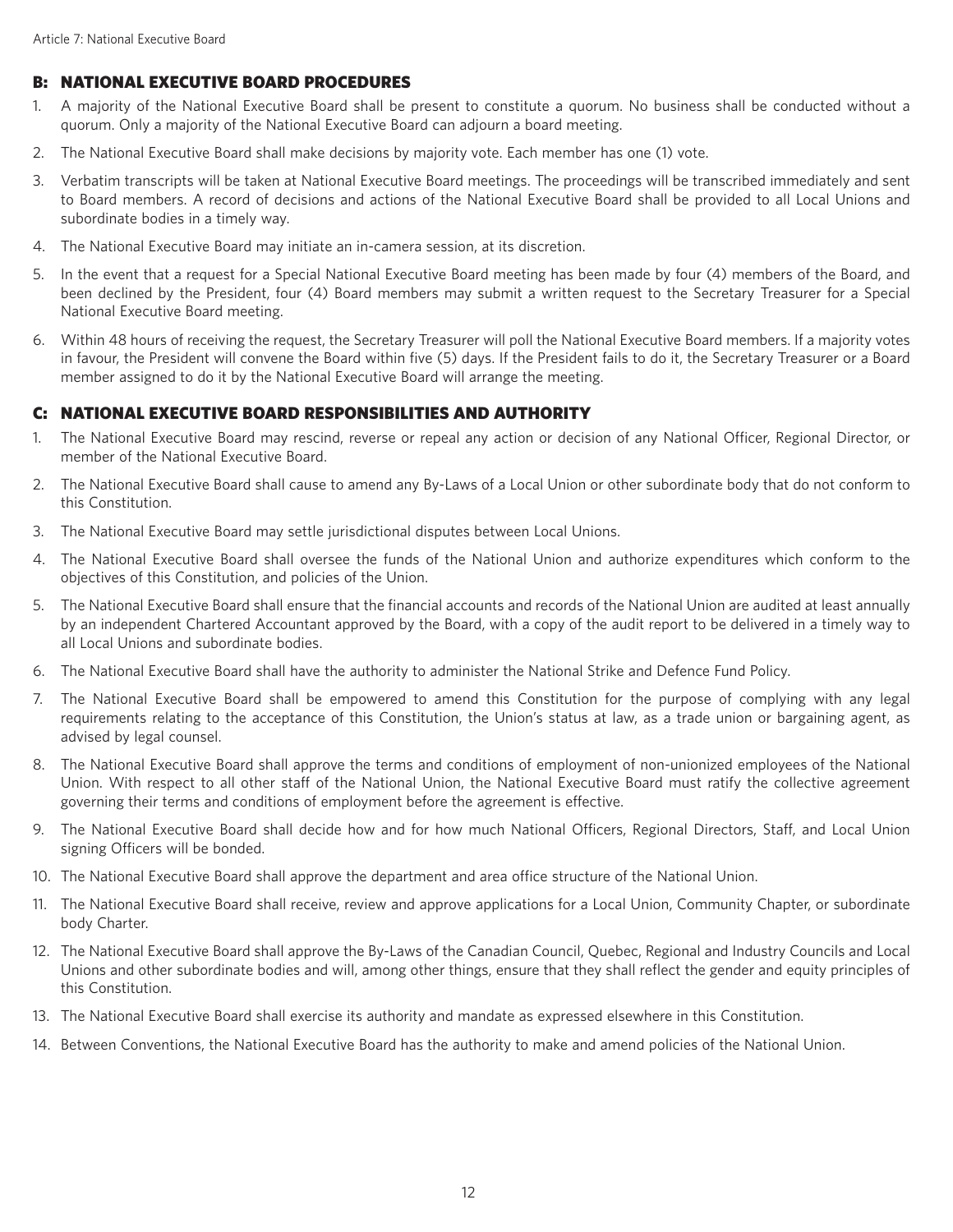## ARTICLE 8: RESPONSIBILITIES OF NATIONAL OFFICERS

## A: RESPONSIBILITIES OF THE PRESIDENT

- 1. Between National Executive Board meetings, the President has authority. He or she works to protect and advance the interests of Unifor. He/she is responsible to the National Executive Board, and ultimately the membership, for the administration of Unifor, and all its programs and activities.
- 2. The President leads and coordinates the leadership team of the National Union. The President directs and coordinates collective bargaining undertaken in the Union.
- 3. The President must act in conformity with the Constitution, and the actions of Convention or Special Convention, and National Executive Board and Canadian Council.
- 4. The President may act personally or through delegation of authority to other National Officers, Regional Directors, or Staff of the National Union.

## **At Convention and Canadian Council**

- 5. The President is the presiding Officer at a Convention, Special Convention and Canadian Council.
- 6. He/she will report to the Convention and Canadian Council.

## **National Executive Board**

- 7. The President shall convene and preside at regular and Special Meetings of the National Executive Board, other than a meeting convened under Article 7 section B Paragraph 6.
- 8. The President will report on his/her activities and make recommendations to the National Executive Board. All his/her actions will be subject to approval of the Board. He/she will carry out the instructions or decisions of the Board.

## **Special Meetings**

9. The National President may call Special Meetings of Councils, Local Unions or other subordinate bodies, to protect the interests of their members.

## **Assignment of Duties**

10. The President may assign duties and responsibilities to other National Officers, Regional Directors and Staff of the Union, and such an assignment may be withdrawn at the President's discretion.

## **Resolution of Disputes**

11. The President will rule on all Constitutional issues, except where another dispute resolution procedure is provided by this Constitution.

## **Commercial Contracts with Third Parties**

- 12. The President is a signing officer of the National Union. To conduct the affairs of the National Union and in keeping with its objectives, the President or Secretary Treasurer has the authority to sign, administer and enforce any commercial contract on behalf of the National Union with another party.
- 13. The President or Secretary Treasurer may delegate this authority in writing to the Quebec Director, a Regional Director and/or a National Representative. Unless the Officer revokes it, the authority will be good for the remainder of the Officer's term.

## **Staff**

- 14. All staff of the National Union shall be appointed or hired by the President. The President shall administer the collective agreements made with the collective bargaining agents representing the staff of the National Union.
- 15. The President may establish new staff departments or reorganize existing departments, or area offices, as approved by the National Executive Board.

## **Spokesperson**

16. The President is the spokesperson of the National Union.

## **Committee Appointments**

17. The President shall appoint all National Union committees and delegations of the National Union not otherwise provided for in this Constitution, or policies of the National Union, subject to the approval of the National Executive Board.

## **General Authority**

18. The President shall exercise his/her authority and responsibilities as expressed elsewhere in this Constitution.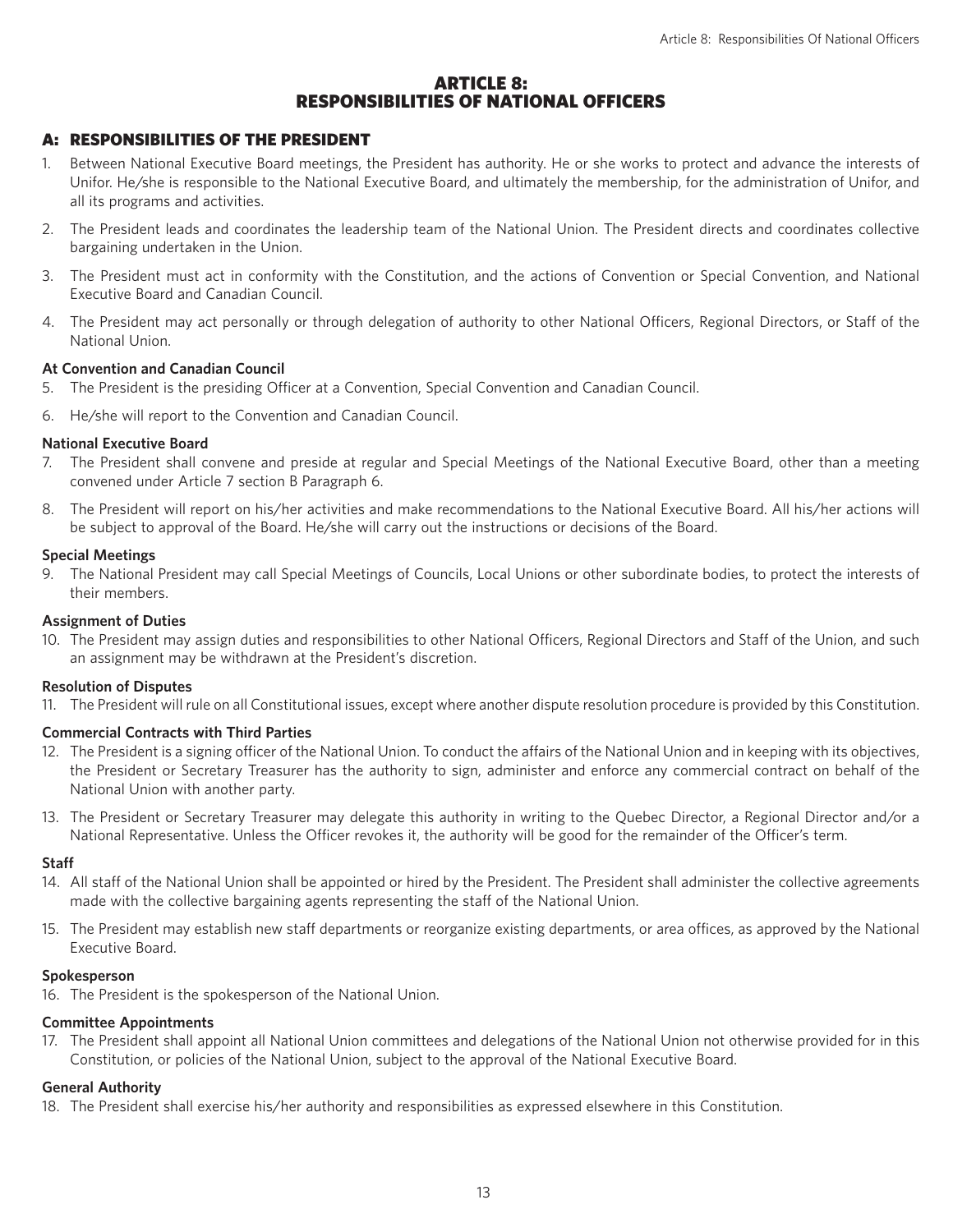## B: RESPONSIBILITIES OF THE SECRETARY TREASURER

- 1. The Secretary Treasurer is part of the National leadership team of Unifor, and shall assist the President in carrying out his/her responsibilities.
- 2. The Secretary Treasurer shall act under the direction of the President and shall assume administrative, political, organizing and bargaining responsibilities as assigned by the President.
- 3. The Secretary Treasurer will act as the financial officer of the National Union and report on the financial affairs of the National Union to Convention, Canadian Council, the National Executive Board, Local Unions and other subordinate bodies of the Union as deemed appropriate.
- 4. He/she will be the custodian of the National Union's funds, seal, and financial books and records.
- 5. He/she shall receive the income of the National Union, and collect all monies due to it. He/she shall deposit all funds of the National Union in its name with appropriate financial institutions.
- 6. He/she shall pay all bills and expenses of the National Union, by cheque, counter-signed by the President.
- 7. He/she shall invest the money of the National Union not needed to meet current obligations, according to procedures and standards set by the National Executive Board.
- 8. The Secretary Treasurer shall take all necessary steps to register and/or copyright the name, logo, insignia and/or seal and other property of the National Union.
- 9. The Secretary Treasurer shall ensure that there is an official record of the proceedings of Convention, Special Convention, National Executive Board and Canadian Council.
- 10. He/she shall ensure adequate bonding, in the amounts prescribed by the National Executive Board for every Officer, Representative and staff person of the National Union who handles the funds or other property of the National Union.
- 11. The Secretary Treasurer shall coordinate and maintain a National Union membership list. The list shall be used only for purposes that conform to the objectives of the Union.
- 12. The Secretary Treasurer shall prepare and present to the National Executive Board an annual National Union budget, or other special budget as may be requested.
- 13. The Secretary Treasurer shall exercise his/her authority and responsibilities as expressed elsewhere in this Constitution.

# C: RESPONSIBILITIES OF THE QUEBEC DIRECTOR

- 1. The Quebec Director shall be part of the National leadership team and shall assist the President and Secretary Treasurer in carrying out their responsibilities.
- 2. The Quebec Director shall act under the direction of the President on any matter concerning the National Union as a whole and shall assume administrative, political, organizing and bargaining responsibilities as assigned by the President.
- 3. The Quebec Director shall administer and direct the activities of the Union in Quebec.
- 4. The Quebec Director shall act on behalf of the President on matters related to the national character or distinctness of Quebec and is the principal spokesperson of the Union in Quebec.
- 5. The Quebec Director shall be responsible for all programs and policies of the National Union and the Quebec Council and shall ensure the objectives of the Union are achieved.
- 6. The Quebec Director shall recommend to the President the appointment of Assistants, Area Directors, National Representatives, specialized staff and support staff to conduct the affairs of the Union in Quebec. The Quebec Director shall direct and coordinate the work of his/her Assistants, Area Directors and Staff in Quebec.
- 7. The Quebec Director may make recommendations to the President with respect to the area office and Department structure of the National Union in Quebec.
- 8. The Quebec Director shall report and make recommendations to each meeting of the Quebec Council and shall submit a report to each meeting of the Canadian Council. The Quebec Director shall also report to the National Executive Board at its meetings.
- 9. The Quebec Director shall assist in the coordination of the Quebec Council and shall be a delegate to the Quebec Council and a member of the Executive of the Quebec Council.
- 10. The Quebec Director shall have the authority to convene a meeting of the Quebec Council, if it is determined by him/her to be necessary and in the best interest of the members in Quebec.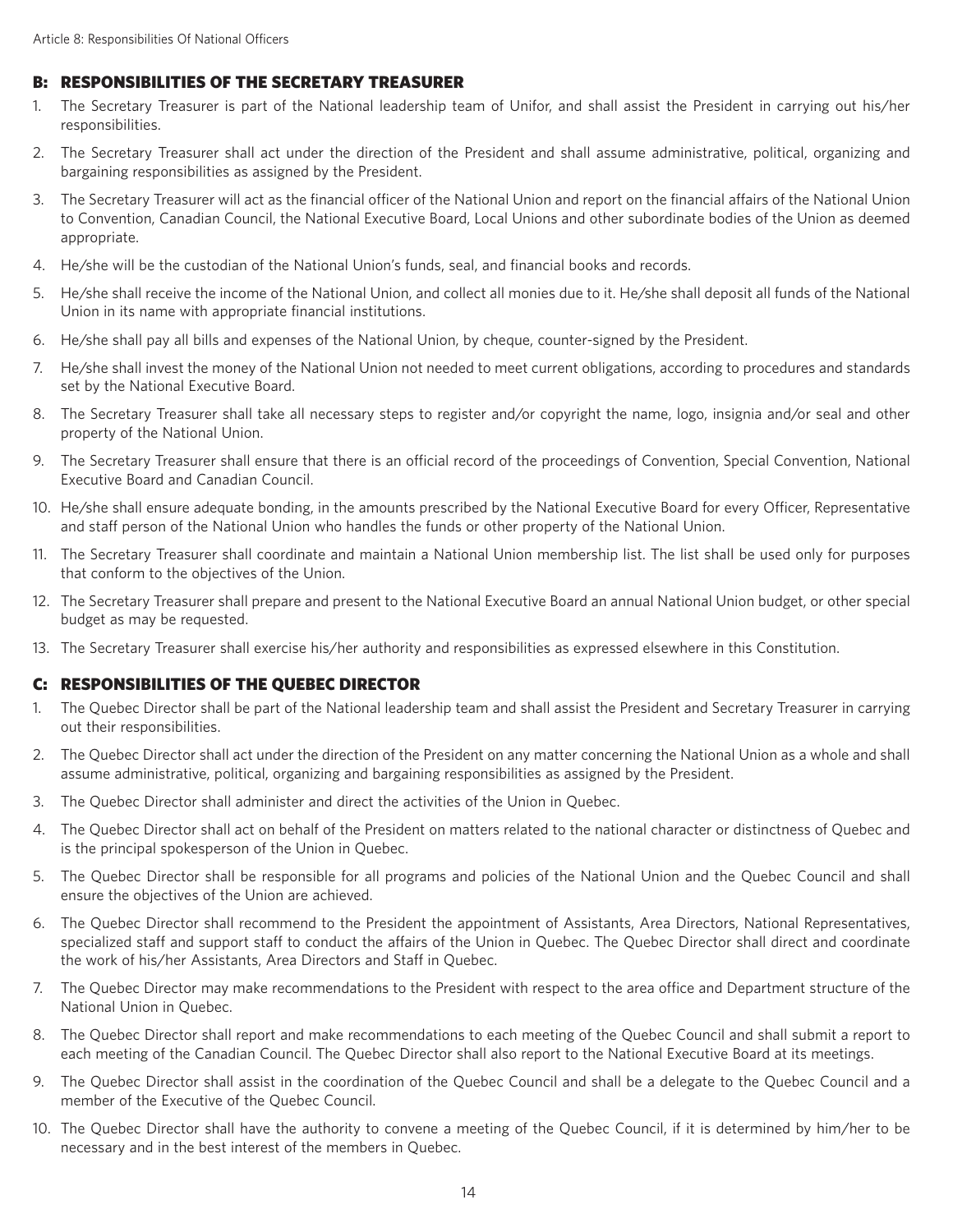11. The Quebec Director shall exercise his/her authority and responsibilities as expressed elsewhere in this Constitution.

## D: RESPONSIBILITIES OF THE REGIONAL DIRECTORS

- 1. The Regional Directors shall assist the President and carry out assignments as determined by the President and the National Executive Board.
- 2. The Regional Directors shall be part of the National leadership team and shall assist the National Officers in carrying out their responsibilities.
- 3. The Regional Directors shall be responsible for all programs and policies of the Union within their region and shall ensure the objectives of the Union are achieved.
- 4. The Regional Directors shall assist in coordinating the activities of the Regional Council(s) in his/her region.
- 5. The Regional Directors are delegates to the Regional Councils in his/her area and shall be a member of the Executive of the appropriate Regional Council(s).
- 6. The Regional Directors shall report and make recommendations to each meeting of the Regional Council in his/her region and shall submit reports to each meeting of the Canadian Council.
- 7. The Regional Directors shall coordinate the work of National Representatives and Area Directors and jointly strive to build the Union in their Region.

## E: SALARIES AND HONORARIUMS

- 1. The annual salaries of the National Officers and Regional Directors, as of January 1, 2016, shall be:
	- President \$158,358.19
	- Secretary Treasurer \$146,064.78
	- Quebec Director \$137,945.41
	- Regional Directors \$132,843.41
- 2. Effective January 1, 2017 and continuing every January 1 thereafter, the salary for each National Officer and Regional Director shall increase by a percentage amount reflecting the weighted average wage increase of the membership in the preceding year.
- 3. The weighted average wage increase shall include all regular wages but will not include lump sums, bonuses or other special adjustments.
- 4. The weighted average wage increase will be prepared by the Director of Research and presented to the National Executive Board for approval at the first regular meeting of each year.
- 5. National Executive Board members who are not full time National Officers or Regional Directors shall receive an honorarium of \$600 per month.

## ARTICLE 9: CANADIAN COUNCIL

- 1. All Local Unions and other subordinate bodies are members of the Canadian Council.
- 2. The Canadian Council shall meet each year in which there is no Convention.
- 3. All meetings and proceedings of the Canadian Council will be fully translated and interpreted in Canada's two official languages.
- 4. The Executive of the Canadian Council shall include the National Officers, the elected Chairpersons of the Regional Councils and Quebec Council, and other members as determined by Canadian Council By-Laws. The composition of the executive shall reflect the gender and equity principles of the union.
- 5. The Canadian Council will be convened and chaired by the President of the National Union.
- 6. There will be no levy upon Local Unions or subordinate bodies for the Canadian Council.
- 7. Expenses of the Canadian Council, excluding costs for Local Union, Regional Council and Industrial Council delegates, shall be approved by the National Executive Board and borne by the National Union.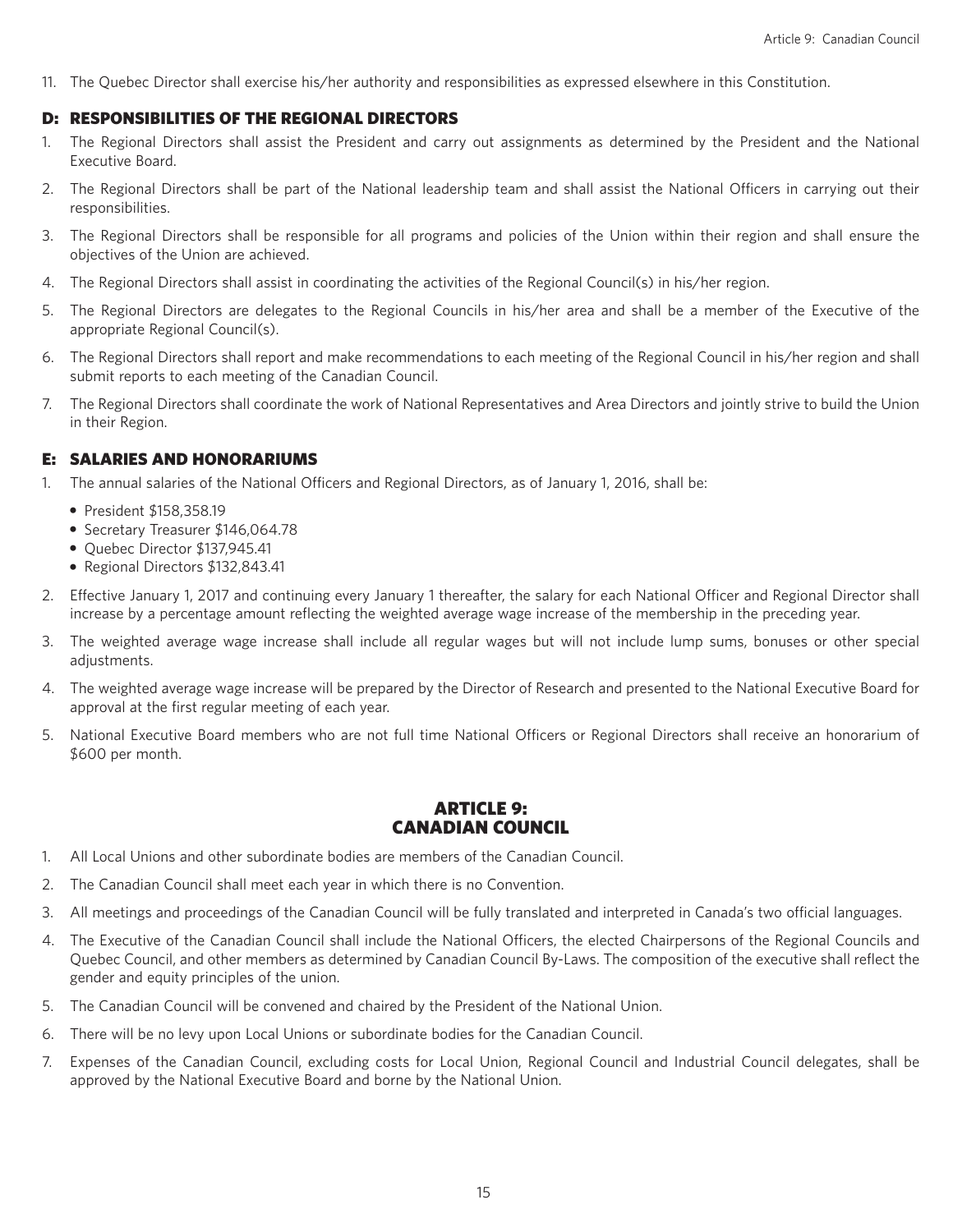8. Local Union delegate entitlement to the Canadian Council shall be as follows:

| Local Unions with 1 to 500 members       | $-1$ delegate  |
|------------------------------------------|----------------|
| Local Unions with 501 to 999 members     | $-2$ delegates |
| Local Unions with 1,000 to 2,999 members | $-4$ delegates |
| Local Unions with 3,000 members or more  | $-6$ delegates |

 Local Unions may apply to the Secretary Treasurer to send one (1) additional delegate who shall be a woman or from an equityseeking group. The Secretary Treasurer may restrict these delegates according to cost and space limitations.

- 9. Delegates to Canadian Council shall be elected by secret ballot with a minimum of 15 days' notice to all members of nominations and elections. Candidates with the most votes will be elected, unless the By-Laws of the Local Union stipulate otherwise.
- 10. The following individuals will also be delegates to the Canadian Council with voice and one (1) vote each:
	- In addition to the Chairperson, 4 executive members of the Quebec Council and Regional Councils.
	- 3 members of each Standing Committee of the Quebec Council and Regional Councils established in this Constitution.
	- Executive members of Industry Councils.
	- Members of the National Executive Board.
	- Members of the Executive of the National Council of Retired Workers.
- 11. The Canadian Council will, among other things:
	- Elect Industry Council representatives to the National Executive Board.
	- Elect a Regional Director upon a vacancy arising in that position.
	- Receive, review, discuss, and adopt reports from National Officers, Regional, Area, Industry and Department Directors, and National Representatives, with respect to their respective activities and assignments.
	- Adopt policies or resolutions which are consistent with the objectives and principles of the National Union.
	- Conduct campaigns with respect to national affairs, including matters pertaining to the Canadian Labour Congress, federal elections, and other struggles affecting the National membership.
	- Engage in special campaigns of solidarity in support of Local Unions or subordinate bodies fighting for fair contracts, secure employment, or any of the objectives of the National Union.
	- Engage in special campaigns of solidarity in support of progressive allies and community partners whose struggles are consistent with the objectives of the National Union.
	- Sustain the organizing efforts of the National Union across Canada.
- 12. Canadian Council By-Laws must conform with this Constitution and are subject to the approval of the National Executive Board.
- 13. The Canadian Council shall establish Standing Committees with respect to Women, Aboriginal and Workers of Colour, Young Workers, Lesbian, Gay, Bisexual and Transgender issues (LGBT), Workers with Disabilities, Health and Safety and Environment (HSE), Political Action and other Committees as determined by the Executive of the Council. These committees will be composed of representatives of the respective standing committees of the Regional and Quebec Councils. The process for selecting additional members to the Standing Committees shall be described in the By-Laws. The selection of members to the Standing Committees on Women, Aboriginal and Workers of Colour, Young Workers, Lesbian, Gay, Bisexual and Transgender issues (LGBT) and Workers with Disabilities, shall include a provision for peer election.
- 14. Successive meetings of the Canadian Council shall take place in different locations in Canada.
- 15. All elections conducted by the Canadian Council shall be by a secret ballot, or other secure and confidential voting system on a per capita basis. Per capita voting strength shall be divided equally among the number of Local Union delegates attending, with any leftover votes to be allocated to the President or Chairperson of the delegation.
- 16. All resolutions, except those seeking a Constitutional amendment which require a two-thirds vote for approval, shall be approved by a majority of those voting by a show of hands unless a request for a per capita vote is made by 20 per cent of delegates.

# ARTICLE 10: REGIONAL AND QUEBEC COUNCILS

- 1. The Regional Councils and the Quebec Council are a democratic force for union activism, solidarity, and strength. They are forums of accountability and organizing centres which will involve and engage thousands of Local Union activists in the life of the Union.
- 2. All Local Unions and subordinate bodies are members of the Quebec Council, or their respective Regional Council.
- 3. There shall be a Quebec Council and four Regional Councils. The four Regional Councils shall consist of the: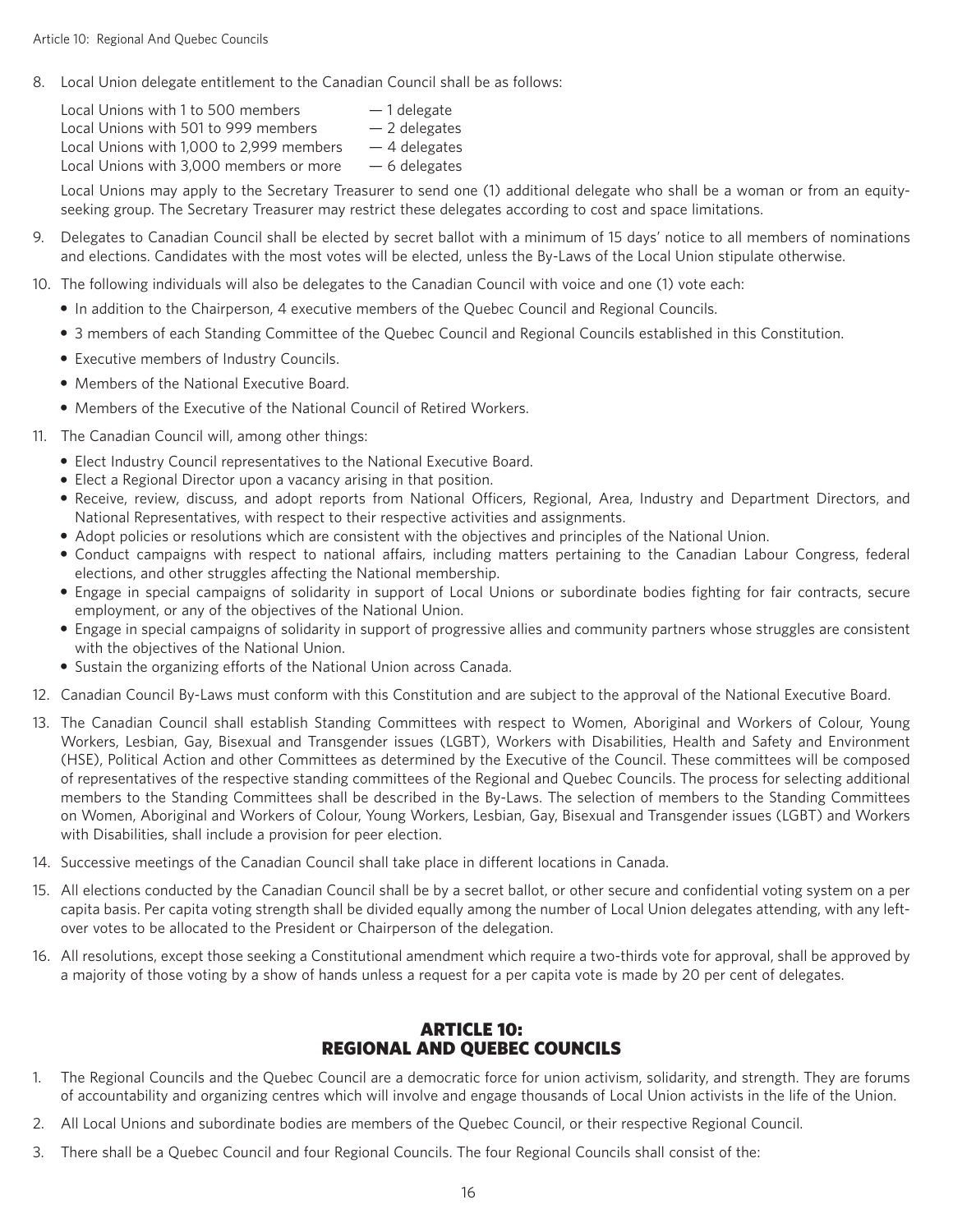- a. British Columbia Council
- b. Prairies Council (comprising Alberta, Saskatchewan and Manitoba)
- c. Ontario Council
- d. Atlantic Council (comprising Newfoundland and Labrador, Nova Scotia, New Brunswick, and Prince Edward Island)
- 4. All Local Unions or subordinate bodies located in the Territories, or Nunavut, shall be assigned to a Regional Council or the Quebec Council by the National Executive Board.
- 5. The membership of a National or multi-regional Local Union shall be assigned to the Council covering their residence. They shall be deemed to constitute a Local Union for the purposes only of their respective Regional or Quebec Council.
- 6. Delegate entitlement shall be based on the following:

## **a. Single Unit Local Unions or Subordinate Bodies**

1 to 250 members  $-1$  delegate 251 to 500 members  $-2$  delegates 501 to 750 members  $-3$  delegates 751 to 1,000 members  $-4$  delegates 1,001 to 1,250 members  $-5$  delegates And one (1) additional delegate for each additional 250 members.

## **b. Amalgamated Local Unions or Subordinate Bodies**

 Each bargaining unit with 250 members or more of an amalgamated Local Union shall have delegate entitlement based on the following:

250 to 500 members  $-1$  delegate 501 to 750 members  $-2$  delegates 751 to 1,000 members  $-3$  delegates 1,001 to 1,250 members  $-4$  delegates And one (1) additional delegate for each additional 250 members.

 Members of bargaining units within an amalgamated Local Union with fewer than 250 members shall be grouped together and entitled to delegates as per Paragraph 6 a. of this Article.

 Delegate entitlement shall be based on the average dues payment to the Quebec Council and Regional Councils in the year preceding the Council meeting excluding any period in which National Union dues payments have been interrupted by a labour dispute.

- 7. Delegates to Quebec Council and Regional Councils shall be elected by secret ballot with a minimum of 15 days notice to all members of nominations and elections. Candidates with the most votes shall be elected, unless the By-Laws of the Local Union stipulates otherwise.
- 8. Upon approval of the National Executive Board the Regional and the Quebec Councils may change the Local Union regular delegate entitlement formula provided:
	- No Local Union's regular delegate entitlement is reduced, and
	- The balance of regular delegates from the two predecessor unions is maintained.
- 9. The Councils may also consider the inclusion of alternate delegates and/or special delegates. Special delegates, with voice and no vote, may include a Local Union President or Chairperson of a bargaining unit. They may also include representatives of designated equity groups who would participate in the Council's Standing Committees.
- 10. In addition to and at the same time as National Union dues payable by Local Unions, a per capita levy of 0.0135 per cent of every worker's regular wages will be paid on a monthly basis by every Local Union to the National Union, which will distribute to the Regional Councils or the Quebec Council their appropriate share of funds.
- 11. The By-Laws of the Quebec Council and each Regional Council must conform to this Constitution. They shall be approved by the National Executive Board, and shall reflect the gender and equity principles of the National Union.
- 12. The term of office of delegates to the Regional Councils and the Quebec Council shall be equal in length to the term of office of the Executive of the Local Union from which they are elected.
- 13. The Executive of each Regional Council and the Quebec Council at a minimum shall include an elected Chairperson, Vice Chairperson, and Secretary Treasurer. The composition of the Executive shall reflect the gender and equity principles of the Union. Each member of the Executive of a Regional Council or the Quebec Council shall serve a three-year term. Regional Directors shall be delegates to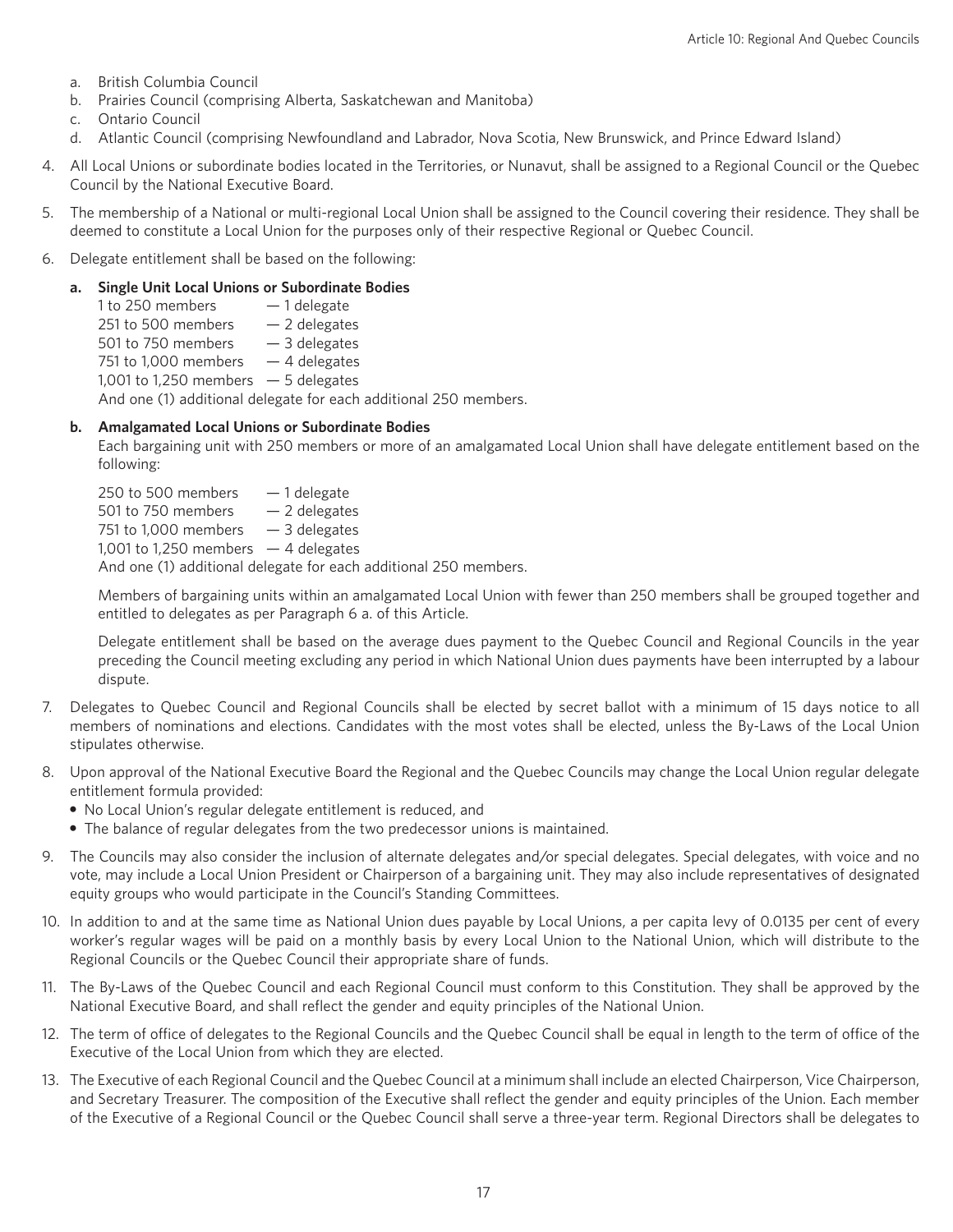their respective Regional Council and ex-officio members of the Executive of the Regional Council. The Quebec Director shall be a delegate to the Quebec Council and an ex-officio member of the Quebec Council Executive.

- 14. Each Regional Council and the Quebec Council will establish standing committees with respect to Women, Aboriginal and Workers of Colour, Young Workers, Lesbian, Gay, Bisexual and Transgender Workers (LGBT), Workers with Disabilities, Health, Safety and the Environment (HSE), Political Action, and other committees as determined by the Executive of the Council.
- 15. The Standing Committees are accountable to their respective Council and Council Executive. Each Standing Committee shall have the authority and funds delegated to it by the Regional or Quebec Council.
- 16. The process for selecting Standing Committee members shall be described in the By-Laws of the Council(s). The selection of members to the Standing Committees on Women, Aboriginal and Workers of Colour, Lesbian, Gay, Bisexual and Transgender (LGBT) members, Workers with Disabilities and Young Workers shall include a provision for peer election.
- 17. Standing Committees may organize conferences and meetings, initiate educational events and activities, mobilize members and make recommendations to the Council to build the Union within the mandate of the committee.
- 18. The Regional Council and the Quebec Council, will among other things:
	- Elect a Chairperson, who shall serve on the National Executive Board, and a Vice-Chairperson, Secretary Treasurer, and others as determined by Council By-Laws.
	- Review reports and issue directions to Standing Committees.
	- Receive, review, discuss and adopt reports from National Officers, Regional, Area, Industry and Department directors, and staff, with respect to their activities and assignments.
	- Adopt policies or resolutions which are consistent with the objectives and principles of the National Union.
	- Conduct campaigns with respect to regional or provincial affairs, including matters pertaining to the Provincial or Territorial Federations of Labour, provincial and municipal elections, and other struggles affecting the membership.
	- The Quebec Council may also conduct a campaign and activities pertaining to Federal elections.
	- Engage in special campaigns of solidarity and support of a Local Union or subordinate body fighting for a fair contract, security of employment, or any of the objectives of the National Union.
	- Engage in special campaigns of solidarity in support of progressive allies and community partners whose struggles are consistent with the objectives of this National Union.
	- Sustain and support the organizing efforts of the National Union across Canada.
- 19. Meetings of the Regional Councils and the Quebec Council shall be held at least once a year.
- 20. All resolutions shall be approved by a majority of those voting by a show of hands unless a request for a per capita vote is made by 20 per cent of delegates.
- 21. On any resolution, at the request of at least 20 per cent of the delegates, by a show of hands, a per capita vote shall be conducted.
- 22. The National Officers of the Union are delegates to all Regional Councils and the Quebec Council.

## ARTICLE 11: INDUSTRY COUNCILS

- 1. A group of Local Unions having members in a defined economic sector may jointly propose the formation of an Industry Council to the President.
- 2. The proposal shall include a description of the objectives, governance, By-Laws, and financing of the Industry Council along with a list of the initial Local Union components of the Industry Council, with a concise description of the relevant work undertaken by members of the Local Union components.
- 3. The President shall convey the proposal with a recommendation to the National Executive Board, at its next meeting.
- 4. The National Executive Board shall determine whether to accept or reject the proposal, or return it to the applicant Local Unions with suggestions for amendments. The applicant Local Unions may resubmit an amended proposal.
- 5. Once an Industry Council is established, all Local Unions or bargaining units thereof in the defined economic sector shall be invited and encouraged to join.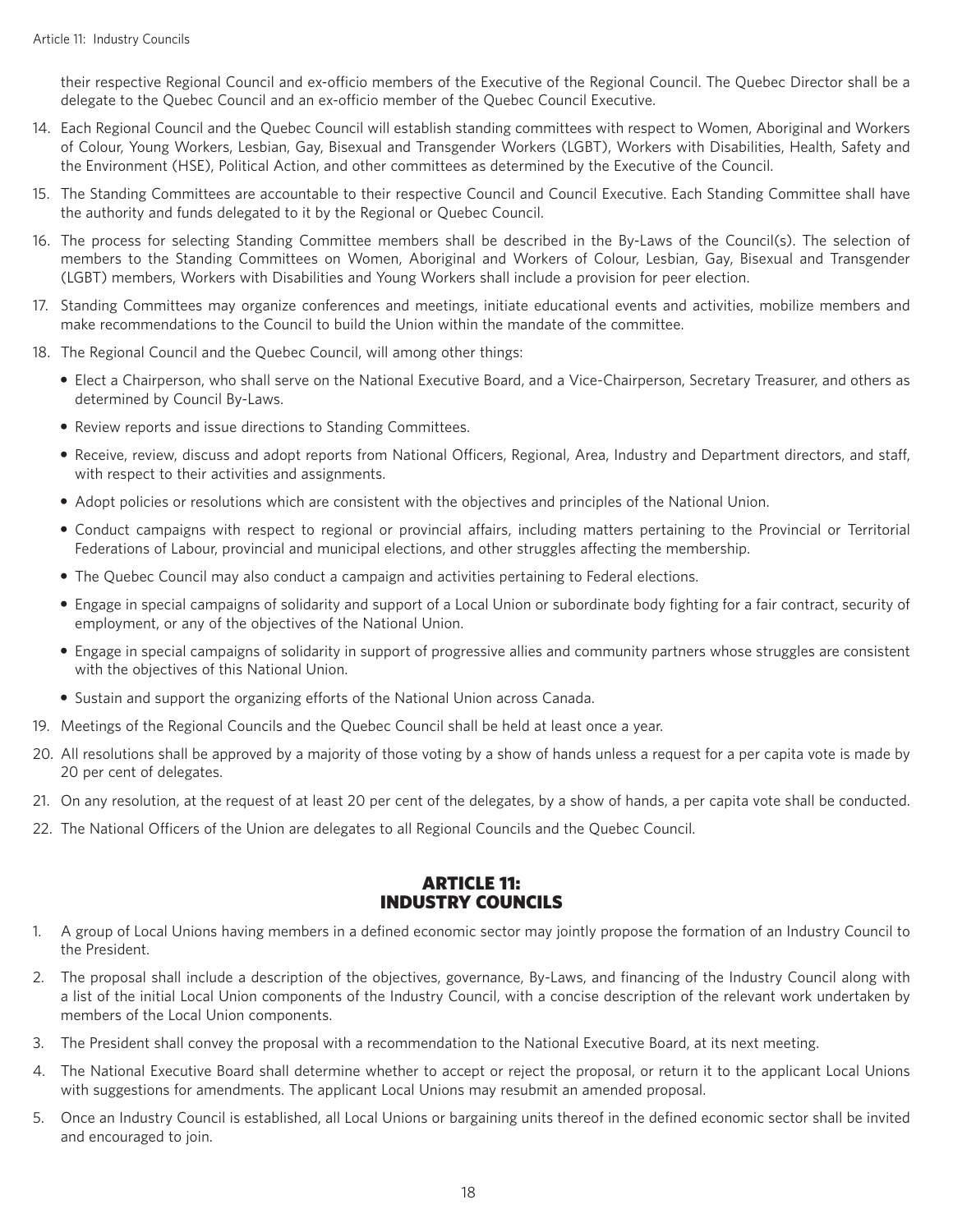- 6. The National Executive Board shall convene the first meeting of an Industry Council with at least two (2) months' notice to all Local Unions or bargaining units who have members employed in the economic sector represented by the Council. An Executive of the Council shall be elected in accordance with Council By-Laws, at the first meeting. The By-Laws of the Council shall reflect the gender and equity principles of the National Union.
- 7. The Industry Council shall be financed by a per capita levy on the membership of the Local Unions, or components thereof, employed in that sector. The amount of the per capita levy shall be decided by the Industry Council.
- 8. The Industry Council shall meet at least once a year and will be encouraged to coordinate such meetings with the meetings of the Canadian Council.
- 9. In economic sectors where the President has appointed an Industry/Sector Director, the Director shall help coordinate the work of the Industry Council.
- 10. The purposes of the Industry Council are to, among other things:
	- Make nominations to the National Executive Board.
	- Advocate on behalf of the members in the economic sector with respect to matters of common concern.
	- Debate, formulate and coordinate industrial strategies.
	- Assist in the coordination of collective bargaining demands and agendas, and through the formulation of policies, deal with employers in the economic sector in a supportive and strategic fashion.
	- Assist in the organization of new bargaining units within the economic sector and partner with the National Union in strategic organizing.
	- To meet, share information, network, and coordinate all union representative and community activities in the economic sector.
- 11. Industry Councils who wish to make nominations to the National Executive Board shall do so well in advance of the Board elections at the Canadian Council, and with proper notice to all participating Local Unions in the Industry Council.
- 12. In discussions with the National Executive Board, concerning these nominations, the Executive of the Industry Council may act on behalf of the Council.

# ARTICLE 12: NATIONAL COUNCIL OF RETIRED WORKERS

1. The National Executive Board shall establish a retired worker structure within Unifor.

#### **Retired Workers**

- 2. A retired member is a member of a Local Union who has severed his/her employment relationship with a particular employer in the expectation of receiving a pension or retirement income.
- 3. A member who retires is entitled to "retired membership status" and does not have to pay dues. The retired member has all the privileges of membership except the right to vote on contract demands, strike votes, ratifications of collective agreements and on matters pertaining to the administration of the collective agreement. In addition, a retired member cannot run for Local Union executive office and cannot vote in elections for workplace representatives.

## **Local Union Chapters of Retired Workers**

- 4. Twenty-five or more Retired Workers can apply to establish a Local Union Retired Workers Chapter by submitting its proposed By-Laws to the executive of the Local Union. When such an application is made, the Local Union will review the proposed By-Laws and amend its own By-Laws to establish the Retired Workers Chapter.
- 5. The Chapter shall hold regular meetings of its members.
- 6. The Chapter's members shall elect a Retired Worker to be a representative of retired members on the Local Union Executive Board with voice and vote, using election procedures which conform to this Constitution.
- 7. The Local Union President or designee shall be a member of the executive of the Local Union Retired Workers Chapter with voice and vote.
- 8. Local Union Retired Workers Chapters shall adhere to National Union policies.

## **Predecessor CEP Locals**

9. In the case of predecessor CEP Local Unions, Retired Worker Chapters shall be established when 25 or more retired members with retirement dates after September 1, 2013 apply to the Local Union to form a chapter. When a Retired Workers Chapter has been established, past retired members are eligible to join.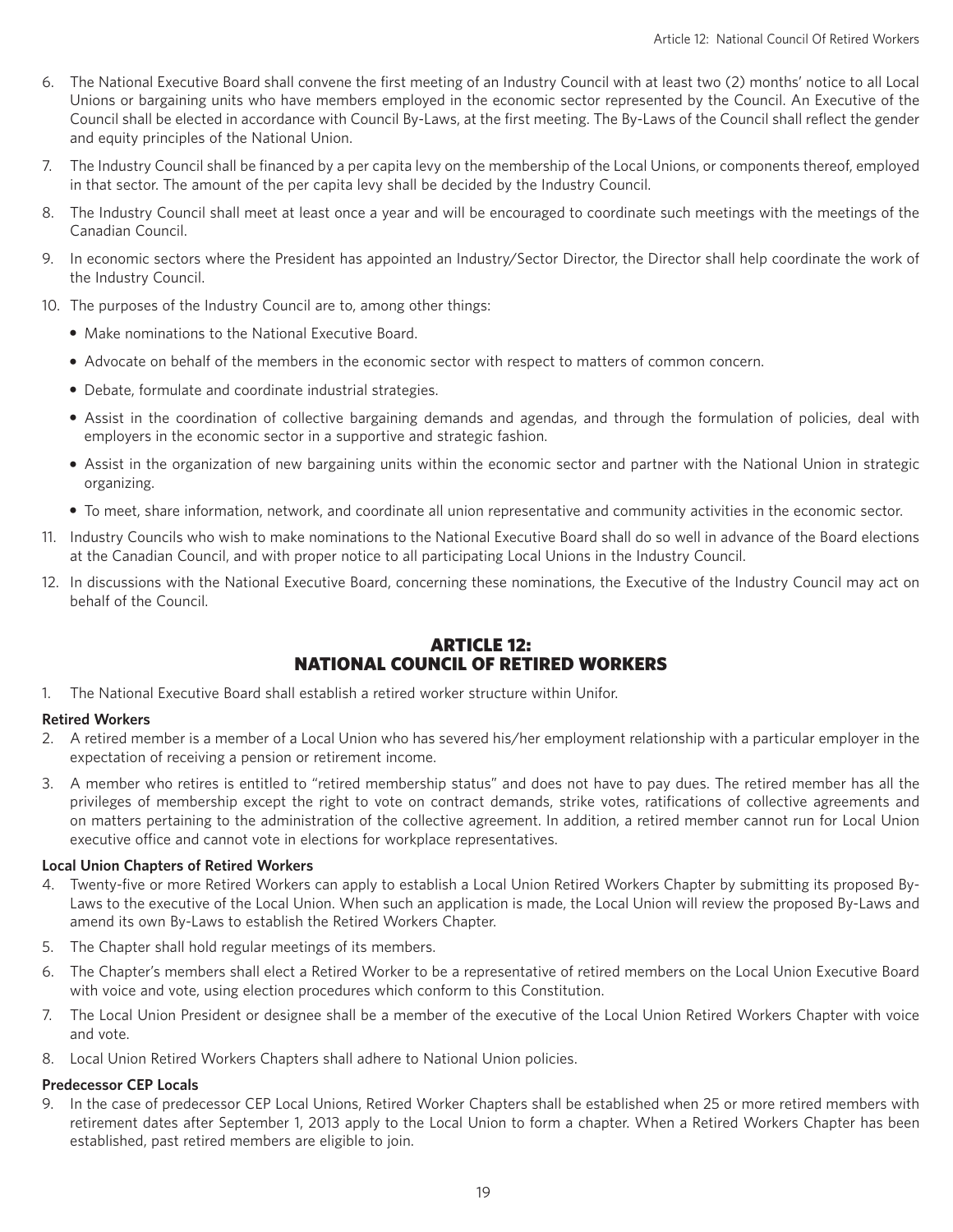- 10. Where an association of Retired Workers Chapter already exists, these members can immediately apply for status as a Local Union Chapter of Retired Workers.
- 11. When a Retired Workers Chapter is established, retired members shall immediately have voice but no vote at Local Union meetings.
- 12. Within one (1) year of a local Retired Workers Chapter's continuous operation, the Local Union shall amend its By-Laws to provide a position on the Local executive for a representative of the Chapter.
- 13. Within three (3) years of establishing the Local Union Retired Workers Chapter, retired members shall have full rights of retired members as outlined in the Constitution.
- 14. A Local Union may apply to the National Executive Board for different voting provisions for retired members under this article.

## **Area Councils of Retired Workers**

- 15. Area Councils of Retired Workers can be established in designated geographic areas, or by combination of designated Local Unions.
- 16. A group of Local Union Retired Workers Chapters may jointly propose the formation of an Area Council of Retired Workers to the President of the National Union.
- 17. The President shall convey the proposal with a recommendation to the National Executive Board for consideration at its next meeting.
- 18. The proposal shall include a description of the objectives and governance of the Area Council as well as a decision on whether its membership shall be member or delegate based.
- 19. The President of each Local Union within the jurisdiction of an Area Council is entitled to name one (1) delegate to the Area Council.

## **National Council of Retired Workers**

- 20. There shall be a National Council of Retired Workers whose By-Laws shall be approved by the National Executive Board.
- 21. Delegate entitlement to the National Council of Retired Workers shall be as follows:
	- (a) Each Local Union Retired Workers Chapter is entitled to one (1) delegate.
	- (b) Each Chapter with more than 1,000 members is entitled to one (1) additional delegate for each 1,000 members or major part thereof.
	- (c) Each Area Council of Retired Workers is entitled to three (3) delegates.
	- (d) Each Local Union with a Retired Workers Chapter is entitled to one (1) delegate named by the Local Union President.
- 22. The National Executive Board may approve additional representation.
- 23. The National Council of Retired Workers shall amongst other endeavours:
	- (a) Elect a Chairperson who will be a member of the National Executive Board.
	- (b) Promote the policies and participate in the programs of the National Union.
	- (c) Consider resolutions submitted by Local Union Chapters and Area Councils.
	- (d) Advise the National Executive Board on issues that affect Retired Workers within the union.
	- (e) Work to advance the interest of Retired Workers in our communities.
	- (f) Engage in the political, educational and organizing campaigns of the National Union.
- 24. The National Council of Retired Workers shall meet annually and the event will be translated and interpreted in Canada's two official languages.

## **The Executive of the National Council of Retired Workers**

- 25. An Executive of the National Council of Retired Workers shall be established and shall meet quarterly.
- 26. The composition of the Executive shall reflect the regional, gender and equity principles of the National Union.
- 27. The Executive shall be composed of a Chair, a Vice-Chair, a Secretary, and seven members-at-large. The Executive positions shall be filled at the annual meeting of the National Council of Retired Workers immediately following the Convention of the National Union.
- 28. The procedures for electing the Executive shall conform to this Constitution. The Executive shall serve for a term of three (3) years.
- 29. Upon election the Chairperson of the Executive shall be a member of the National Executive Board.
- 30. In the event of a vacancy in the position of Chairperson, the Vice-Chairperson will serve as the interim Chairperson until the next annual meeting of the National Council of Retired Workers, at which time an election will be conducted to fill the vacancy.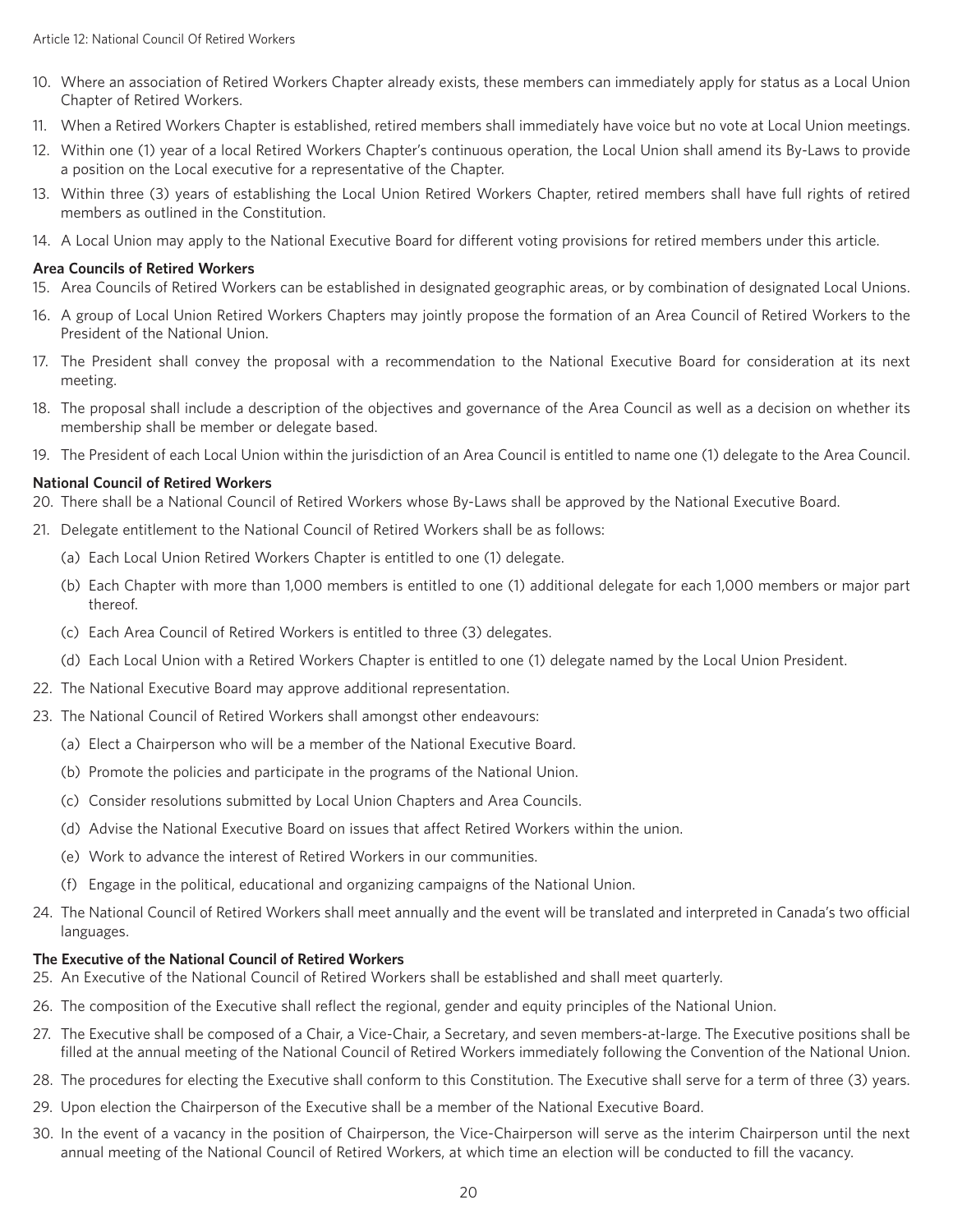- 31. Each member of the Executive of the National Council of Retired Workers is automatically a delegate to Convention and the Canadian Council with voice and vote.
- 32. The Chairperson of the National Council of Retired Workers or her/his designee is automatically a delegate to each Regional Council with voice and one (1) vote.

## **Membership and Dues**

- 33. Membership in the Retired Workers structures is open to any member entitled to retired membership status.
- 34. Retired Workers are not required to pay dues during retirement. To assist in financing, voluntary retired membership dues are \$1 per month. A Local Union may increase the dues subject to the approval of the National Executive Board.
- 35. Dues will be distributed as follows:
	- (a) 55 cents shall be allocated to a National Retired Workers Fund, of which 10 cents shall be remitted to the appropriate Area Council of Retired Workers. The National Retired Workers Fund shall support the activities of the National Council of Retired Workers.
	- (b) 45 cents shall be allocated to the appropriate Local Union Retired Workers Chapter.
- 36. The National Executive Board will decide the distribution of funds from the National Retired Workers Fund. Each Local Union Retired Workers Chapter Fund shall be held by the Local Union for disbursement upon the request of the Retired Workers Chapter.

# ARTICLE 13: NATIONAL SKILLED TRADES COUNCIL

1. The National Executive Board shall establish a Skilled Trades structure within Unifor.

#### **Skilled Trades Members**

2. A Skilled Trades member is a member who has completed an apprenticeable trade and is working in a Skilled Trades classification or who has otherwise satisfied the requirements to receive a union journeyperson card. Where a member or group of members believes they have satisfied the requirements they can request a review from the Skilled Trades Department of the National Union.

#### **Skilled Trades Program**

- 3. A Local Union or bargaining unit, with the support of the majority of Skilled Trades members can make application to the National Executive Board to participate in the Skilled Trades Program.
- 4. The Skilled Trades Program is intended to coordinate and support the skilled trades in the Union. The program works to promote journeyperson standards, secure apprenticeships, and support bargaining on skilled trades issues. The program recognizes the interests of the trades within the Union and works to strengthen solidarity between trades and other members of the Union.
- 5. In addition to regular dues, a Skilled Trades member, working in a skilled trades classification under the Skilled Trades Program, will pay annual dues equivalent to one-half hour of regular wages once a year.
- 6. The dues are remitted to the National Skilled Trades Council and the Area Skilled Trades Council in a distribution established in the By-Laws of the National Skilled Trades Council.
- 7. The Skilled Trades Department of the National Union shall work with Local Unions and bargaining units to establish skilled trades recognition language in collective agreements and to secure additional provisions which safeguard and advance the interests of skilled trades. Local Unions or units in the Skilled Trades Program shall submit demands affecting Skilled Trades members to the Skilled Trades Department of the National Union before submitting them to the employer.
- 8. In workplaces in the Skilled Trades Program, Skilled Trades members may request to vote in separate ratifications as in Article 17 (Collective Bargaining). A Local Union or bargaining unit may apply, on behalf of its Skilled Trades members, to the President of the National Union for separate balloting on matters which relate exclusively to the Skilled Trades. Where a request for separate ratification has been rejected by the Local Union the Skilled Trades can request a Review of Decision to the President of the National Union.
- 9. In workplaces in the Skilled Trades Program workplace representatives may be elected exclusively by and from the Skilled Trades to represent Skilled Trades members.
- 10. Local Unions and bargaining units in the Skilled Trades Program shall send delegates to the Skilled Trades Collective Bargaining and New Technology Conference which is convened every three (3) years.
- 11. Skilled Trades members in the Skilled Trades Program are members of the National Skilled Trades Council and its Area Councils.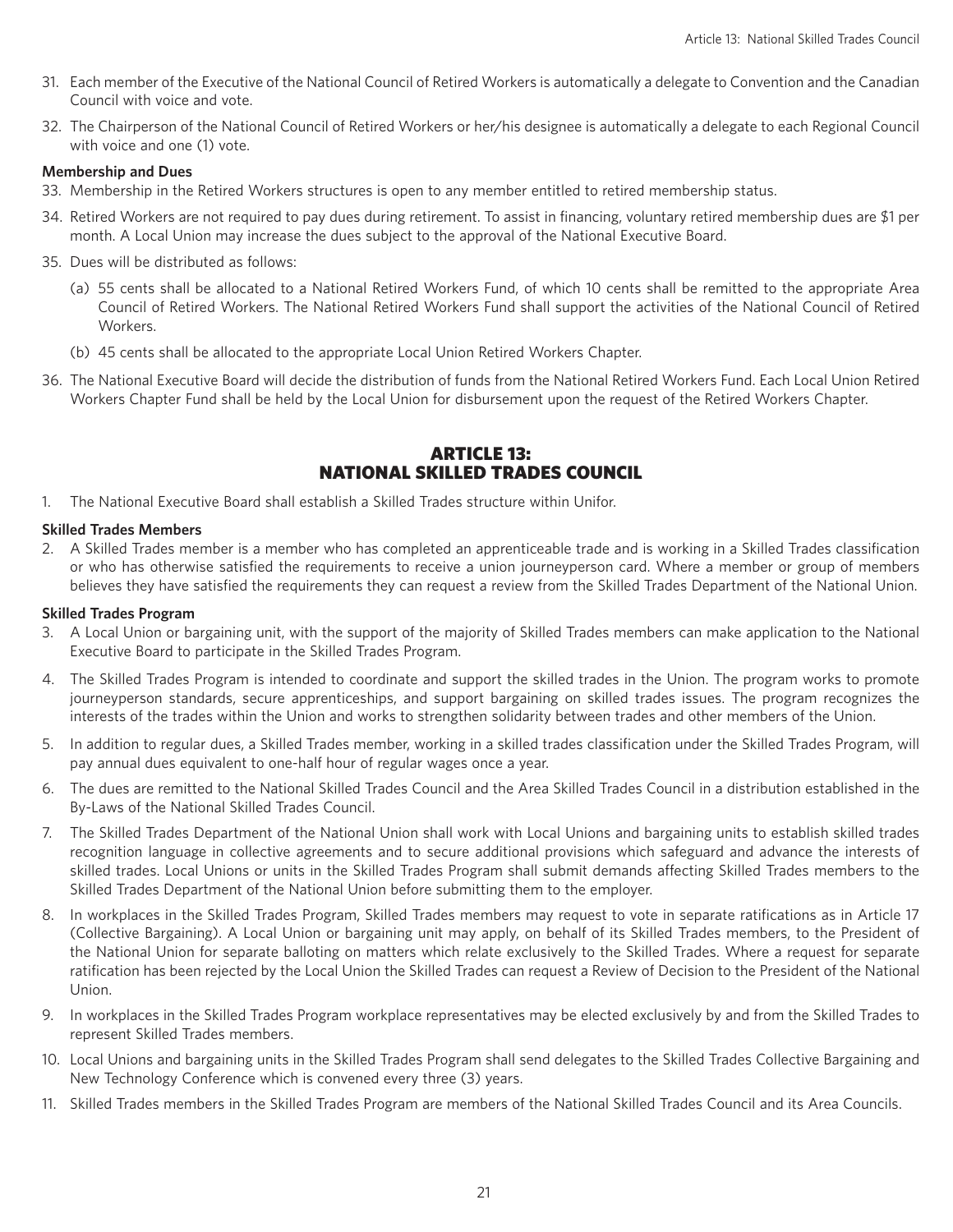## **National Skilled Trades Council**

- 12. All Skilled Trades members who pay the special Skilled Trades assessment in the Skilled Trades Program are members of the National Skilled Trades Council.
- 13. The By-Laws of the National Skilled Trades Council shall be submitted for approval to the National Executive Board and shall include a description of its objectives, composition of the executive, provisions for establishing Area Councils, rules and procedures, schedule of meetings and the distribution of dues between the National and Area Councils. The By-Laws shall reflect the gender and equity principles of the National Union.
- 14. The National Skilled Trades Council shall be composed of delegates from all Area Councils of the Skilled Trades and where Skilled Trades Area Councils are not established by delegates from other Skilled Trades bodies approved by the National Skilled Trades Council.
- 15. Delegates to the National Skilled Trades Council are selected from Area Skilled Trades Councils and other approved bodies in a manner specified in the By-Laws of the Councils and in conformity with the provisions of the Constitution.
- 16. The National Skilled Trades Council shall elect an executive including a Chairperson, a Vice-Chairperson, a Financial Secretary and a Recording Secretary. The composition of the executive shall reflect the gender and equity principles of the Union. The executive shall be elected at a meeting of the National Skilled Trades Council called for that purpose. The term of office is for three (3) years.
- 17. Elections shall conform to the procedures in the Constitution which require secret ballots or other secure and confidential voting systems, run-offs between the top two (2) contenders and election results based on the majority of votes cast on a per capita basis.
- 18. Upon election, the Chairperson of the National Skilled Trades Council shall be a member of the National Executive Board.
- 19. In the event of a vacancy in the office of Chairperson, the Vice-Chairperson shall serve as an interim Chairperson until an election is conducted at the next scheduled meeting of the National Skilled Trades Council.

## ARTICLE 14: **STAFF**

- 1. An engaged staff is an integral part of Unifor's leadership and activism. Staff shall work with Local Union leadership to advance the interests of the membership in the workplace and the broader community. Staff shall be actively engaged in the political and organizing campaigns of the Union and shall work with dedication and commitment to build the Union.
- 2. The essential task of staff is to build the Union so that it may better attain the objectives spelled out in the Constitution.
- 3. All staff will conduct themselves in a manner that respects and adheres to the principles of this Union.
- 4. All staff of the National Union shall be appointed or hired by the President.
- 5. The staff of the National Union shall consist of Assistants to the National Officers, Area, Industry and Department Directors, National Representatives, Support Staff persons, and persons in other classifications as directed by the National Executive Board.
- 6. The National Executive Board will approve the terms and conditions of employment of all non-unionized staff, and shall ratify the proposed collective agreements pertaining to staff represented by a collective bargaining agent.
- 7. All staff, save for support staff persons, must be members in good standing of a Local Union.
- 8. National Representatives in service assignments will work out of area offices, coordinated by Area Directors.
- 9. All National Representatives and Area Directors shall report to the President through their respective Regional Directors or Quebec Director.
- 10. National Representatives in specialized Departments, Department Directors, and Industry Directors shall report directly to a National Officer and work out of a National Union office, as directed by the President.
- 11. No permanent staff person may hold office in a Local Union or subordinate body.
- 12. A staff person, other than support staff, is eligible to be a candidate for, or hold office as President, Secretary Treasurer, Quebec Director or Regional Director.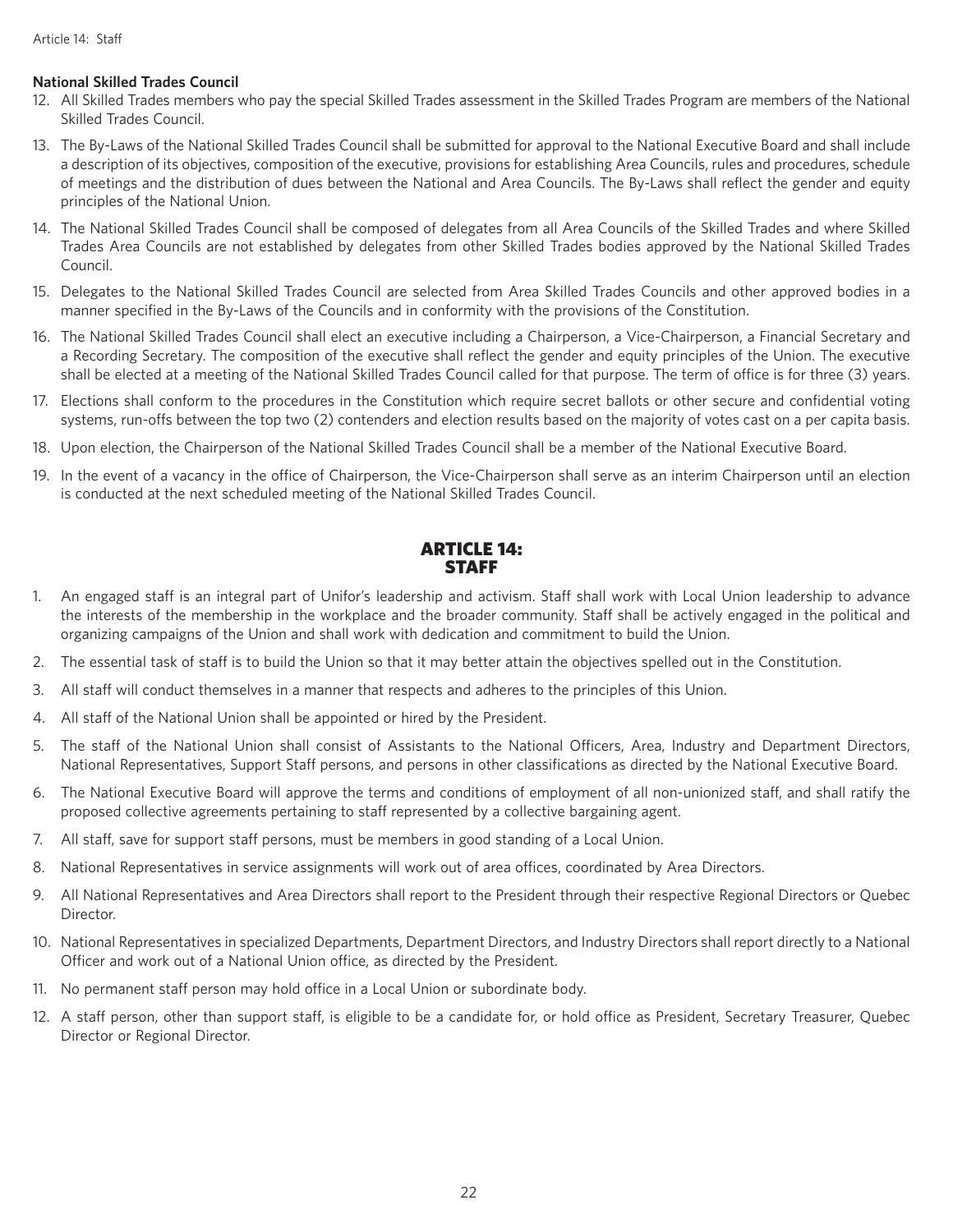# ARTICLE 15: LOCAL UNIONS

# A: GENERAL PROVISIONS

The power of Unifor is rooted in strong Local Unions directly connected to the concerns and interests of the communities in which their membership live and work.

- 1. Every Local Union will strive to attain the objectives set out in this Constitution; to do all in its power to strengthen and promote the labour movement; to cooperate with the National Executive Board and National Representatives, and help promote the organization of workers into the Union.
- 2. Newly recognized or certified bargaining units of workers shall be assigned by the National Executive Board to an already existing Local Union, whenever feasible. If there is no existing Local Union which accepts the new bargaining unit then it may be issued a new Charter as a Local Union, upon proper application under this Constitution. Only in exceptional cases, and at the discretion of the National Executive Board will the application of a new bargaining unit for a new Local Union Charter be granted.
- 3. All Local Unions must establish and/or maintain By-Laws which are consistent with this Constitution. Local Unions must repeal, amend, or modify such By-Laws as may be inconsistent with this Constitution, on their own action, or at the direction of the National Executive Board.
- 4. Amendments to existing By-Laws, or new By-Laws must be submitted to the National Executive Board for approval. The amendments, or the new By-Laws are not effective until approved by the National Executive Board.
- 5. The By-Laws of each Local Union shall include or be deemed to include a provision that one of the objectives of the By-Laws and the Local Union is the regulation of labour relations and collective bargaining between employers and employees.
- 6. No Local Union nor any of its Officers, Agents, Representatives or members has the authority to represent, act for, commit, or bind or incur any liability on behalf of the National Union in any matter except where the National Executive Board or the National President has given that authority in writing.
- 7. It is recognized that the law of certain jurisdictions may require the vesting of particular powers in a Local Union in order that it may function as a Union. To the extent that it is necessary to comply with such laws, this Constitution shall be read as vesting such powers in the Local Union.

## B: LOCAL UNION OFFICERS

- 1. Each Local Union will have at least four (4) Executive Officers, of whom three (3) shall be:
	- A Local Union President
	- A Local Union Vice President
	- A Local Union Secretary Treasurer
- 2. In addition, the Local Union Executive Board shall include a Retired Workers Representative (if the Local Union has a Retired Workers Chapter).
- 3. The Local Union Executive Board will consist of the Executive Officers set out above, as well as all other Officers or members-atlarge specified in the Local Union's By-Laws, which shall reflect the gender and equity principles of the Union.
- 4. The term of office for all elected Executive Officers of the Local Union shall be three (3) years, unless the Local Union's By-Laws at the time of the Founding Convention provide for a lesser period.
- 5. Each Local Union shall establish its own set of rules to govern the election of Officers, however, the rules must be consistent with the rules outlined in the Policy regarding Local Union Elections, made by the National Union, and the following provisions:
	- (a) Votes shall be conducted by secret ballot or another secure and confidential voting system.
	- (b) The election of a nominated candidate shall be by a majority of votes cast, unless the By-Laws of the Local Union stipulate otherwise.
	- (c) All elections must be supervised by a democratically elected Election Committee, or by another process approved by the Local Union membership or the President of the National Union.
	- (d) An appeal with respect to Local Union elections may be filed, and shall be governed pursuant to the Procedure Policy on Constitutional matters.
- 6. A Local Union may provide in its By-Laws that a member must be in continuous good standing, for a period of no longer than one (1) year, in order to be eligible to seek or hold office. The By-Laws of the Local Union may specify the conditions of membership in good standing, subject to Article 5.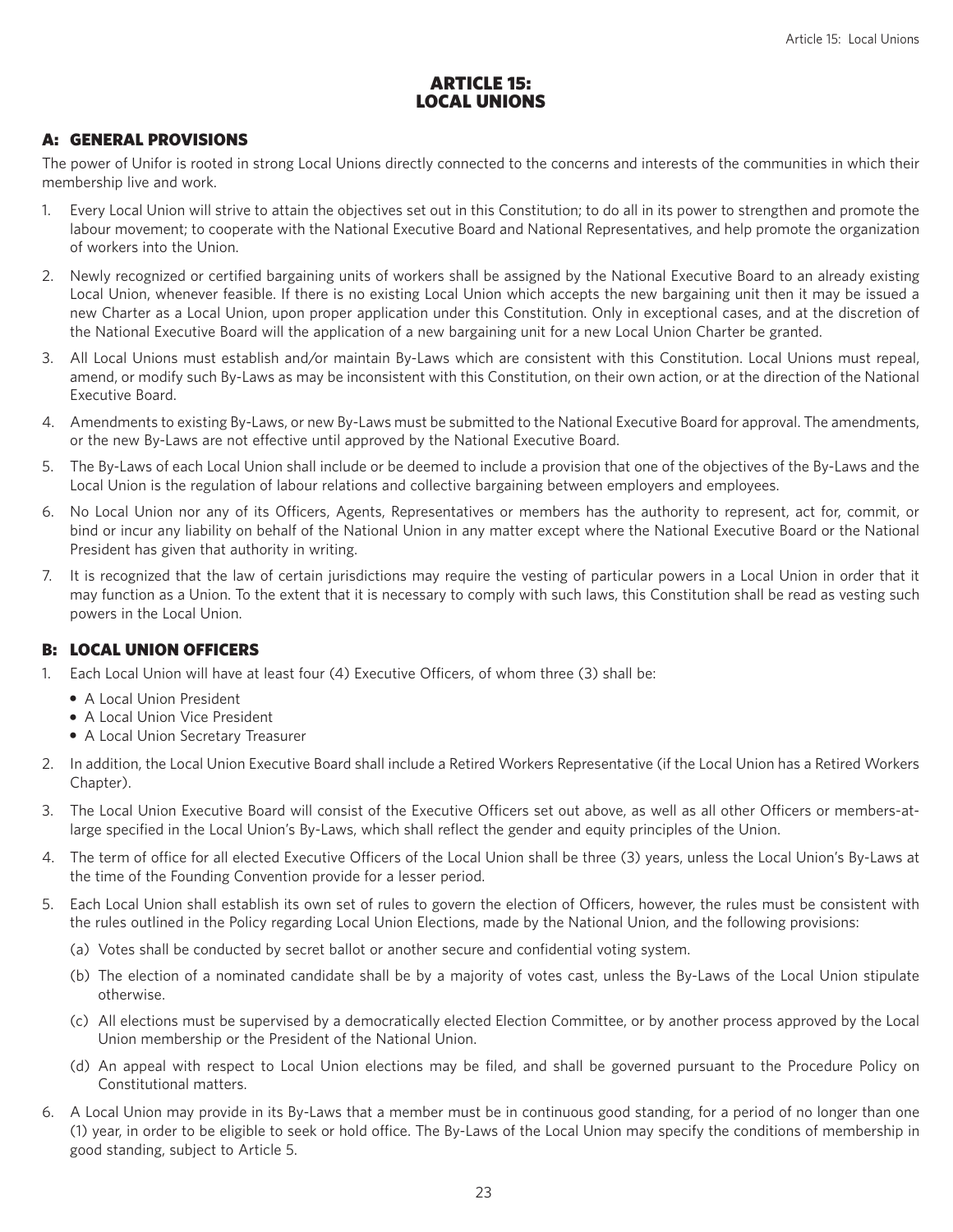- 7. A Local Union may abolish an Executive Officer position, or consolidate such a position with another as long as those positions set out in paragraph 1 remain. Such a step may be taken solely on the grounds of the adverse financial position of the Local Union, and the decision to do so must be supported by a two-thirds or more vote of the Local Union Executive Board.
- 8. Where an Executive Officer loses his/her position due to a decision made pursuant to the paragraph above, no notice or compensation is required if the Officer has a job to return to pursuant to a contractual leave.
- 9. An appeal of a decision made under Paragraph 7 above may be made to the National Executive Board only. No Court or Tribunal has jurisdiction over the matter. The onus rests on the Local Union to demonstrate that its decision was based only on the adverse financial position of the Local Union.
- 10. An elected Local Union Executive Board member may be recalled by the members for failing to perform the duties of their office. A recall is initiated by a petition signed by 25 per cent of the members that the Executive Board member represents. The petition must provide specific complaints against the Executive Board member and be submitted to the Recording Secretary of the Local Union. The Local Union shall notify the Executive Board member of the complaints and provide a copy of the petition.
- 11. The Local Union shall call a special recall meeting with a minimum of 7 days notice with the sole purpose of addressing the specific complaints identified in the petition. A quorum for a recall meeting shall be 50 per cent of the members represented by the Executive Board member. A two thirds majority vote of those present shall be required to recall an elected Executive Board member.
- 12. An elected Executive Board member can face recall only once during his/her term of office.

## C: RESPONSIBILITIES OF LOCAL UNION OFFICERS

- 1. In this Article the terms President, Vice President, Secretary Treasurer refer to Local Union Executive Officers.
- 2. The responsibilities of Local Unions and their Executive Officers, in addition to those set forth in this Constitution, and in their respective Local Union By-Laws shall include:
	- The pursuit of the objectives set out in this Constitution.
	- The implementation of all Union programs and policies.
	- Active participation in political affairs and legislative processes at all levels.
	- Support of the participation of Local Union Executive Officers, Committeepersons, Stewards and members in educational programs, courses and training.
	- The protection of the Local Union's assets, funds and other property.
- 3. Local Union Executive Officers and all workplace Representatives are required to take a week long, 40-hour Human Rights Training Course. The National Union will develop a plan for delivery of this course in concert with Local Unions.
- 4. To conduct the affairs of the Local Union and in keeping with the Union's objectives, the President, Vice-President or Secretary Treasurer have the authority to sign, administer and enforce any commercial contract between the Local Union and another party. This does not apply to collective bargaining.
- 5. The President is the principal spokesperson and leader of the Local Union. He or she works to protect and advance the interests of the Local Union. He or she coordinates the efforts of the Local Union Executive Board and membership to achieve the objectives of the Union.
- 6. The President will chair all Local Union meetings, enforce the Constitution and appoint committees not otherwise provided for. The President will sign all requisitions for expenditures authorized by the Local Union and countersign all cheques issued by the Secretary Treasurer. The President will be an ex-officio member of all committees with the exception of the election committee.
- 7. The President will appoint a person who will act as the Local Union's Organizing liaison. The Organizing liaison's duties will be to coordinate the Local's organizing activities, to work with the National Organizing Department and to report on organizing initiatives and issues to the President, the Local Executive and the Local membership.
- 8. The Vice-President(s) will assist the President in his/her duties and attend all Local Union meetings. If the President is absent or incapacitated, the Officer identified in the Local Union's By-Laws as the interim replacement of the President or the Vice-President will perform the President's duties. Where there is more than one Vice-President, the Local Union will determine which one will assume the duties.
- 9. The Recording Secretary or Secretary Treasurer will keep a correct record of the Local Union proceedings and sign all requisitions for funds that have been authorized by the Local Union. He/she will read all documents and handle correspondence that does not pertain directly to another officer's duties. He/she will file documents and correspondence for future reference. The Secretary Treasurer or Recording Secretary will bring any correspondence requiring action to the members' attention.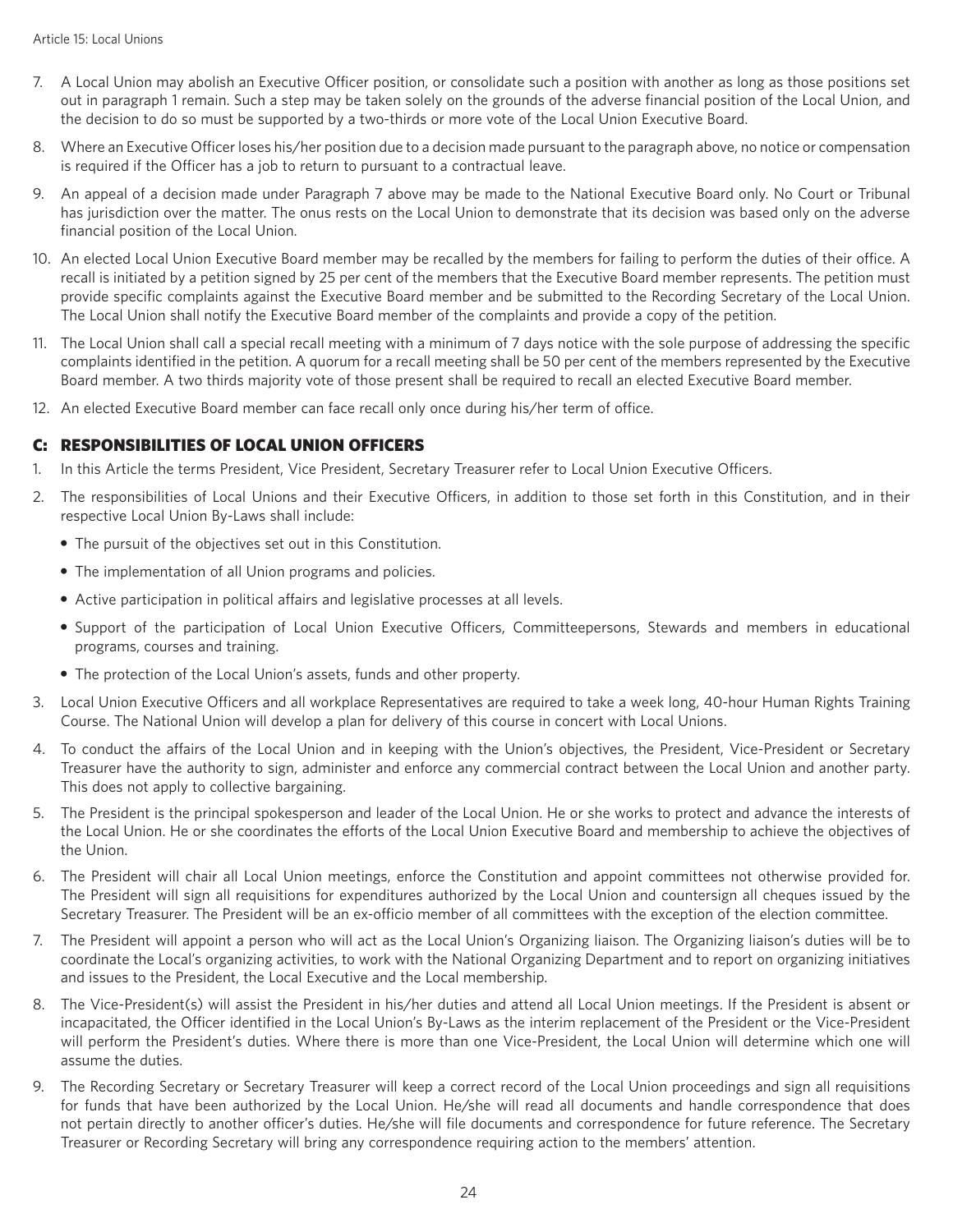- 10. The Secretary Treasurer will write and sign all cheques. He/she will report in writing to the Local Union's regular meeting. The report will include amounts received and spent since the last report, listed by kind of income and expenditure, as well as the amounts remaining in the Local Union's funds.
- 11. The Secretary Treasurer will deposit all Local Union income and money in the accounts set up in the name and number of the Local Union in banks, credit unions or trust companies as the Local Union Executive Board directs.
- 12. The Secretary Treasurer will make available to each member a copy of the National Constitution and Local Union By-Laws.
- 13. The Secretary Treasurer will keep an inventory of all Local Union records and property. When possible, he/she will include the date of purchase and amount paid for each article. He/she will notify members in arrears of the amount of their debt. When asked, the Secretary Treasurer will turn over the books to the person assigned to audit the financial books and records of the Local Union, for audit and approval. On demand of the Secretary Treasurer of the National Union, he/she will produce the books for examination and audit.
- 14. The Secretary Treasurer shall submit National Union dues to the Secretary Treasurer of the National Union by the last day of the month following collection. He/she shall also deliver, at the same time, a complete dues list, including the names of the persons who paid their dues, the relevant rate of pay, regularly scheduled hours worked, and any other information requested by the Secretary Treasurer of the National Union.
- 15. The Secretary Treasurer will give the Secretary Treasurer of the National Union, the names and addresses of all the Local Union officers. The Secretary Treasurer will notify the Secretary Treasurer of the National Union and keep a record of all members initiated, suspended, expelled, deceased, transferred in or out or reinstated. He/she will keep a complete record of all active members of the Local Union, including the date of initiation, the date and cause of suspension or expulsion, the date of reinstatement, the date of death, home address and any other information needed to keep a record of the history of a person's membership.
- 16. The Secretary Treasurer shall record all financial transactions in the books of the Local Union.
- 17. All Local Union Officers will deliver all Local Union files, records, and papers to his/her successor.
- 18. The responsibilities of the Recording Secretary and Financial Secretary may be combined in the single position of Secretary Treasurer.
- 19. All vacancies in Local Union offices must be filled promptly by election, unless Local Union By-Laws stipulate other means for a timely filling of the vacancy until the term is completed.

## D: LOCAL UNION COMMITTEES

- 1. A Local Union should establish the following Standing Committees:
	- Constitution and By-Laws
	- Education
	- Environment
	- Recreation
	- Community Services
	- Human Rights
	- Lesbian, Gay, Bisexual and Transgender Workers (LGBT)
	- Aboriginal and Workers of Colour
	- Workers with Disabilities
	- Political Action
	- Women
	- Young Workers
	- Health and Safety
- 2. A Local Union may decide to consolidate Committees or establish additional Committees.
- 3. Local Union Standing Committee members may be elected or appointed by the Local Union Executive Board.

## E: WORKPLACE REPRESENTATIVES

- 1. All workplace representatives shall be actively involved in the issue-based campaigns, educational programs and community initiatives of the union.
- 2. All Committeepersons, Stewards and other workplace representatives shall serve terms of the same duration as their Local Union Executive Officers. In the case of newly organized workplaces, however, the first term of office will be for two (2) years.
- 3. A Local Union Executive Officer may also serve as a workplace representative.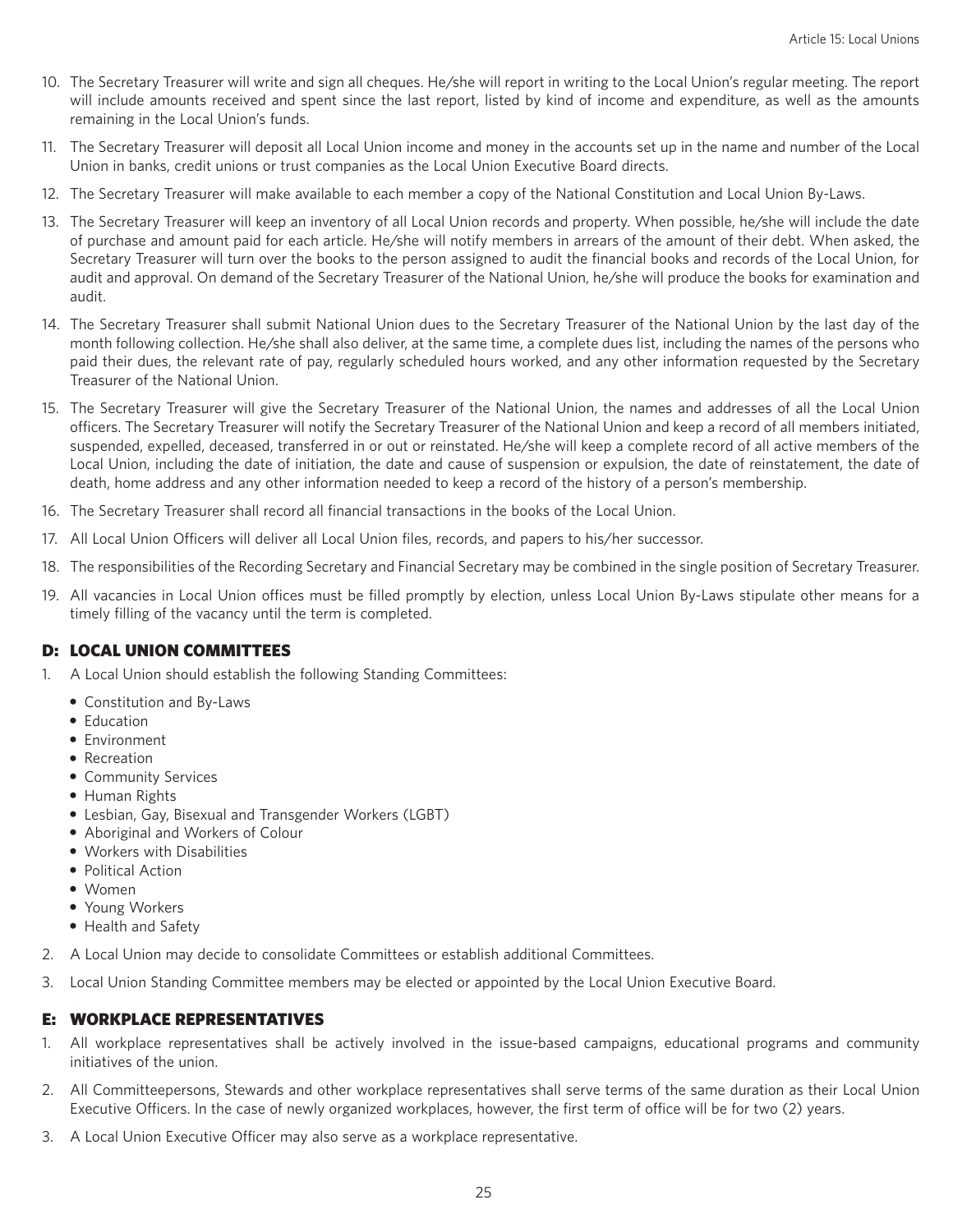- 4. An elected workplace representative may be recalled by the members he/she represents for failing to perform the duties of the office.
- 5. Members he/she represents will sign a petition listing the specific complaints against the representative and file it with the Local Union. The Local Union will notify the representative of the specific complaints and will give due notice to the represented members of a Special Meeting for recall. A two-thirds vote of the members present at the Special Meeting is required to recall.
- 6. Each Local Union will set out in its By-Laws the number of petitioners required for a recall and the quorum needed to hold a recall meeting.
- 7. An elected workplace representative can face recall only once during her/his term of office.

## F: MEETINGS

- 1. Each single unit Local Union and each unit of an amalgamated Local Union must hold a regular general meeting of its members at least once a month unless their respective By-Laws provide for a general membership meeting at least once every three (3) months.
- 2. When the geographic jurisdiction of a Local Union is such that the provision in Paragraph 1 is not practical, the Local Union may request a variation. Such a request must be accompanied by supporting reasons. Any National Executive Board approval shall be in writing, with detail, and be included in the Local Union's By-Laws.

# G: LOCAL UNION DUES

- 1. Local Union dues shall be collected simultaneously with and in the same way as the dues payable to the National Union under Article 10 and Article 16. Local Union dues are in addition to national dues of 0.735 per cent and Regional Council and Quebec Council dues of 0.0135 per cent.
- 2. Local Union dues shall be fixed at a minimum of the level in place at the time of the Founding Convention. After the Founding Convention, by a majority vote of the members, a Local Union may set Local Union dues higher or lower, however Local Union dues cannot be reduced to lower than 0.6015 per cent of regular wages.
- 3. An initiation fee may only be charged against new members entering an existing bargaining unit, or when and where the law requires such an initiation fee be paid.
- 4. Local Unions shall establish such funds and accounts as necessary and shall ensure that a portion of revenue is allocated to participate in National Union programs.
- 5. The Local Union Secretary Treasurer will receive all dues, initiation fees, and other income, and shall record all financial transactions.

## H: AUDITS

- 1. Local Unions shall submit their financial records for audit by Local Union Trustees quarterly, or have a professional Chartered Accountant audit their Local Union books annually.
- 2. A Local Union which chooses to perform quarterly Trustee audits shall provide to the Trustees all the necessary information they require to carry out the audit and fulfill their responsibility to protect the assets of the Local Union.
- 3. The Secretary Treasurer of the National Union will develop and make available to Local Unions a standard form which may be used to file quarterly Trustees Reports to the National Union.
- 4. Quarterly Trustees Reports must be submitted to the Secretary Treasurer of the National Union no later than three (3) months following the end of a quarter or year end.
- 5. The Local Union may choose not to hold quarterly audits by Trustees if it has an audit of the Local Union's financial books performed annually by a professional Chartered Accountant. A Local Union which chooses to perform an annual professional audit shall provide a Financial Statement to the membership quarterly. An annual professional audit shall be the subject of a report to the regular membership meeting following the completion of the audit, or reported to the membership by other means no later than three (3) months following the year end.
- 6. A Local Union which chooses an annual professional audit shall submit the audit to the Secretary Treasurer of the National Union no later than three (3) months following the year end.
- 7. If a Local Union has failed to provide Quarterly Trustee Reports or an annual professional audit, or if there are inaccuracies or discrepancies disclosed by the Trustee Reports or audit, the Secretary Treasurer has the authority to assign a representative or Chartered Accountant to take charge of and audit all financial books, records and accounts of the Local Union.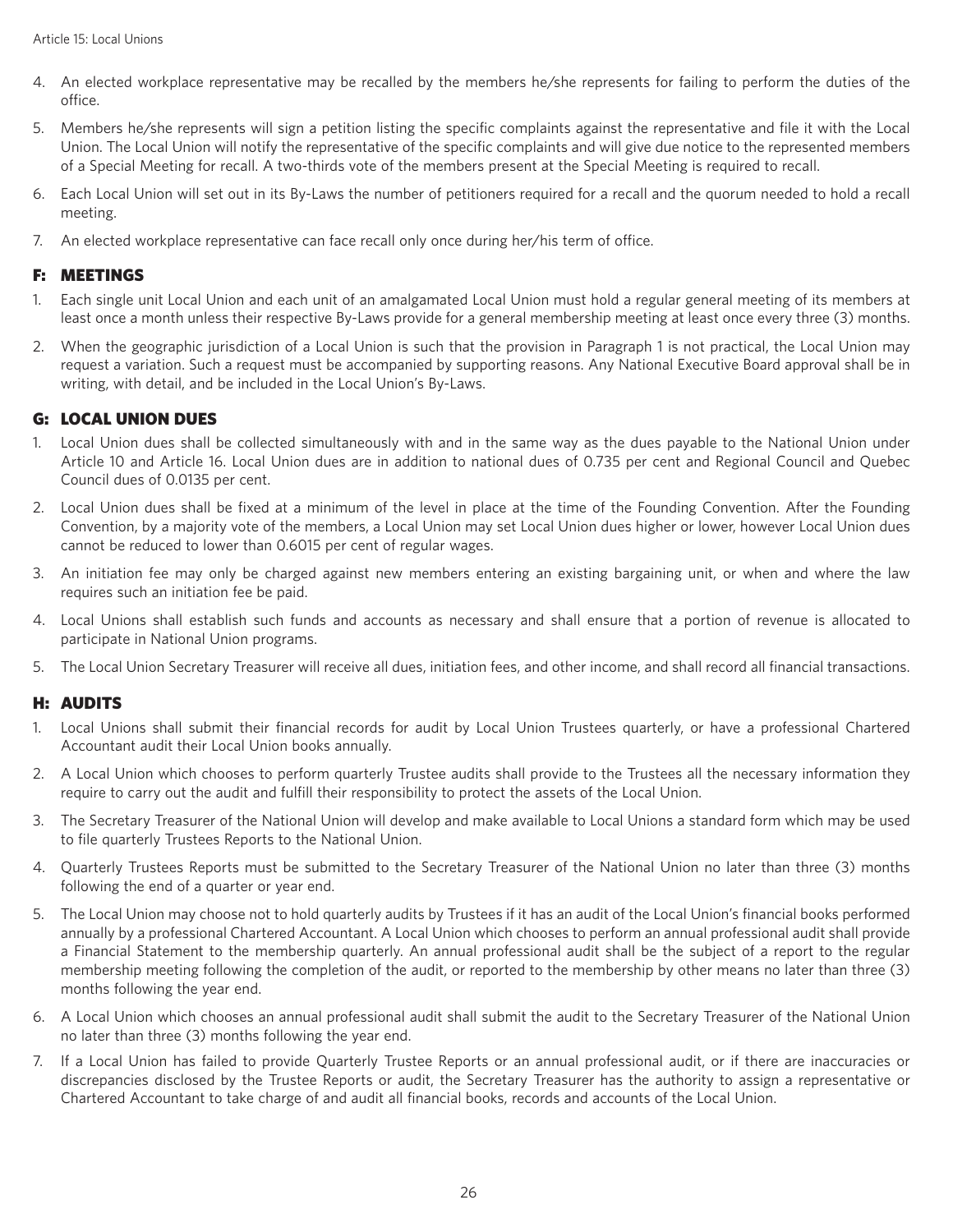- 8. If a National Union investigation or any audit indicates that any member, alone or with others, has received or spent Union funds improperly or otherwise has engaged in financial misconduct, the Secretary Treasurer will submit written details to the National Executive Board. These will include the exact nature of the alleged misconduct, the amount involved and when it happened.
- 9. The National Executive Board shall have the authority under Section M of this Article (Supervision of Local Unions and Subordinate Bodies) to take immediate action to suspend or remove Officers of the Local Union or to place the finances of the Local Union under supervision, or to take any other necessary actions under Article 18 (Charges). Any person suspended or removed from office by the National Executive Board arising out of an audit or investigation shall have the right to appeal to the National Appeals Committee and the Public Review Board under Article 18 (Charges).
- 10. A Local Union Trustee(s) shall be elected by the Local Union membership for the same term of office as other Executive Officers.
- 11. A Local Union Trustee(s) has no signing authority.
- 12. A Local Union Trustee(s) shall act independently. No person shall impede or constrain the Trustee in the performance of his/her duties under this Article.

## I: ASSETS OF THE LOCAL UNION

- 1. The assets, funds, and other property of a Local Union are the exclusive property of the Local Union.
- 2. Membership in a Local Union does not and shall not vest in any member any right, title, or interest in the assets, funds or other property of the Local Union or National Union.
- 3. At all times, the Local Union shall ensure that its assets, funds and other property are used or spent in a manner that is consistent with the Objectives and Statement of Principles expressed in this Constitution. Expenditures shall be paid by cheques issued by the Local Union on its account(s) bearing two (2) signatures from those Officers authorized by their Local Union By-Laws to be such signatories, or in the event of no such provision, by the Local Union President and Local Union Secretary Treasurer.
- 4. When the assets, funds or other property of a Local Union become significantly disproportionate to the number of its members, as a result of layoffs, partial or full workplace closures, or other reasons, the National Executive Board shall ensure that the remaining assets, funds or other property of the Local Union are used to carry out the objectives of the Local Union, including, specifically, the representation of Local Union members, former members and retirees individually and collectively, with respect to their employment and/or post-employment interests.
- 5. No Local Union will loan assets, funds, or other property to any member.
- 6. All Local Union Officers, representatives, committee persons, stewards, and other members possessing or having custody or control over the assets, funds or other property of the Local Union must turn over all such assets, funds or property within their custody, control or possession forthwith to their successors.
- 7. Any unit withdrawing from an Amalgamated Local Union and obtaining a separate Charter is entitled only to what remains in its own unit fund, if there was one, at the time of separation.

## J: AMALGAMATED LOCAL UNIONS

- 1. Any two (2) or more bargaining units that are not part of an Amalgamated Local Union may apply to the National Executive Board to form an Amalgamated Local Union. This request must be approved by the members of the bargaining units involved at a general meeting called for that purpose. The National Executive Board shall take appropriate steps in response to the application, including the issuance of an Amalgamated Local Union Charter.
- 2. A newly organized bargaining unit may be added to an Amalgamated Local Union upon approval of the National Executive Board.

## **Joint Council**

- 3. Any two (2) or more units of an Amalgamated Local Union may request in writing the National Executive Board to set up a Joint Council in their Local Union. If the National Executive Board approves the request, the Local Union will, without delay, set up a Joint Council. Members who are elected to the Joint Council will be elected by secret ballot using the procedures set out in this Constitution with respect to Local Union elections.
- 4. With respect to the Joint Council, members of the Local Union are guaranteed:
	- (a) Proportional representation from each unit, based on the number of per capita taxes each unit pays to the Local Union. Each unit is entitled to at least two (2) representatives to the Joint Council.
	- (b) That they can decide, by a referendum vote, to appeal a Joint Council decision or action.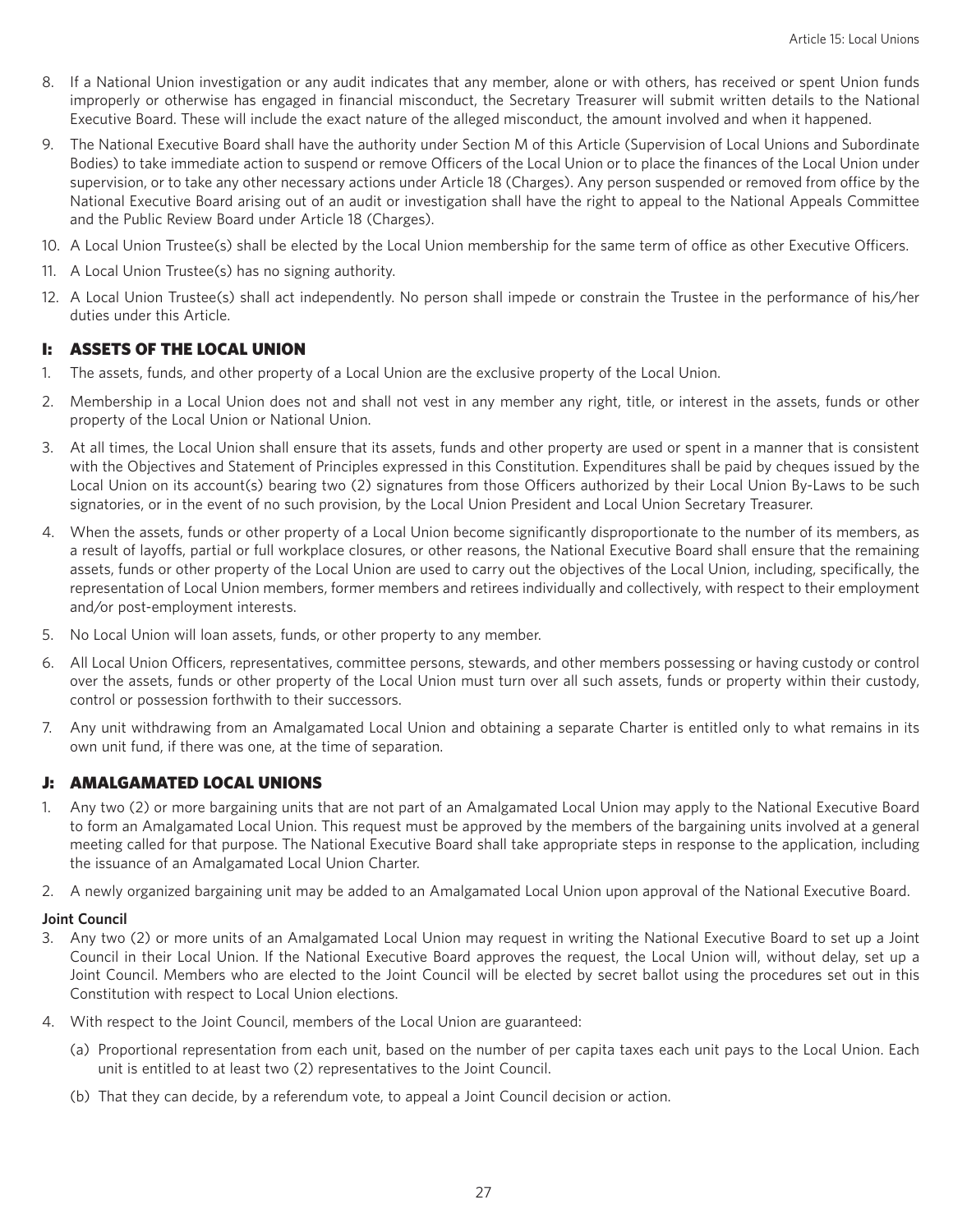- (c) That each unit will be autonomous on matters that pertain exclusively to it. The general meeting of the members of a unit will be the highest authority for handling problems within the unit as long as they follow their Local Union By-Laws and this Constitution.
- (d) That a percentage of a unit's dues may be set aside in a fund for the unit's exclusive use.

## **Withdrawal of a Unit from a Local Union**

- 5. A bargaining unit may seek to withdraw from an Amalgamated Local Union. The bargaining unit must advise the Local Union Executive Board of its intention to withdraw and provide the Local Union Executive Board an opportunity to address its concerns, including at the Special Meeting of the unit described below for the purpose of withdrawing.
- 6. To do so the issue may be raised in a regular meeting of the unit. If a majority of those in attendance vote to approve the withdrawal, then a date for a Special Meeting of the unit will be fixed.
- 7. At least fourteen (14) days' notice of the time, place and purpose of the Special Meeting shall be provided to members in the unit.
- 8. The vote to withdraw the unit from the Amalgamated Local Union must be by secret ballot, and requires two thirds of those voting to express support.
- 9. If the vote passes, then the unit shall deliver to the National Executive Board, a detailed statement setting out the reasons for withdrawing from the Local Union.
- 10. If the National Executive Board is satisfied the unit has just cause for withdrawal, and that it will not adversely affect the Local Union or the unit, the National Executive Board will direct a referendum vote of the unit members.
- 11. The unit members will receive at least fourteen (14) days' notice of the time, place and purpose of the referendum vote.
- 12. If two thirds of those voting vote in favour of withdrawal, the National Executive Board will issue the unit a separate Charter or assign the unit to another Local Union.

## K: COMMUNITY CHAPTERS

1. Unifor understands that strong Local Unions are rooted in strong communities. We can help build strong communities and enhance our collective strength in the struggle for social and economic justice by opening our Union to workers who currently have no access to union membership, because they have no collective agreement, or job, or hold temporary contract or other precarious employment. This effort will support our drive to build new bargaining units and strengthen the heart of the Union.

## **Local Union By-Laws**

- 2. A Local Union may open its membership by amending its By-Laws to establish a Community Chapter.
- 3. By-Laws establishing a Community Chapter shall express the objectives of the Community Chapter and define the membership to be included in the Local Union through the Community Chapter. The By-Laws shall also specify:
	- The right of members in Community Chapters to participate in the activities of the Local Union.
	- The rights and limits of members in Community Chapters to voice and/or vote in Union affairs and structures.
	- The services the Local Union expects to provide members in Community Chapters.
- 4. The Local Union shall submit its amended By-Laws to the National Executive Board for approval.

## **Community Chapter By-Laws**

- 5. Community Chapter By-Laws shall be submitted to the Local Union for approval. Among other provisions they shall specify:
	- The composition of the executive of the Community Chapter.
	- Election procedures and the criteria for determining members in good standing to seek nominations.
	- The regularity of membership meetings.
- 6. Members joining the Union through a Community Chapter shall attend meetings of their Chapters with full voice and vote.
- 7. Members in Community Chapters in good standing can seek election to the executive of the Community Chapter.
- 8. Members in Community Chapters will not vote on any matters related to the negotiation and administration of collective agreements.
- 9. Members in Community Chapters shall make a commitment to union membership for one (1) year, at a minimum, and shall agree to pay the requisite dues.
- 10. The level of dues and the schedule of payments for members in Community Chapters shall be established by the National Executive Board and shall include both a waged and non-waged provision.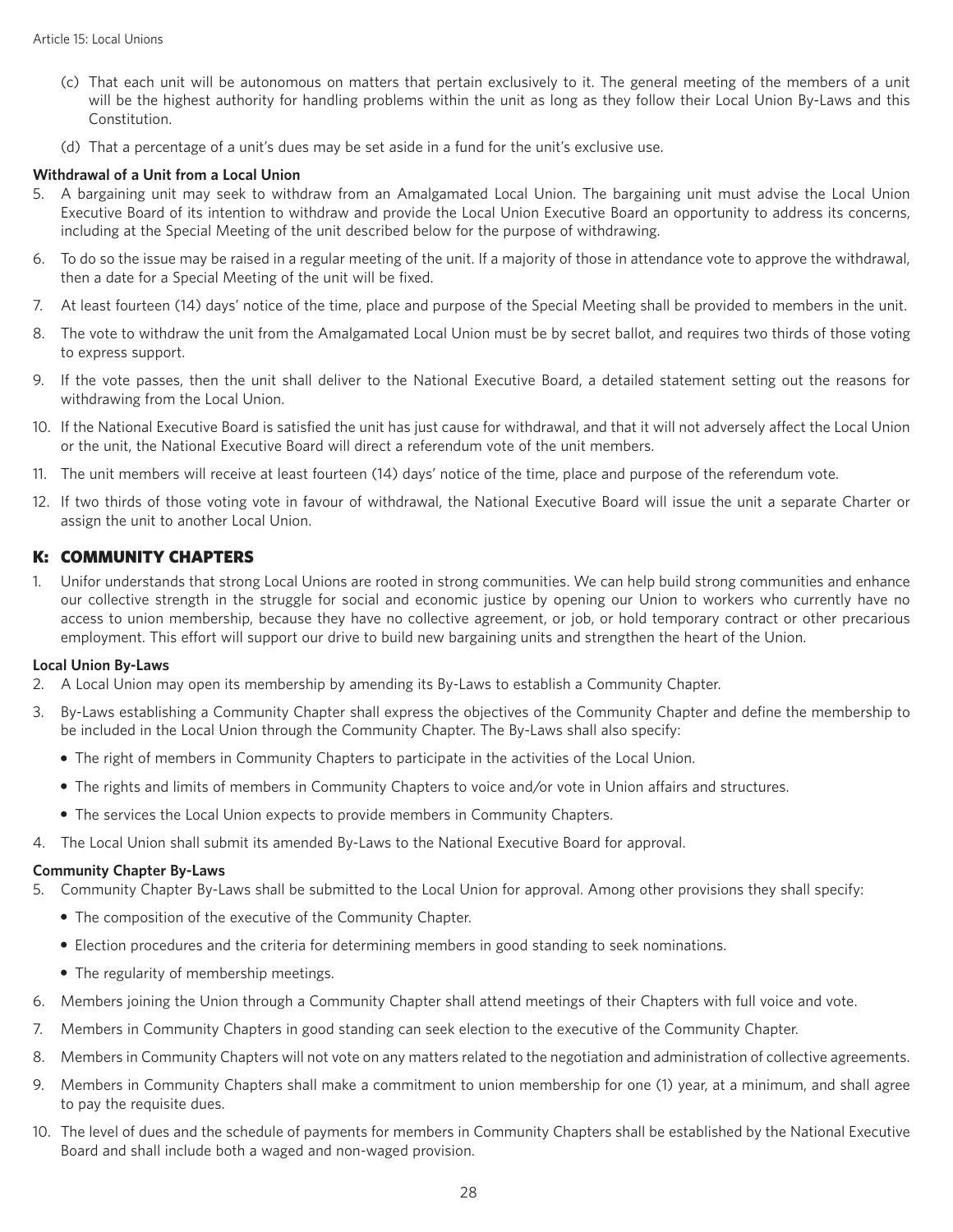11. Dues from members in Community Chapters shall be collected through a centralized electronic infrastructure operated by the National Union. The dues will be remitted to the Local Union to further the purposes of the Community Chapter. Upon approval of the National Executive Board, a Local Union can establish its own dues collection system.

## L: MERGER OF LOCAL UNIONS

- 1. Unifor encourages the mergers of Local Unions to create stronger Local Unions. Two (2) or more Local Unions, upon the majority support of their respective membership, may jointly apply to the National Executive Board to merge.
- 2. If such a merger occurs, then each former applicant Local Union shall be entitled to maintain the same delegate representation at the next Convention and at Canadian Council, Quebec Council or Regional Council for the period until the next Convention.
- 3. The supplementary delegate representation must be comprised of elected members of the former applicant Local Unions on a per capita basis.
- 4. The total votes to be cast by the newly merged Local Union, including the supplementary delegates, shall not be greater than the combined membership of the merged Local Union.

## M: SUPERVISION OF LOCAL UNIONS AND SUBORDINATE BODIES

- 1. The National Executive Board on its own motion or at the request of a Local Union or subordinate body may supervise, reorganize or disband a Local Union or other subordinate body, in the whole or in part, suspend their Officers or take back their Charter notably under these conditions:
	- To prevent or correct corruption.
	- To fulfill the Union's duties under a collective agreement or as a bargaining agent.
	- To restore democracy.
	- To make sure the legitimate goals of the Union are carried out.
	- To protect the rights or well being of members.
- 2. Except in cases of emergency such as where the health or safety of a person is endangered or a significant loss of money or property is imminent, the National Executive Board must conduct a hearing with representation from the Local Union or subordinate body affected in order to take action under this subsection. In cases of emergency as above, the National Executive Board need not conduct a hearing. In all cases, the National Executive Board shall confer, and two thirds of the National Executive Board must agree with respect to the action to be taken.
- 3. The National Executive Board will designate a full-time National Officer, Regional or Area Director, or National Representative to be the administrator with complete authority over the Local Union or subordinate body. He/she may suspend Local Officers and may use staff to help supervise local affairs.
- 4. Where Officers are suspended, new elections will take place as soon as possible and no later than 180 days after the suspension. If circumstances require it, the National Executive Board may extend the period for no more than 120 additional days. The administrator is responsible for conducting the election. After the election, the Local Union or subordinate body will regain its autonomy.
- 5. If an Officer is removed or suspended by action under this Article, the National Executive Board may impose conditions on the eligibility of the Officer to seek election. These conditions may be appealed to the National Executive Board under Article 18.
- 6. The administrator designated by the National Executive Board shall provide regular reports to the Board as directed.

## N: LOCAL UNION AND SUBORDINATE BODY CHARTERS

- 1. Forthwith upon the founding of Unifor, and the ratification of the Merger Agreements between this National Union and its predecessors, the CAW-Canada and the CEP, the National Executive Board shall have the authority, on behalf of this National Union, to issue a Charter to all predecessor CAW-Canada and CEP Local Unions or subordinate bodies, granting them and/or confirming their successor status as a Local Union or subordinate body respectively of the National Union.
- 2. The successor Local Unions or subordinate body shall have all of the rights, privileges and duties of the respective CAW-Canada or CEP Local Union or subordinate body to which it has succeeded.
- 3. An Application for a Local Union or subordinate body Charter may be made to the Secretary Treasurer. A Charter shall be granted by the approval of the National Executive Board.
- 4. Unless otherwise required legally, and subject to the discretion of the National Executive Board, a Local Union Charter will read as follows: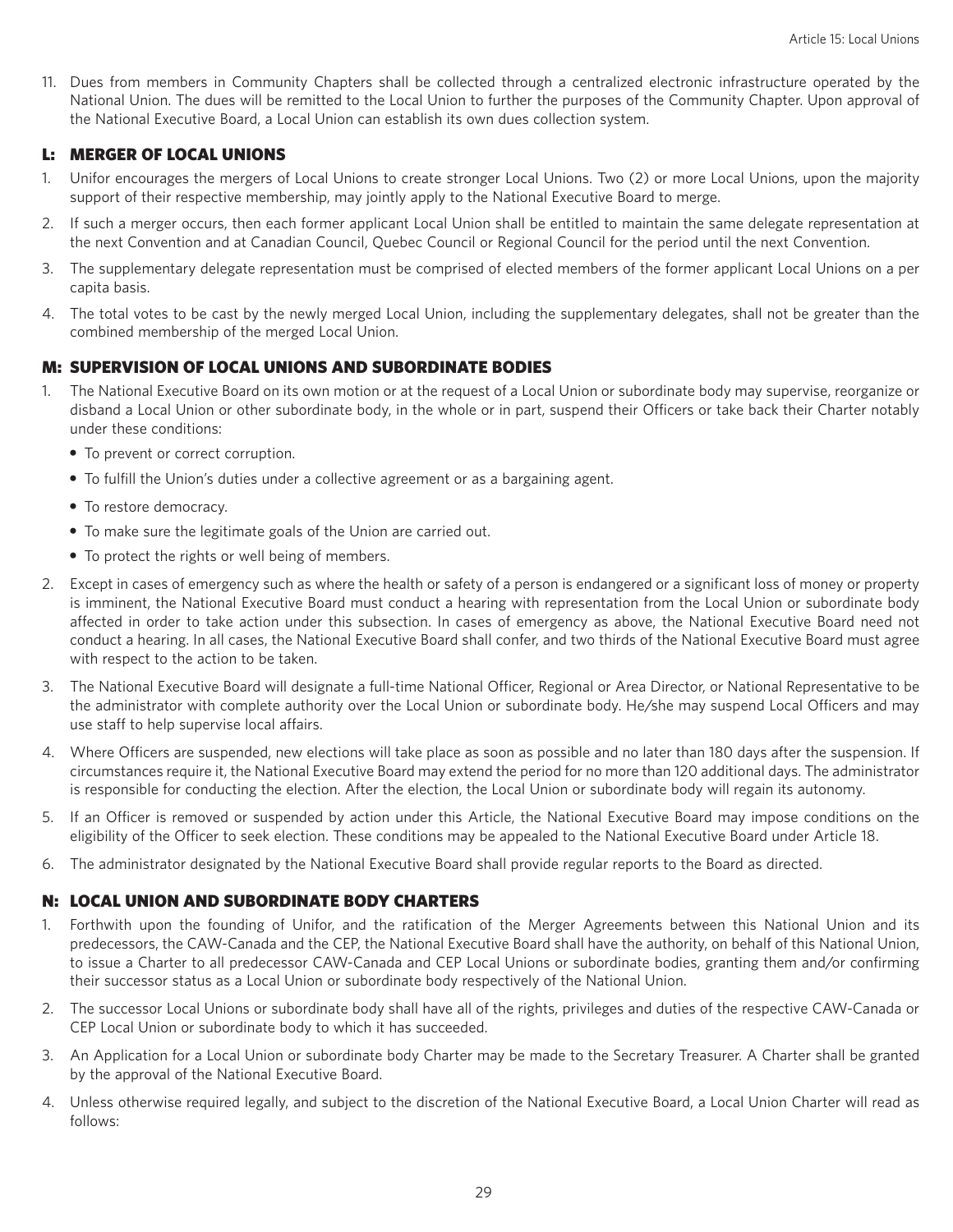## **"Charter"**

 Unifor, established for the purpose of organizing and representing workers in Canada, grants to \_\_\_\_\_\_\_\_\_\_\_\_\_\_\_\_\_\_\_\_\_\_\_\_, and to their successors, this Charter for the establishment and future maintenance and administration of a Local Union at \_\_\_\_\_\_ (Province) to be known as Local Union number \_\_\_\_\_\_\_.

The conditions of this Charter are:

 That this Local Union under all circumstances shall be subordinate to and comply with the requirements of the Constitution, By-Laws, and policies of Unifor, as they may from time to time be altered or amended; that this Local Union shall for all time be guided and controlled by all acts and decisions of the National Union, as they may from time to time be enacted; that this Local Union shall take advantage of any powers, privileges or rights conferred under the law as they may exist at any time, though such actions shall not prevent the National Union from recalling, amending, changing or abolishing any such powers, privileges or rights. As long as the Local Union adheres to these conditions, this Charter is to remain in full force; but with any infraction, the National Union may revoke this Charter, annulling all privileges, powers, or rights conferred under it.

We have signed as witnesses on behalf of Unifor this \_\_\_\_\_\_\_\_\_\_\_\_\_\_\_ day of 20\_\_\_\_, on behalf of the National Executive Board.

President Secretary Treasurer

5. Unless otherwise required legally, and subject to the discretion of the National Executive Board, a Subordinate Body or Community Charter will read as follows:

 **"Charter"** to Subordinate Body or to Community Chapter

\_\_\_\_\_\_\_\_\_\_\_\_\_\_\_\_\_\_\_\_\_\_ \_\_\_\_\_\_\_\_\_\_\_\_\_\_\_\_\_\_\_\_\_\_

\_\_\_\_\_\_\_\_\_\_\_\_\_\_\_\_\_\_\_\_\_\_ \_\_\_\_\_\_\_\_\_\_\_\_\_\_\_\_\_\_\_\_\_\_

 Unifor grants to \_\_\_\_\_\_\_\_\_\_\_\_\_\_\_\_\_\_\_\_\_\_\_\_ and to their successors, this Charter for the establishment and future maintenance and administration of a subordinate body at \_\_\_\_\_\_\_\_\_\_\_\_\_\_\_\_\_\_\_\_\_\_\_\_\_(Province) to be known as \_ The conditions of this Charter are: that this subordinate body, under all circumstances shall be subordinate to and comply with the requirements of the Constitution, By-Laws and policies of Unifor, as they may from time to time be altered or amended; that this subordinate body shall for all time be guided and controlled by all acts and decisions of the National Union as they may from time to time be enacted; that this subordinate body shall take advantage of any powers, privileges, or rights conferred under the law as they may exist at any time, though such actions shall not prevent the National Union from recalling, amending, changing or abolishing any such powers, privileges or rights. As long as the subordinate body adheres to these conditions, this Charter is to remain in full force; but with any infraction, the National Union may revoke this Charter, annulling all privileges, powers, or rights conferred under it.

We have signed as witnesses on behalf of Unifor this \_\_\_\_\_\_\_\_\_\_\_\_\_\_\_ day of 20\_\_\_\_, on behalf of the National Executive Board.

President Secretary Treasurer

## ARTICLE 16: NATIONAL DUES

- 1. Trade Unions in Canada play a unique and exceptional role in the progress towards social justice. Only Trade Unions are self-funding working class organizations which express the interests and hopes of working people and their families. Our work and struggle require resources; dues payments create the resources we need to move forward.
- 2. National Union dues shall be 0.735 per cent of a worker's regular wages with respect to regularly-scheduled hours as defined by the collective agreement in place.
- 3. Regular wages include but are not limited to vacation pay, holiday pay, jury duty pay, full paid leave compensation, paid absence allowance compensation, cost of living allowance, supplementary unemployment benefits, or an equivalent lay-off benefit. Regular wages do not include overtime, shift, Saturday, Sunday and holiday premiums, Workers' Compensation benefits, relocation, termination or severance pay, pension, supplemental parental or maternity benefits.
- 4. Local Unions shall take all available steps to amend their respective collective agreements to insure the agreements are forthwith consistent with this Article. All dues are payable during the current month to the Financial Secretary of the Local Union or other subordinate body. Dues shall be collected by check-off (employer deduction from compensation) or by a method approved by the National Executive Board.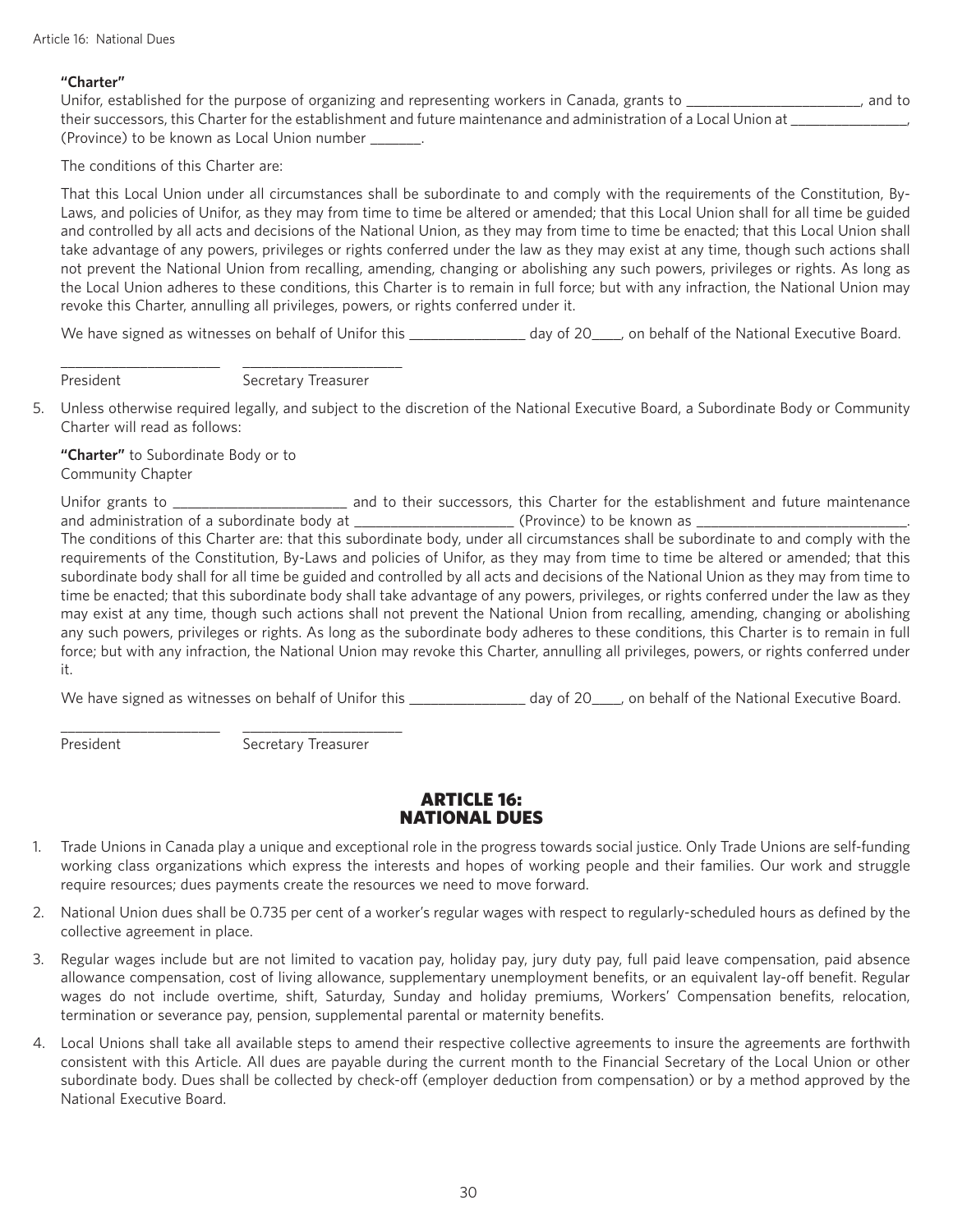- 5. National Union dues shall be submitted to the National Union by the last day of the month following collection. Each Local Union or subordinate body shall also deliver, at the same time, a complete dues list including the names of the persons who paid their dues, and the relevant rate of pay, hours worked and any other information requested by the Secretary Treasurer.
- 6. A Local Union which has not remitted national dues to the National Union and which is sixty (60) days or more in arrears shall be suspended from participation in National Union events and programs. A penalty of 5 per cent of the dues owing, plus 1 per cent per month for each additional month of arrears, shall be applied. The National Secretary Treasurer may grant an exemption to these penalties, and shall report this exemption to the National Executive Board.
- 7. The intentional preparation of a false report of membership, or a refusal to submit National dues as required by this Article shall be a violation of responsibilities under this Constitution.
- 8. All Local Unions and other subordinate bodies shall ensure that their respective dues formula is applied as a percentage of regular wages which the Local Union or other subordinate body decides is appropriate and reflects local circumstances (including the proportion of part-time members in the Local, or subordinate body, the degree of Local servicing required, etc.)
- 9. Former CAW-Canada members shall continue to pay Local dues according to the formula expressed under the former CAW-Canada Constitution, or according to the formula in place as of the founding of the National Union, until measures are taken to implement the dues formula expressed as a percentage in this Article.
- 10. Workers on strike or locked out are exempt from any dues payment.
- 11. Workers who are unable to work and are not receiving regular wages are exempt from any dues payment during the period of their inability to work.
- 12. Where Local Unions have joined the National Union Skilled Trades Council and have negotiated a Skilled Trades per capita dues provision, a member working in a Skilled Trades classification shall pay annual dues equivalent to one half hour regular wages to the National Union Skilled Trades Council.
- 13. At the request of a Local Union, bargaining unit or other subordinate body, the National Executive Board may make special arrangements about the payment of dues.
- 14. Members in Community Chapters shall pay per capita dues as approved or established by the National Executive Board.
- 15. The National Union shall direct the monies received as its share of dues to the following funds in the shares set out below:
	- General Fund: 75%
	- Defence/Strike Fund: 10%
	- Organizing Fund: 10%
	- Education Fund: 3.75%
	- Convention Fund: 1.25%

 For the period September 1, 2016 to August 31, 2019 inclusive, 2.5 per cent will be redirected from the Defence/Strike Fund to the General Fund. This arrangement will be reviewed at the 2019 Convention.

- 16. The National Union and each Local Union or other subordinate body each hold title to their respective share of dues and initiation fees as soon as they are received by the Local Union or other subordinate body. The Local Union or other subordinate body shall not use any part of the monies due to the National Union without the permission of the National Executive Board.
- 17. In addition to National Union dues, a per capita levy of 0.0135 per cent of every worker's regular wages is payable on a monthly basis, and shall be remitted by every Local Union to the National Union by the last day of the month following collection of National Union dues. The National Union shall distribute to the Regional Councils or the Quebec Council, the appropriate share of these funds.
- 18. With respect to newly organized bargaining units, dues payments are not mandatory until a first collective agreement is ratified.

# ARTICLE 17: COLLECTIVE BARGAINING

# A: BARGAINING AUTHORITY AND RATIFICATION

1. All collective bargaining shall be supervised and coordinated by the President. The Secretary Treasurer, Quebec Director, Regional Directors, Assistants to the National Officers, Department Directors and a National Representative shall act as assigned by the President to assist Bargaining Committees and ensure that the bargaining policies and strategies adopted by the National Union are implemented.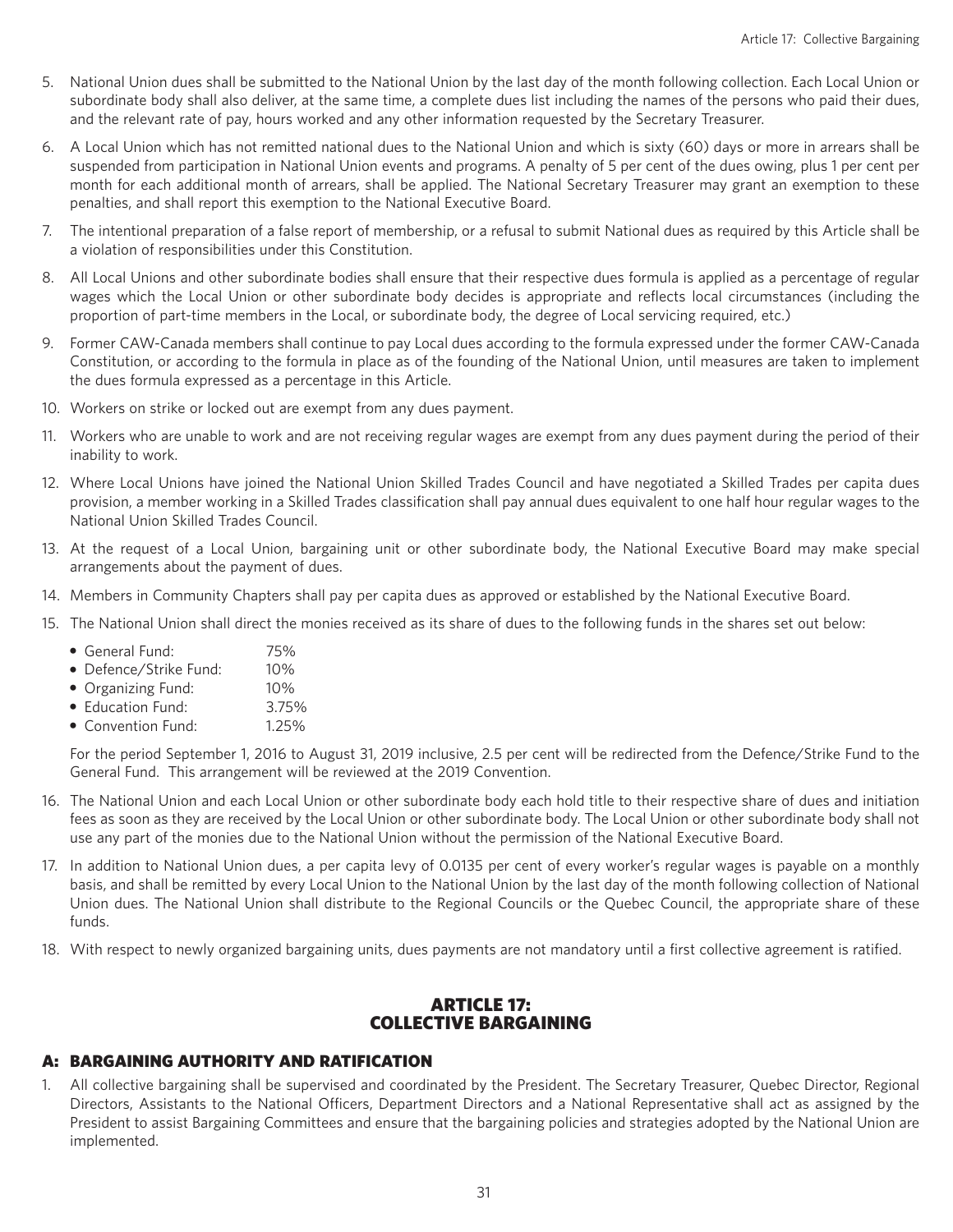- 2. Collective bargaining shall be conducted with the participation of a bargaining committee elected by the Local Union or bargaining unit. Local Unions and bargaining committees shall be kept informed of all bargaining.
- 3. The process for election of local bargaining committees shall be fair and representative.
- 4. If an election of a Local Union bargaining committee is not practical, the President may approve the appointment of a committee.

## **Group Bargaining**

- 5. Where a number of locals or bargaining units are involved in a bargaining group, rules and ratification procedures shall be determined in advance and approved by the membership of the Local Unions or bargaining units (or their respective delegates) or by another process approved by the National Executive Board. Upon adoption of these rules, the Local Unions and/or bargaining units are bound by the rules until the end of the bargaining round or until released from their commitments by the bargaining group.
- 6. When group bargaining has commenced and rules are absent or fail to address substantive issues, the President may amend or impose rules as necessary until the completion of the bargaining process. After the completion of the bargaining process, the rules will be referred to the bargaining group for adoption.
- 7. Where group or coordinated bargaining involves rules, procedures or relationships with other unions, the President shall review and approve these arrangements prior to approval by Local Unions or bargaining units.

## **Corporation Bargaining Councils**

- 8. Where a number of Local Unions are involved in collective bargaining with a major corporation or group of corporations, the President may recommend to the National Executive Board the creation of a Corporation Bargaining Council. The Corporation Bargaining Council shall be an administrative arm of the National Union. The Local Unions involved will be members of the Council and participate through elected delegates.
- 9. The purpose of a Corporation Bargaining Council is to coordinate the demands of the separate members and to formulate policies to deal with their common employer. It will meet to formulate new contract demands no later than 30 days before the opening of negotiations. A Corporation Bargaining Council will deal only with matters and policies concerning its immediate corporation.
- 10. Voting at Corporation Bargaining Council meetings shall be on a per capita basis according to dues paid to the National Union.

#### **Ratification**

- 11. Any contract entered into through collective bargaining or otherwise concerning terms of conditions of employment shall be ratified by a secret ballot vote of members at a meeting called to ratify the agreement, or by another established process, or special process approved by the President, unless otherwise required by law.
- 12. Ratification shall be by a majority of those voting.
- 13. Any memorandum of agreement subject to a ratification vote shall be written and signed by representatives of the Local Union and the National Union.
- 14. A Local Union or bargaining unit may apply to the President of the National Union for a voting procedure to recognize the distinct interests of a defined group of members. Upon approval by the President, members of the defined group can vote in separate ratifications on matters which relate exclusively to their group and at the same time, vote also on common matters in the memorandum of agreement.
- 15. The President of the National Union may delay the ratification vote on a memorandum of agreement if it is deemed that the agreement would be harmful to bargaining strategy of a group or sector, or to the Union as a whole.
- 16. Following ratification or amendment of a collective agreement, a copy of the signed memorandum of agreement and the new or revised collective agreement, including revised wages and classifications, shall be forwarded to the Secretary Treasurer by the National Representative who was engaged in the collective bargaining.

## B: STRIKE AUTHORIZATION

- 1. Strike action by a Local Union or bargaining unit or by a group of Local Unions and bargaining units must have prior strike authorization by the President.
- 2. Strike authorization by the President shall require a legal strike vote within the appropriate jurisdiction conducted by secret ballot or another secure, confidential voting system.
- 3. Where more than one bargaining unit is engaged in joint bargaining the procedure established for determining strike vote results shall be approved by the National Executive Board where it is not determined by law.
- 4. All Local Union members, or unit members and all affected bargaining unit employees, as provided by law, shall receive reasonable notice of the vote.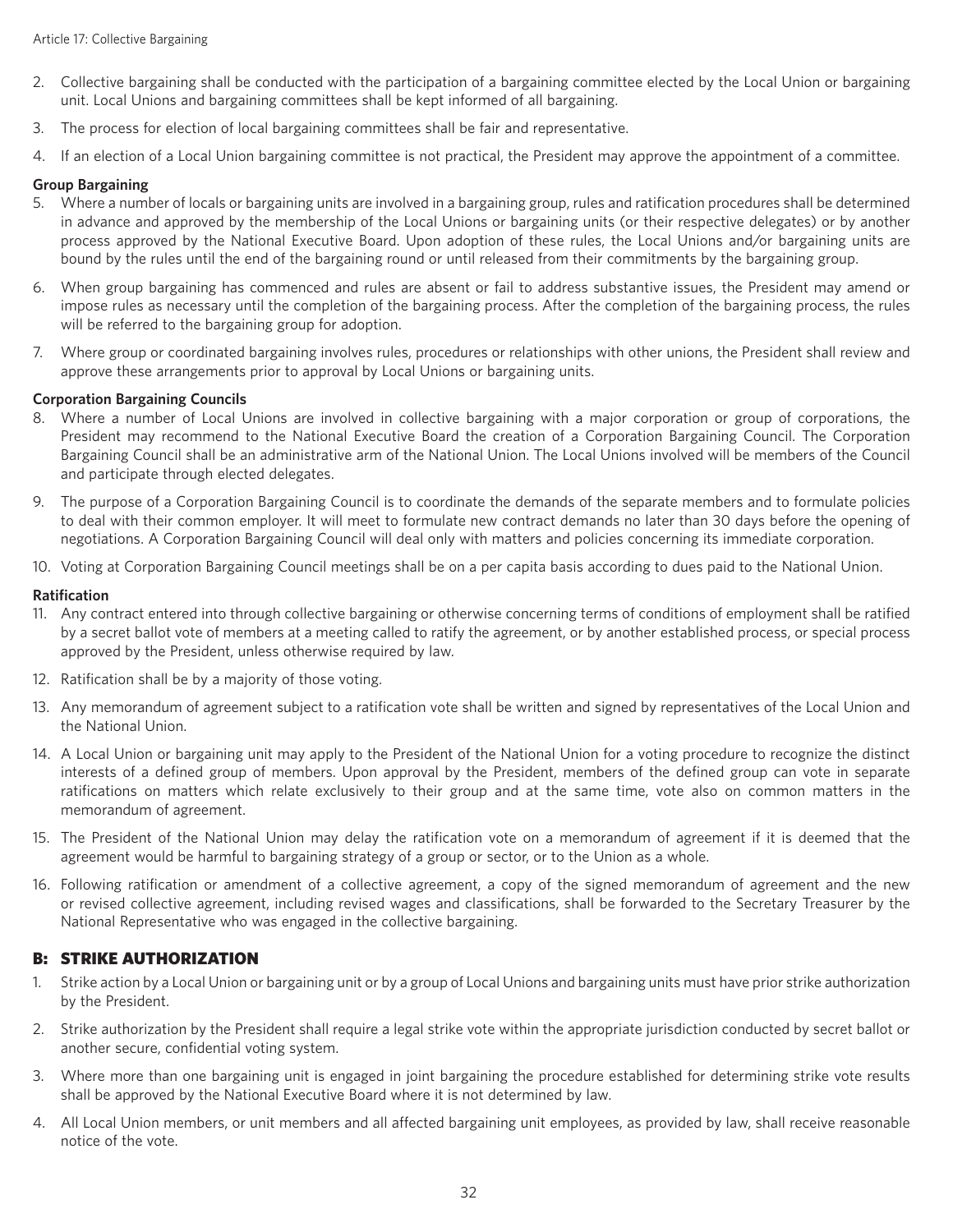- 5. Strike authorization by the President shall be governed by the Strike and Defence Fund Policy adopted by the National Executive Board. No strike action shall take place until strike authorization has been granted by the President, and until strike authorization is subsequently released to the Local Union by the Quebec Director, Regional Director or National Representative assigned.
- 6. With National Executive Board approval, the President may revoke the Charter of any Local Union engaging in an unauthorized strike action. This action will cancel all privileges, powers and rights of such Local Union.

## C: STRIKE AND DEFENCE FUND

- 1. A Strike and Defence Fund shall be established by the National Executive Board and 10 per cent of all National Union dues shall be deposited into the Fund.
- 2. The purpose of the Strike and Defence Fund is to support members engaged in an authorized strike or a lock out, and to fund campaigns to defend the membership and the National Union.
- 3. The Fund shall be governed and managed according to the Strike and Defence Policy adopted by the National Executive Board.
- 4. The Strike and Defence Fund shall pay benefits of \$250.00 for each week of an authorized strike or lockout, prorated by day, including the first week, and additional medical, health or special assistance as provided for in the Strike and Defence Policy and criteria established by the National Executive Board.
- 5. Benefits will cease following the Local Union or bargaining unit's return to work date, not to exceed twenty-eight (28) days following the ratification date.
- 6. The Canadian Council, by a two-thirds vote cast on a per capita basis, may amend Article 16 of this Constitution if it is determined that extraordinary dues are required to strengthen the Strike and Defence Fund.
- 7. All of the foregoing article shall apply in all jurisdictions except where the applicable labour relations statute requires a different procedure or process, in which case that statute shall be applied.

# ARTICLE 18: CONSTITUTIONAL MATTERS

## A: PUBLIC REVIEW BOARD

- 1. Unifor shall have an independent, final, external Review Board known as the Public Review Board. The purpose of the Public Review Board is to ensure fairness and democratic practice for all Union members and to safeguard the moral and ethical standards set out in the Constitution and the Code of Ethics.
- 2. The National Executive Board shall establish a Public Review Board to serve as an independent and final body for Reviews of Decisions and for violations of the Constitution, including the Code of Ethics.
- 3. The Public Review Board shall have five (5) members from across Canada appointed by the National Executive Board. Each member appointed to the Public Review Board shall serve a three-year term commencing with the first regular National Executive Board meeting following convention. The National Executive Board will make an appointment to fill a vacancy on the Public Review Board from a list of names provided by the remaining members of the Public Review Board for a term extending until the first regular National Executive Board meeting following convention. Following retirement or replacement of the current members of the Board no member of the Public Review Board shall serve more than two (2) consecutive three-year terms.
- 4. The National Executive Board shall appoint a Chairperson of the Public Review Board from among its members. The Chairperson shall preside over meetings of the Public Review Board, act as spokesperson for the Public Review Board and administer the work of the Public Review Board.
- 5. The Public Review Board shall develop its own procedures which shall be made available to members of the National Union. To expedite cases, the Chair may establish panels of not less than three (3) members. A panel will have the authority of the full Board. The Public Review Board shall respect and adhere to all time limits set out in this Constitution, and provide bilingual services on request in French and English.
- 6. The Pubic Review Board shall not consider any decision made by the Convention, Regional or Quebec Councils, or Canadian Council, nor shall it consider any matter related to the collective bargaining strategy or policy of the Union. It shall not consider any matters related to the application or administration of a collective agreement unless unreasonableness or collusion is established.
- 7. All budgeted expenses of the Public Review Board shall be borne by the National Union and approved by the National Executive Board.
- 8. The Public Review Board shall provide a report of its activities and an audited statement of its expenses to each convention.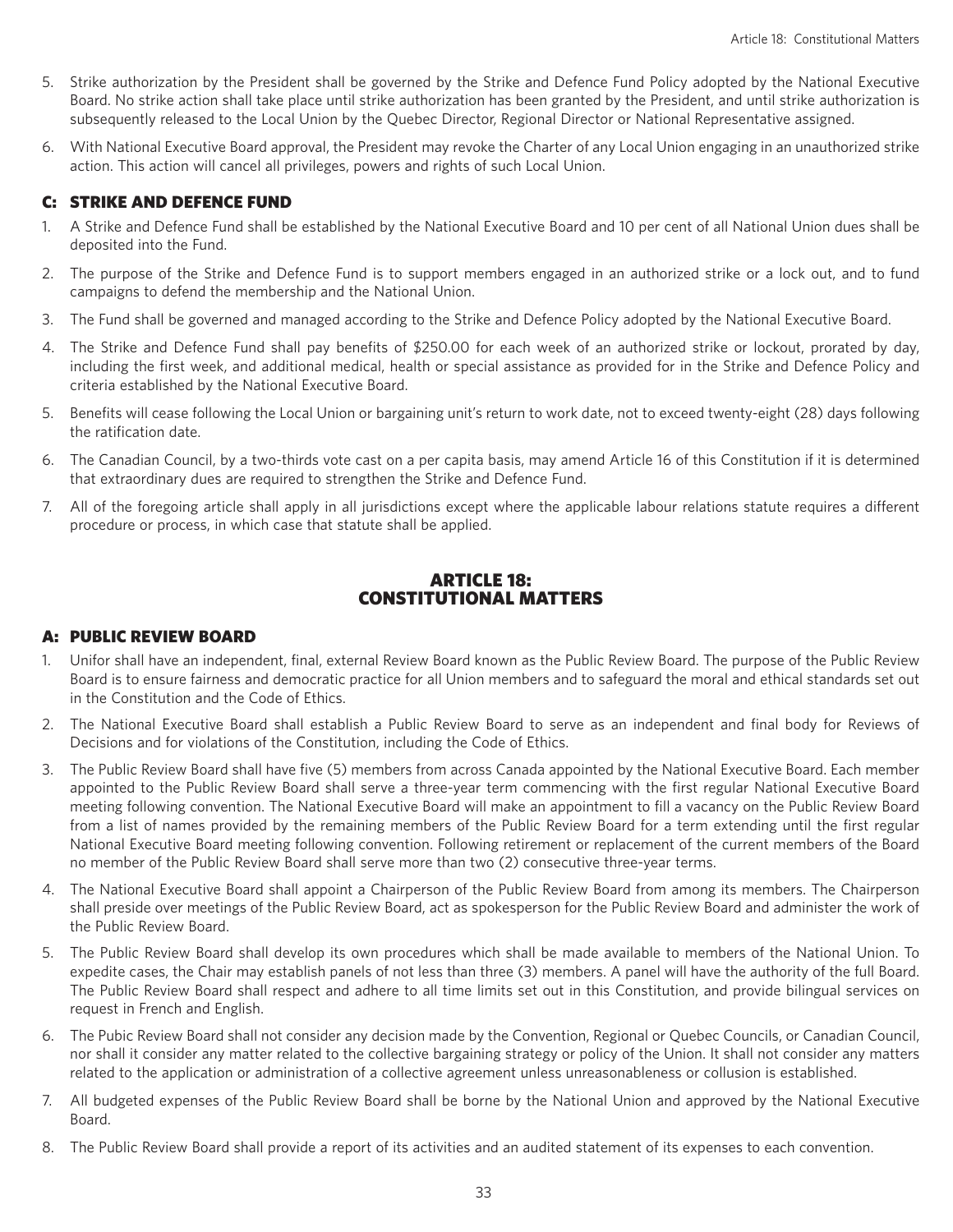9. The Public Review Board will overturn a decision only when the lower body acted unreasonably.

## B: REVIEW OF DECISION

- 1. A member has the right to request a Review of Decision by a deciding authority arising from any action or decision which they believe did not have fair and reasonable consideration or lacks a rational basis, and which results in an injury or penalty to them.
- 2. A Committee on Constitutional Matters (the Committee) established in the Office of the President shall receive and process requests for Reviews of Decisions under this Article and report to the National Executive Board. The National Executive Board shall approve a *Procedure Policy on Constitutional Matter*s which shall determine time limits and procedural requirements to govern the implementation of this Article.
- 3. No request for review shall be considered under this Article if a resort to a labour board, court, civil authority or other external body has been commenced prior to exhausting the Constitutional procedures and remedies in this Constitution.
- 4. If the members of a Local Union have an alternate review or appeal mechanism approved by the National Executive Board the procedures in this Article do not apply.
- 5. A decision to ratify a collective agreement or provision of a collective agreement concerning terms and conditions of employment, or a bargaining strategy which has been approved by the membership of a bargaining unit or Local Union shall not be subject to review, unless otherwise provided for in this Constitution.
- 6. Only the President shall interpret the meaning of any contract or collective bargaining agreement and any such interpretation shall not be subject to review.
- 7. A request for a Review of Decision must be signed and specific in describing the decision or action to be reviewed, including the grounds for review and the remedy sought. All requests for review shall adhere to the time limits and other procedures set out in the *Procedure Policy on Constitutional Matters*.
- 8. A request for a Review of Decision shall be submitted in writing to the Local Union or the body to which the deciding authority is accountable within thirty (30) days of the decision, or knowledge of the decision. The Local Union or accountable body shall consider the request at its next regular meeting.
- 9. Within thirty (30) days of a review by a Local Union or accountable body the member may inform the Office of the President Committee on Constitutional Matters in writing of their request for a further review. A full record of the matter shall be forwarded to the Committee, including all relevant information that may be requested.
- 10. The Committee shall consider the request and determine that it is timely and admissible in all respects, investigate the issues and determine if a hearing is required, or if written submissions shall be received.
- 11. The Committee shall render a decision in writing which may:
	- Uphold the decision or action of the Local Union or accountable body.
	- Refer the matter back to the Local Union or accountable body for reconsideration based on all of the facts and information that are known.
	- Give instructions to change the decision.
- 12. The Committee will provide a report to each meeting of the National Executive Board, including copies of all decisions.
- 13. Within thirty (30) days of a decision by the Committee or the National Executive Board, a member may inform the Office of the President in writing of their request for a further and final review by the Public Review Board. The Committee will forward the full record of the matter to the Public Review Board and to the member.
- 14. The Public Review Board shall review the full record of the matter provided and determine if the decision of the Committee or the National Executive Board was reasonable.
- 15. The Public Review Board may request further submissions concerning the full record or determine that a hearing is required.
- 16. The Public Review Board shall within one hundred and twenty (120) days of receiving the full record render a decision in writing which may:
	- Uphold the decision or action of the Committee or the National Executive Board.
	- If the decision is found to be unreasonable, refer the matter back to a lower body with instructions, or substitute another decision which is appropriate in all the circumstances.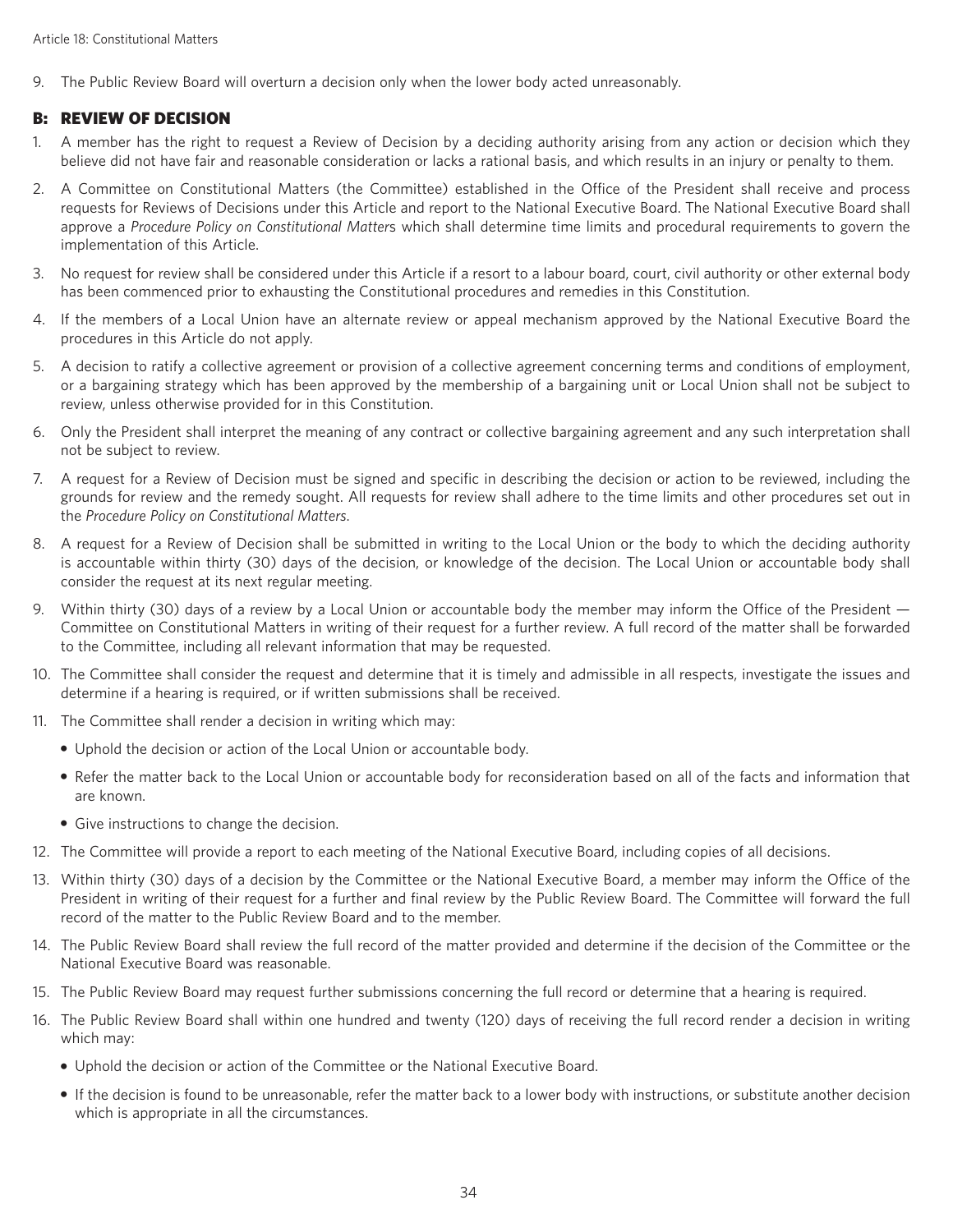# C: CHARGES

- 1. A member in good standing, a group of members, Local Union or subordinate body may file a charge if they have reasonable cause to believe that another member has violated the procedures and responsibilities established by this Constitution or the Code of Ethics which forms part of this Constitution.
- 2. No charge shall be considered under this Article if a resort to a court, civil authority or other external body has been commenced prior to exhausting the constitutional procedures and remedies in this Constitution.
- 3. Any alleged act of personal conduct which constitutes harassment as defined by the National Union Anti-Harassment Policy shall be subject to investigation and resolution as established by the Policy and shall not be the basis of a charge under this Article.
- 4. A charge must be filed within thirty (30) days of a violation of the Constitution or knowledge of a violation. Only the President can relieve this time limit. It shall be in writing, signed and specific about the alleged violation, and the Article/part of the Constitution or Code of Ethics alleged to have been violated. Charges shall adhere to the procedures set out in the Procedure Policy on Constitution Matters of the National Executive Board.
- 5. The charge shall be submitted first to the Local Union Executive Board of the person accused which shall make a determination if the charge is proper. If the charge is timely and apparently raises a violation, then it and the full record of the charge shall be forwarded to the Office of the President. If the charge is determined not to be timely, or if it is decided that it fails to raise an apparent case of a violation, then the person(s) laying the charge shall be so informed and he/she may forward the charge to the Office of the President. The Office of the President shall determine if the determinations of the Local Union below are correct, and if so, dismiss the matter.
- 6. Alternatively the Office of the President shall investigate the charge and determine if a hearing is required. In any event, the accused shall have the right to a hearing if requested. If a hearing is convened, the accused shall have the right to be assisted by an advocate, at the cost of the accused.
- 7. The Office of the President shall render a decision in writing which may:
	- Dismiss the charge.
	- Find that the charge is warranted and reprimand a member or representative, and, if necessary, order specific remedies considered fair and reasonable in the circumstances.
	- Suspend or expel a member.
	- Suspend or remove from office an elected representative from any position within a Local Union, subordinate body or council of the Union.
- 8. Within thirty (30) days of a decision by the Office of the President, the person(s) laying the charge or the accused may inform the Office of the President in writing of their request to appeal the matter to the National Executive Board which shall consider the appeal based on the record provided by the Office of the President at the next regular meeting after the filing of the notice of appeal.
- 9. The National Executive Board shall establish a "National Appeals Committee" which shall hear and decide appeals of decisions of the Office of the President and recommend a decision to the National Executive Board.
- 10. Upon receiving the recommendation of the National Appeals Committee, the National Executive Board shall render a decision in writing which may:
	- Uphold the decision of the Office of the President.
	- Overturn the decision of the Office of the President if it is unreasonable, and substitute a decision that is appropriate in all the circumstances.
- 11. Within thirty (30) days of a decision by the National Executive Board, a person laying the charge or the accused may inform the Office of the President in writing of their request to appeal the matter to the Public Review Board.
- 12. The Public Review Board shall review the full record of the charge. The Public Review Board shall not consider any new information or allegations which were not provided to the National Appeals Committee.
- 13. Within one hundred and twenty (120) days, the Public Review Board shall render a decision in writing which may:
	- Uphold the decision of the National Executive Board.
	- Overturn the decision if it is unreasonable, and substitute a decision that is appropriate in all the circumstances including a direction that the matter be reheard by a lower body.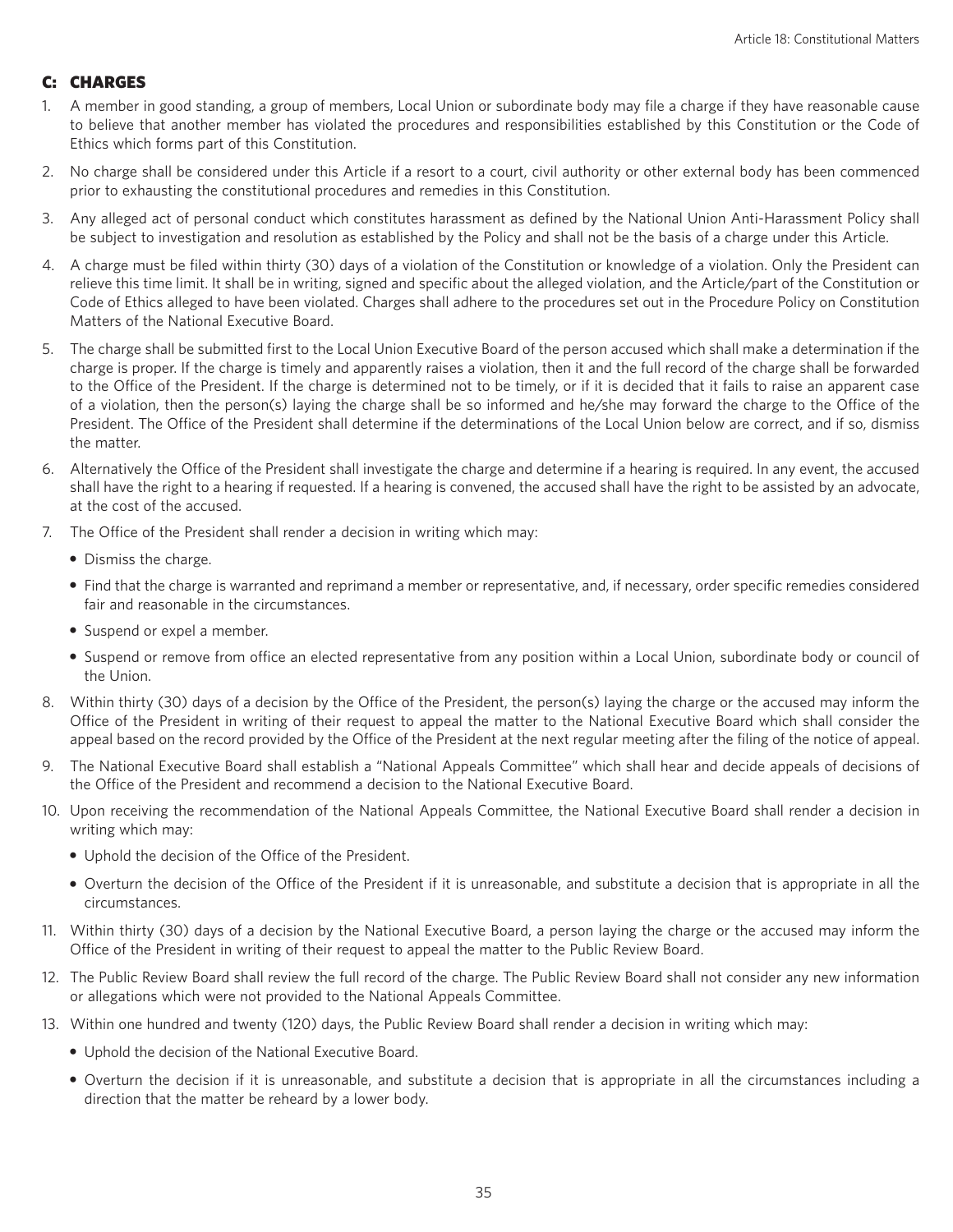# D: CHARGES AGAINST A MEMBER OF THE NATIONAL EXECUTIVE BOARD

- 1. A charge against a National Officer, Regional Director or other member of the National Executive Board may be filed if it is believed with reasonable cause that a violation of responsibilities in this Constitution, or a violation of the Code of Ethics has taken place. The charge must be filed within thirty (30) days of the alleged violation of the Constitution or knowledge of the violation, and must be in writing, signed and specific about the alleged violation, and the Article/part of the Constitution or Code of Ethics alleged to have been violated.
- 2. A charge against a National Officer, Regional Director or other member of the National Executive Board may be filed by any five (5) members of the National Executive Board.
- 3. A charge against the President, Secretary Treasurer or member of the National Executive Board may be filed by eleven (11) or more Local Unions.
- 4. A charge against the Quebec Director, Regional Director, Chairperson of the Quebec Council or Chairperson of a Regional Council may be filed by five (5) or more Local Unions within the area of responsibility of the Director or Chairperson.
- 5. The charge shall be heard by the National Executive Board at the first regular meeting of the National Executive Board following the filing of the charge. The National Executive Board shall determine the admissibility of the charge and allow the accusers and the accused to fully present information and arguments concerning the charge. If the President is charged, the Secretary Treasurer shall preside while the charge is heard. After all information and arguments are heard, the National Executive Board shall exclude the accused and persons laying the charge while it renders a decision on the charge.
- 6. The National Executive Board shall render a decision in writing which may:
	- Dismiss the charge.
	- Refer the charge to the Public Review Board for further consideration of ethical practices and the Code of Ethics.
	- Reprimand the National Officer, Regional Director or other member of the National Executive Board.
	- By a two-thirds vote, suspend or remove a National Officer, Regional Director or other member of the National Executive Board from office.
	- By a two-thirds vote, expel the National Officer, Regional Director or other member of the National Executive Board from membership in the Union.
- 7. If the National Executive Board has suspended or removed from office the President, Secretary Treasurer, Regional Director or other member of the National Executive Board, the accused may appeal the decision to the next meeting of the Canadian Council or Convention, whichever is closer.
- 8. If the President or Secretary Treasurer are suspended or removed from office more than one hundred and twenty (120) days prior to a meeting of the Canadian Council or Convention and the decision of the National Executive Board has been appealed, a Special Meeting of the Canadian Council shall be convened.
- 9. The Canadian Council or Convention shall select an Appeal Committee of thirteen (13) members at random from its delegates which shall conduct a hearing into the charges and the decision of the National Executive Board. The Appeal Committee shall make a recommendation to the Canadian Council or Convention to uphold or reject the decision of the National Executive Board.
- 10. If the National Executive Board has suspended or removed from office the Quebec Director or the Chairperson of the Quebec Council, the accused may appeal the decision to the next meeting of the Quebec Council.
- 11. If the Quebec Director has been suspended or removed from office and the decision of the National Executive Board has been appealed, a Special Meeting of the Quebec Council shall be convened.
- 12. The Quebec Council shall select an Appeal Committee of thirteen (13) members at random from its delegates which shall conduct a hearing into the charges and the decision of the National Executive Board. The Appeal Committee shall make a recommendation to the Quebec Council to uphold or reject the decision of the National Executive Board.

# ARTICLE 19: AFFILIATIONS

## **Canadian Labour Movement**

- 1. Unifor shall be affiliated to the Canadian Labour Congress and shall pay appropriate per capita on behalf of all members.
- 2. Suspension or disaffiliation from the Canadian Labour Congress may be authorized by the National Executive Board subject to the approval of Convention, or the Canadian Council.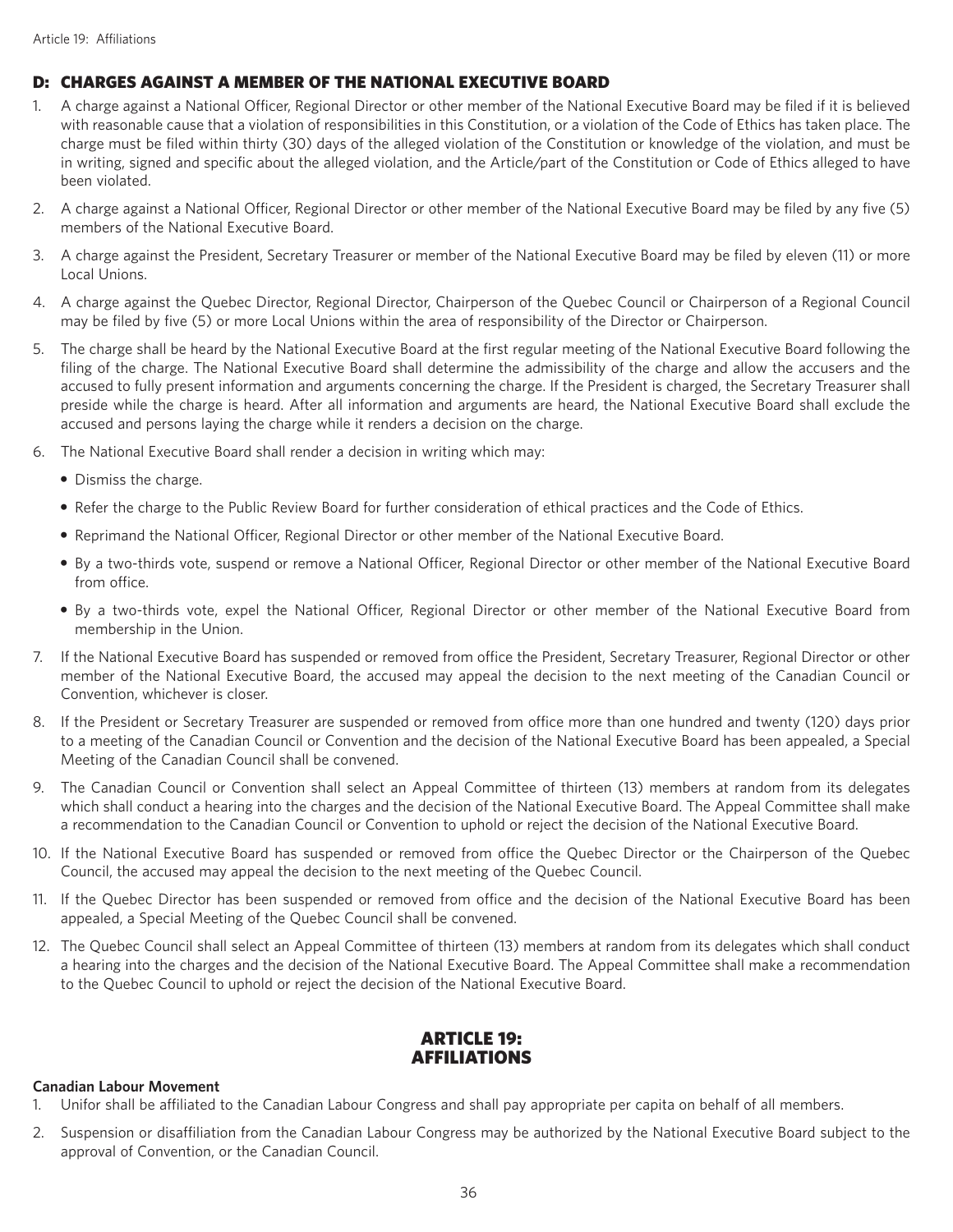- 3. The National Union may withdraw its support from a provincial or territorial Federation of Labour if recommended by the Quebec Council or appropriate Regional Council, subject to the approval of the National Executive Board.
- 4. The Canadian Council shall determine if all Local Unions shall affiliate to their respective Labour Councils chartered by the Canadian Labour Congress.
- 5. The Regional Councils shall determine if all Local Unions shall affiliate to their respective territorial or provincial Federation of Labour.
- 6. The Quebec Council shall determine if all Local Unions shall affiliate to the Quebec Federation of Labour and/or the Regional Councils of the Quebec Federation of Labour.
- 7. All Local Unions, who, at the time of the Founding Convention, are affiliated with local Labour Councils, Regional Councils affiliated to the Quebec Federation of Labour, provincial federations and the Quebec Federation of Labour shall continue their affiliation. Local Unions who are not affiliated are strongly encouraged to do so.

## **Global Labour Movement**

8. Affiliations to Global Union Federations or any international body shall be approved by the National Executive Board.

#### **Other Affiliations**

- 9. Affiliations by the National Union to any Canadian organization, coalition or body shall be approved by the National Executive Board.
- 10. Affiliations to any organization or coalition within Quebec shall be approved by the Quebec Council.
- 11. Affiliations to any organization or coalition within a region shall be approved by the appropriate Regional Council.

# ARTICLE 20: MERGER

- 1. Where another union seeks to merge with this Union and there will be no material change in the identity or structure of this Union as a result of the merger, then a majority of National Executive Board members have the authority to approve the merger. The National Executive Board shall have the authority to empower the National Officers to take all steps necessary to effect the merger and the provisions of paragraph 3 below shall not apply.
- 2. If the National Executive Board decides that a part of this Constitution cannot be applied with respect to a prior or newly merged Union or bargaining unit, it may dispense with the applicability of that part of the Constitution on terms it deems appropriate.
- 3. The National Officers of this Union may carry out the merger of this Union with any other union in Canada provided:
	- The National Executive Board approves such a merger.
	- The decision of the National Executive Board is presented to Convention or a Special Convention and a majority of delegates voting on a per capita basis approve the merger.
	- Each Local Union and subordinate body is given reasonable notice of the terms of the merger prior to the meeting of Convention or a Special Convention called to approve the merger.
	- The Merger Agreement contains terms permitting established Local Unions to continue as entities in the successor union and effects the transfer of Local Union funds and property to these new entities.

# ARTICLE 21: UNION'S REPRESENTATIVE AUTHORITY

Unifor and/or the Unifor Local Union, where required by law, to which the member belongs shall be his/her exclusive representative with respect to:

- Collective bargaining with an employer.
- Administering and enforcing the collective agreement binding the member.
- Acting for the member before a Tribunal or Court in any matter affecting his/her Union membership, employment status, or relationship with an employer, or the Union's status.
- Representing the member in settling all disputes connected to his/her employee-employer relationship.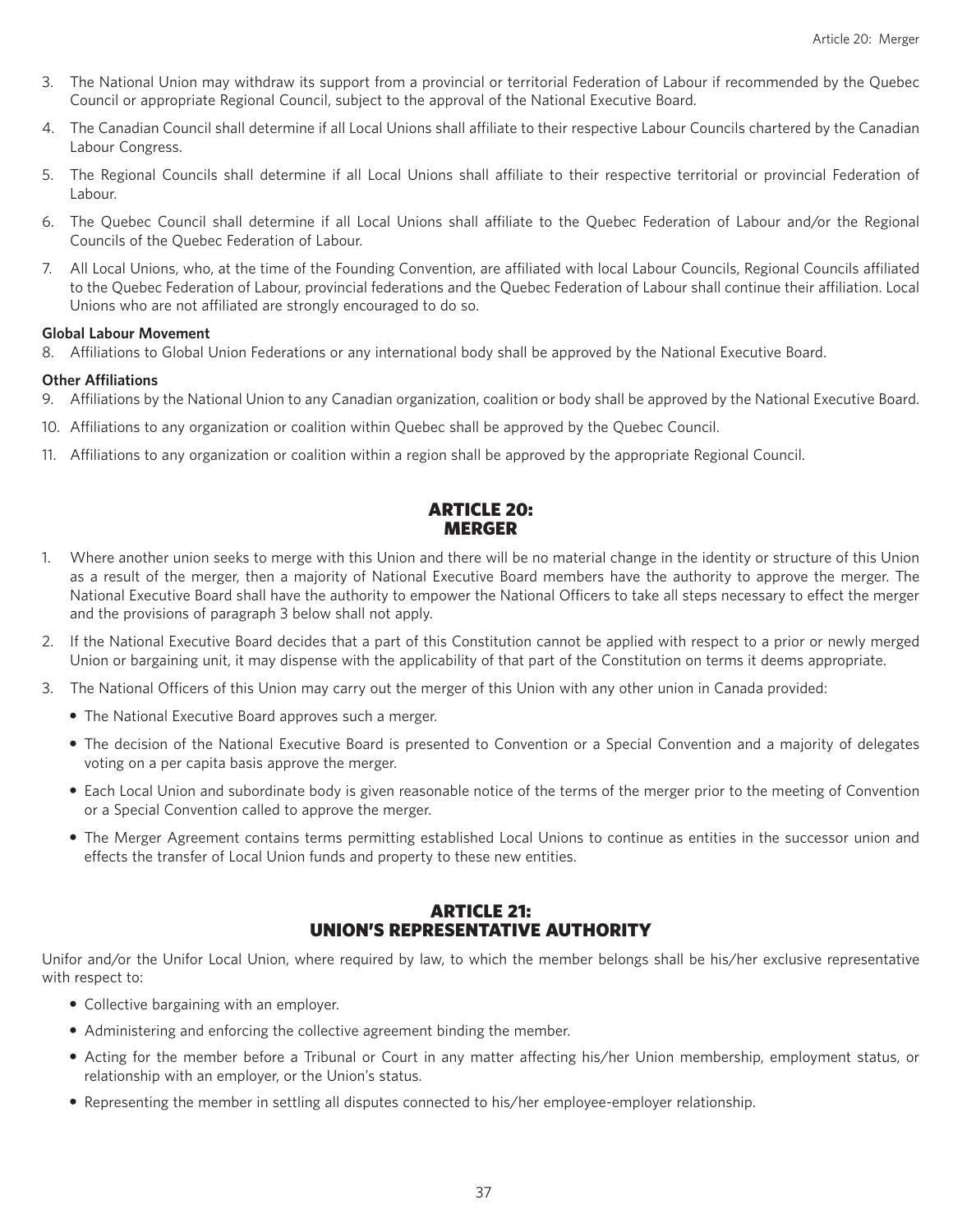# ARTICLE 22: NATIONAL UNION BUILDING CORPORATION

The real estate and property of Unifor shall be held and administered under a not-for-profit Building Corporation established and administered by the National Executive Board. The National Executive Board, as members of the not-for-profit Building Corporation shall decide how to maintain, administer, use, transfer or sell the real estate and property.

# ARTICLE 23: LOCAL UNION AND SUBORDINATE BODY BUILDING CORPORATION

A Local Union or subordinate body may organize or continue to maintain a not-for-profit Building Corporation to hold title to real property and real estate for the benefit of the membership of the Local Union. The not-for-profit Building Corporation must be a membership corporation. The members of the Local Union Executive Board or executive of the subordinate body shall be the members of the not-forprofit Building Corporation.

# ARTICLE 24: OATH OF OFFICE AND INSTALLATION CEREMONY

The installation ceremony of the National Officers, Regional Directors and members of the National Executive Board may be performed by the Retiring President, Acting President or an honorary delegate. At the Regional Councils or the Quebec Council, the installation ceremony may be performed by a National Officer or the appropriate Regional or Quebec Director. At the Local Union level, the ceremony may be performed by the outgoing Local Union President or National Representative.

The Installing Officer says:

"Give attention while I read to you the obligation:

 Do you pledge on your honour to perform the duties of your respective offices as required by the Constitution of the Union and to bear true and faithful allegiance to Unifor?

 Do you pledge to promote a harassment and discrimination-free environment and work to ensure the human rights of all members are respected?

 Do you pledge to support, advance and carry out all official policies of the Union and to work tirelessly to advance and build the membership of our Union?

 Do you pledge to deliver all books, papers, and other property of the Union that may be in your possession at the end of your term to your successor in office, and at all times conduct yourself as becomes a member of this Union?"

National Officers, Regional Directors and/or members of the National Executive Board respond, "I do."

The Installing Officer then says:

 "Your responsibilities are defined in the By-Laws, Constitution and policies of Unifor. Should any emergency arise not provided for in these, you are expected to act according to the dictates of common sense, guided by an earnest desire to advance the best interest of the Union. I trust you will all faithfully perform your duties so that you may gain the esteem of your brothers and sisters and the approval of your conscience.

You will now assume your respective offices."

# ARTICLE 25: **SEVERABILITY**

If any provision of this Constitution is prohibited by law and therefore invalid, or found to be void or unenforceable, this does not invalidate any remaining provisions in this Constitution.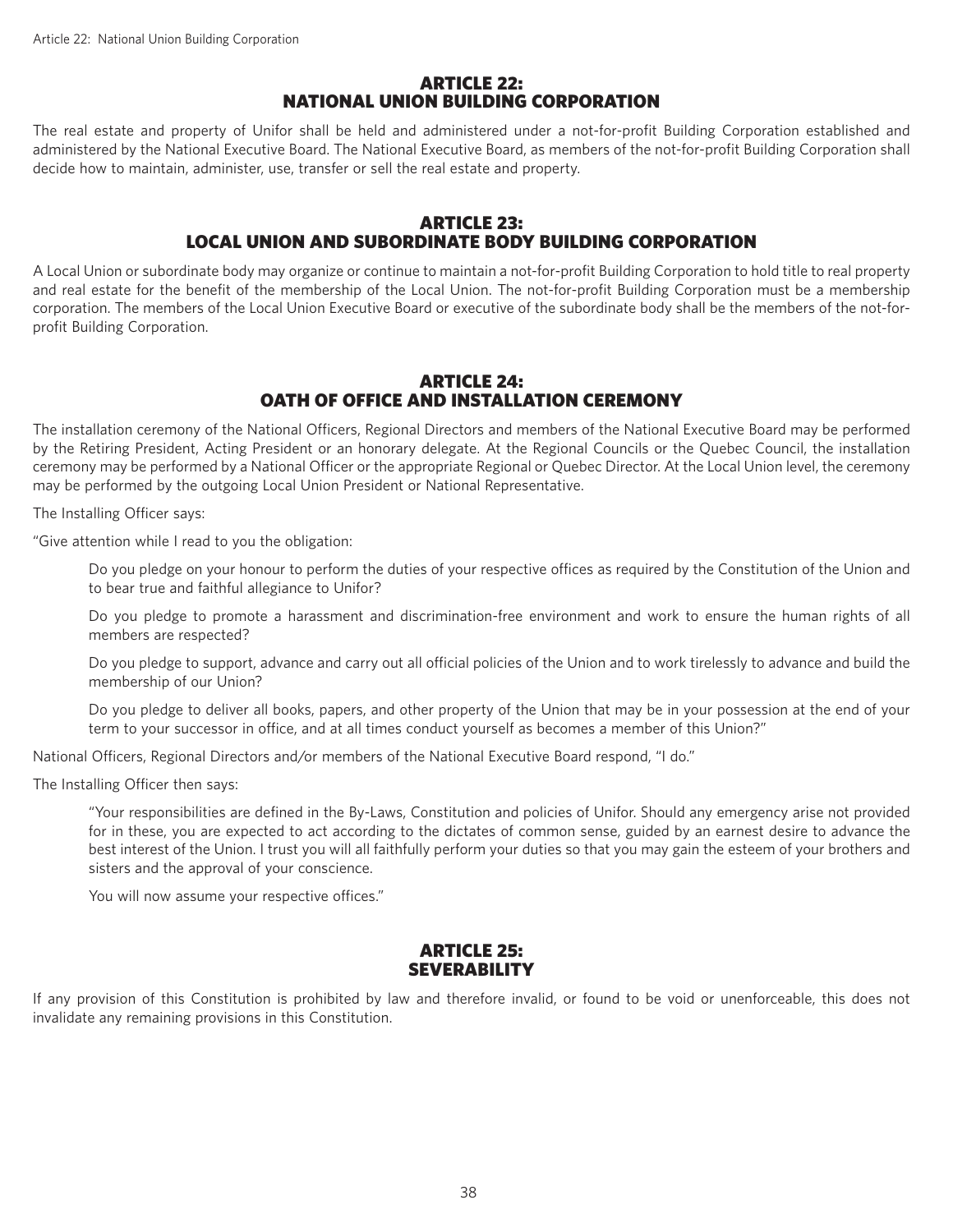## ARTICLE 26: OFFICIAL LANGUAGES

English and French shall be the official languages of Unifor at Convention and national conferences. The Constitution and other documents of the National Union shall be printed in both languages. Services to Local Unions from national headquarters shall be in the official language of their choice.